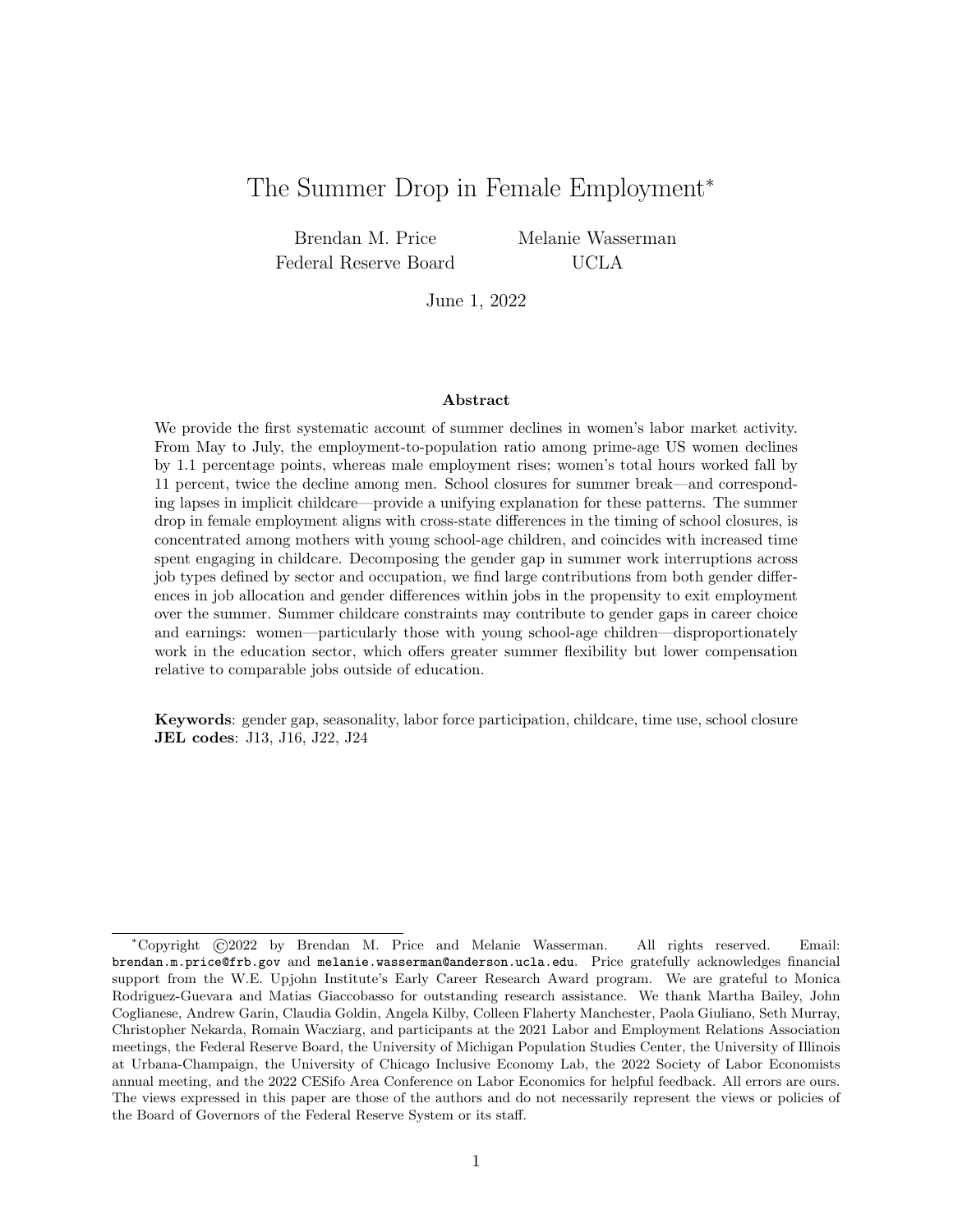# 1 Introduction

The COVID-19 pandemic has disproportionately affected women's labor market outcomes. As shown in [Figure 1,](#page-1-0) the labor force participation rate among prime-age US women plummeted by 3.6 percentage points in spring 2020, 0.7 percentage points more than the decline among prime-age men. The gender profile of pandemic job losses marks a departure from previous recessions, which weighed more heavily on male employment. While gender differences in sectoral composition partly explain this deviation from historical norms, recent research points to school and daycare closures as a key driver of the differential declines in female employment and participation.<sup>[1](#page-1-1)</sup>

Although the effects of pandemic school closures on parental labor supply have attracted intense public interest and concern, the labor market ramifications of yearly school closures have received much less attention. [Figure 1](#page-1-0) highlights in gray the months of June, July, and August when US schools are typically closed for summer breaks—revealing an equally striking *seasonal* pattern. Summer after summer, women's labor force participation drops sharply, whereas men's participation remains comparatively stable.

<span id="page-1-0"></span>

Figure 1: The summer drop in prime-age female labor force participation

Source: Bureau of Labor Statistics, Labor Force Statistics, series LNU01300061 (men) and LNU01300062 (women). Notes: Non-seasonally adjusted labor force participation rates among individuals ages 25–54, normalized to zero on the eve of the pandemic. Shaded regions correspond to the months of June, July, and August.

<span id="page-1-1"></span><sup>1</sup>See, for example, [Amuedo-Dorantes et al.](#page-30-0) [\(2021\)](#page-30-0); [Couch, Fairlie, and Xu](#page-31-0) [\(2022\)](#page-31-0); [Garcia and Cowan](#page-32-0) [\(2022\)](#page-32-0); [Hansen, Sabia, and Schaller](#page-32-1) [\(2022\)](#page-32-1); [Heggeness](#page-32-2) [\(2020\)](#page-32-2); [Montes, Smith, and Leigh](#page-33-0) [\(2021\)](#page-33-0); and [Russell and Sun](#page-33-1) [\(2020\)](#page-33-1).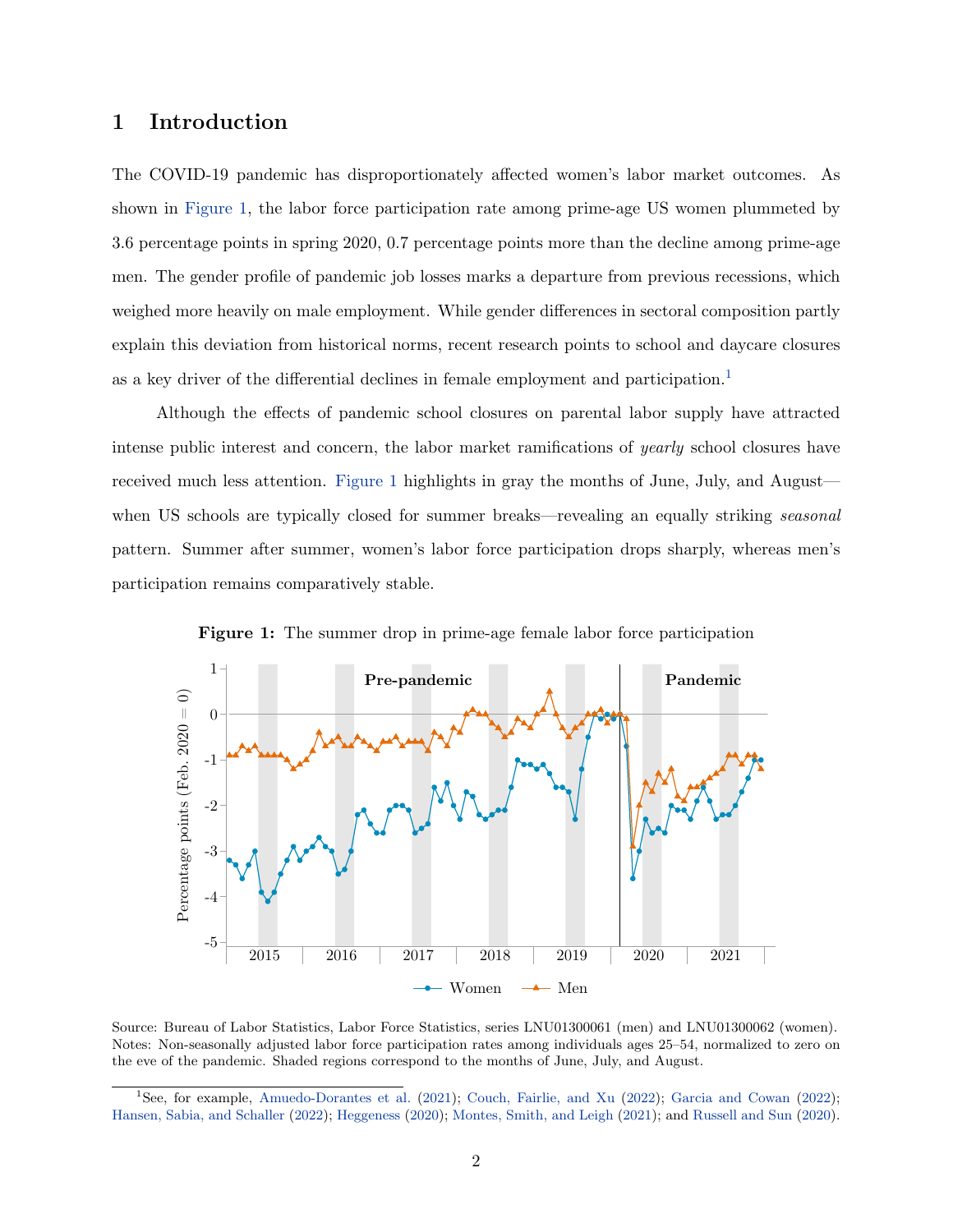This paper provides the first systematic account of summer declines in female employment. Using Current Population Survey data spanning 1989–2019, we first show that the employment-topopulation ratio among prime-age US women falls by an average of 1.1 percentage points between May and July each year, with equal contributions from increased unemployment and diminished participation. The annual reduction in female employment is economically meaningful, amounting to almost one third of the decline in the prime-age female employment rate during the Great Recession. In contrast, employment among prime-age men edges up slightly throughout summer. Declines in female work activity along the intensive margin reinforce those along the extensive margin: conditional on being employed, both women and men work fewer hours in the summer months, but the drop is much larger for women. Combining both margins, women's total hours worked contract by 11.2 percent from May to July, twice the decline among men.

School closures for summer break—and corresponding lapses in implicit childcare—provide a unifying explanation for these patterns. To build intuition, we develop a dynamic model of labor supply and career choice in the face of summer childcare constraints. Because women shoulder a disproportionate share of childcare—as evidenced by observed patterns of parental time use as well as gender differences in single parenthood—their choices are more heavily influenced by seasonal reductions in access to external childcare. Consistent with the model's predictions, we show empirically that the summer drop in female employment (1) aligns with cross-state differences in the timing of schools' summer breaks; (2) is concentrated among mothers, especially those with children old enough to attend school but young enough to require supervision when not in school; (3) is driven primarily by non-participants who cite household or family duties as their main activity while out of the labor force; and (4) coincides with an increase in women's time spent engaging in childcare. These regularities are absent or much less evident among men.

Our model also clarifies the proximate roles of sectoral allocation and within-sector employment flows in accounting for gender differences in summer work. We model two sectors: education, which provides *summer flexibility*, and non-education, which does not. Because education jobs are structured around the school calendar, school staff have the option of taking the summer off without penalties to their school-year compensation. Other jobs, by contrast, penalize workers who deviate from full-year employment. With this device, the model generates both between-job and within-job gender gaps. On the one hand, because women are more likely to work in education, they have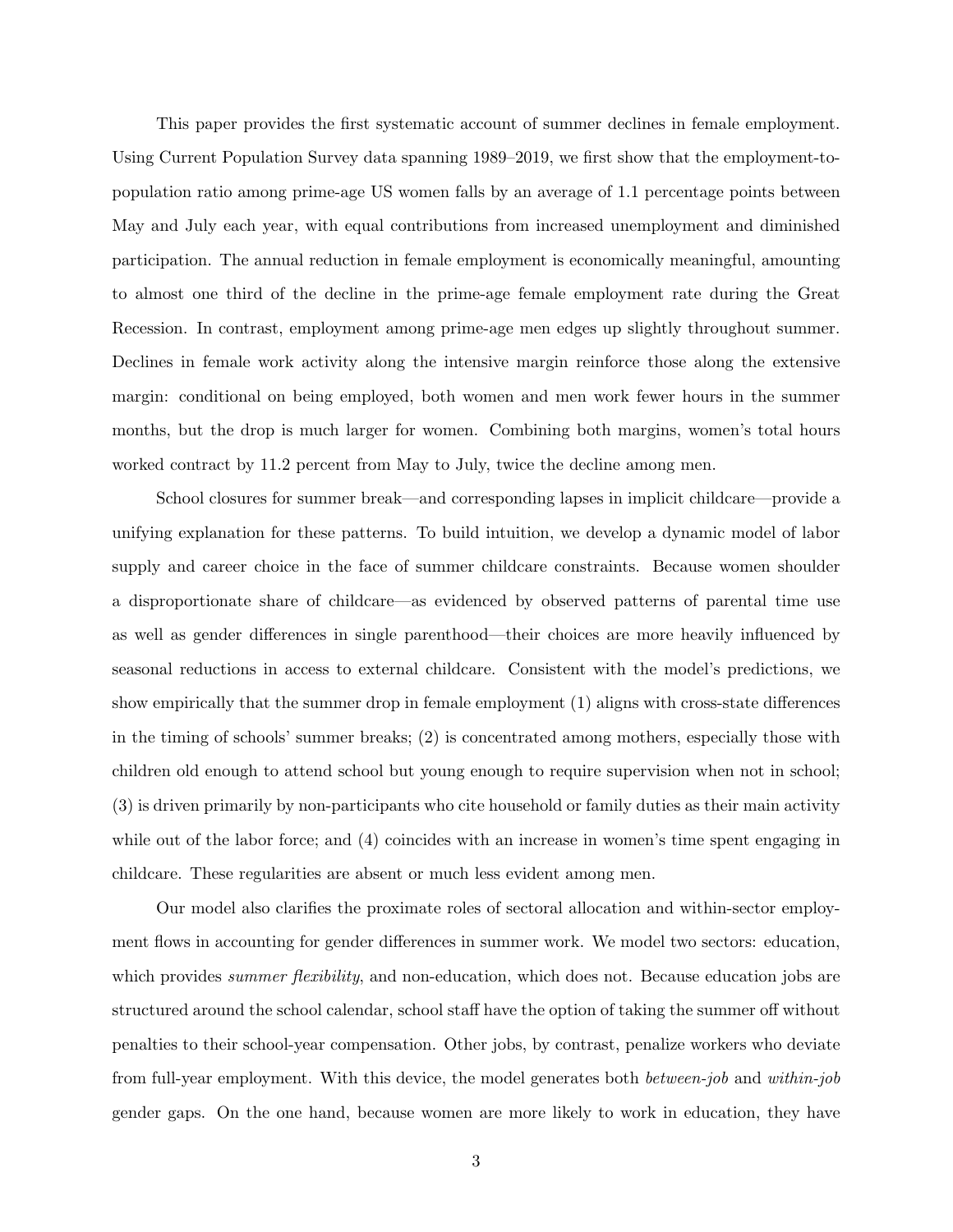weaker incentives to work over summer, whether by taking on summer employment at school or by seeking temporary employment elsewhere. On the other hand, women in both sectors exhibit summer drops in employment relative to their male colleagues who bear a smaller share of childcare responsibilities. Decomposing the gender gap in summer work interruptions across job types defined by sector and occupation, we find quantitatively significant roles for both channels. Notably, about half of the gender gap in summer work interruptions arises from within-job differences in the propensity of men and women to exit employment over the summer. Within education, female teachers, managers, and bus drivers all work less over the summer than do their male counterparts. Outside education, too, women exit employment each summer at higher rates than men.

Summer childcare constraints may contribute to gender gaps in pay by reducing women's annual hours worked, curbing productivity, impeding human capital accumulation, or limiting occupational choices. We provide suggestive evidence for two such channels. First, anticipated and realized summer childcare costs may induce women to sort into lower-paying jobs that provide summer flexibility. Not only are women much more likely than men to work in education, but their propensity to do so peaks precisely when their children are of school-going age. This sectoral sorting may come at a cost: occupations represented both within and outside the education sector typically exhibit an earnings penalty for working in education, suggesting that women may be trading off compensation for access to summer flexibility. Second, among teachers, women are 19 percentage points less likely than men to engage in paid work during the summer months (inside or outside of schools), leading to a gender gap in summer earnings of over 50 percent.

This paper contributes to the voluminous literature that studies gender disparities in labor market activity along both the extensive and intensive margins. There are well-documented gender differences in part-time work [\(Wiswall and Zafar,](#page-33-2) [2018\)](#page-33-2), conventional work schedules [\(Mas and](#page-33-3) [Pallais,](#page-33-3) [2017;](#page-33-3) [Cubas, Juhn, and Silos,](#page-31-1) [2019;](#page-31-1) [Bolotnyy and Emanuel,](#page-31-2) [2022\)](#page-31-2), long work hours (Cortés [and Pan,](#page-31-3) [2019;](#page-31-3) [Wasserman,](#page-33-4) [2022\)](#page-33-4), and career interruptions [\(Bertrand, Goldin, and Katz,](#page-31-4) [2010\)](#page-31-4). Our paper establishes a new dimension of temporal flexibility—the timing of work throughout the year—and shows that summer childcare constraints both prompt women to gravitate to jobs that provide summer flexibility and reduce their summer employment within a given job.

A closely related literature studies the labor market ramifications of school availability and timing. Expansions in the availability of schooling generally have positive effects on mothers' labor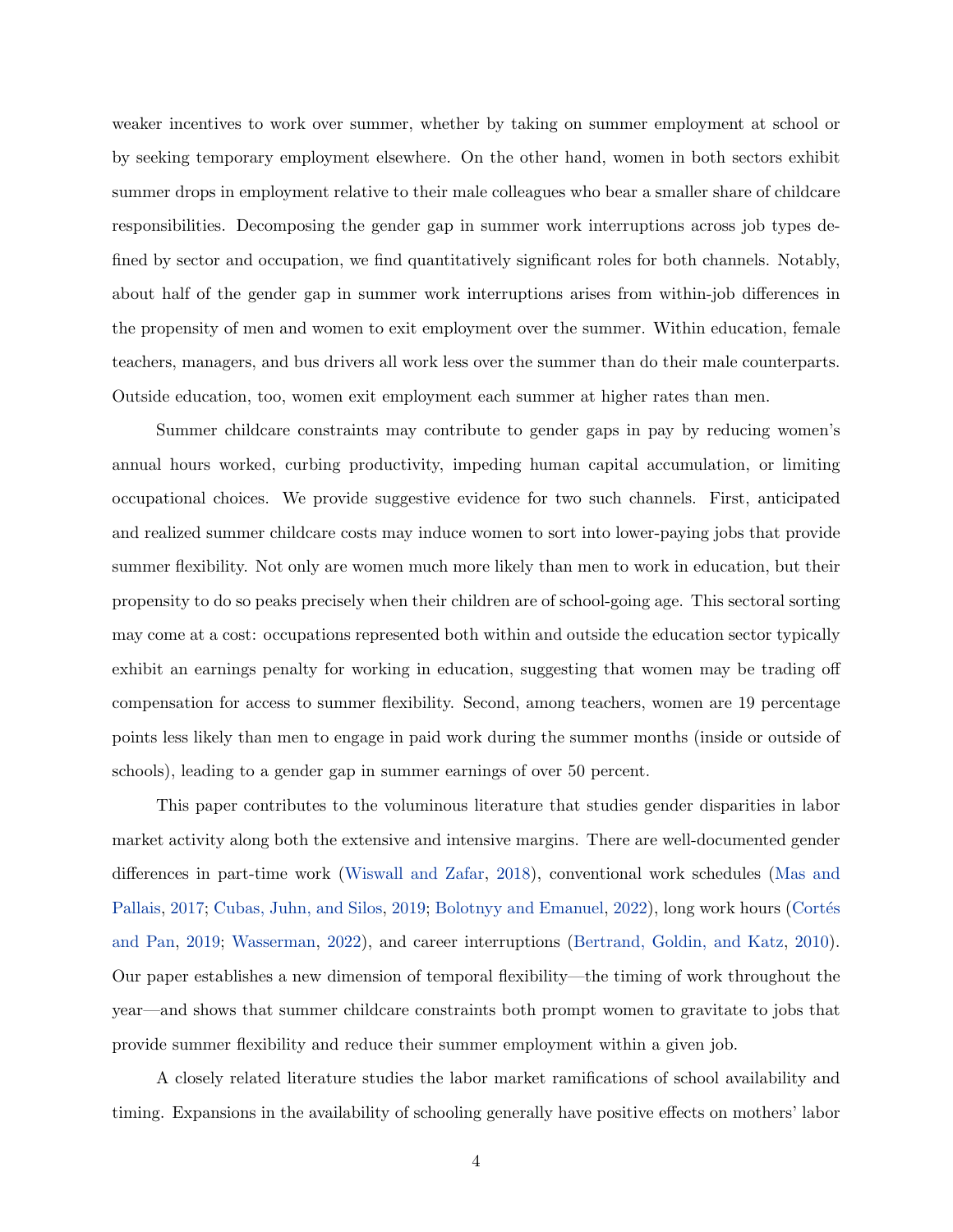supply [\(Gelbach,](#page-32-3) [2002;](#page-32-3) [Cascio,](#page-31-5) [2009;](#page-31-5) [Fitzpatrick,](#page-31-6) [2012\)](#page-31-6). With regard to the timing of schooling, [Duchini and Van Effenterre](#page-31-7) [\(2022\)](#page-31-7) find gains in the continuity of maternal employment when France's school week switched from having Wednesdays off to running Monday through Friday. In a similar vein, [Graves](#page-32-4) [\(2013\)](#page-32-4) documents that year-round school schedules—which chop up the school year into smaller intervals of schooling—have negative effects on maternal employment. We add evidence on how school closures shape the timing of women's work throughout the year.

Our paper also complements the burgeoning literature on the gendered labor market effects of the COVID-19 pandemic.[2](#page-4-0) Despite clear parallels, the school closures that occur each summer differ in important respects from those caused by the pandemic. While pandemic school closures were unprecedented and unanticipated, summer school closures are longstanding, predictable events, to which career choices have ample time to respond. In addition, pandemic closures shifted many education jobs online, whereas summer closures entail a multi-month reduction in labor demand across the education sector. Lastly, when the pandemic subsides, the summer work interruptions resulting from regularly scheduled school closures will likely remain a fixture of the US labor market.

We also contribute to a body of research analyzing seasonal regularities both in the macroeconomy [\(Barsky and Miron,](#page-31-8) [1989;](#page-31-8) [Miron and Beaulieu,](#page-33-5) [1996;](#page-33-5) [Olivei and Tenreyro,](#page-33-6) [2007;](#page-33-6) [Ngai](#page-33-7) [and Tenreyro,](#page-33-7) [2014;](#page-33-7) [Geremew and Gourio,](#page-32-5) [2018\)](#page-32-5) and among individual workers and households [\(Moretti,](#page-33-8) [2000;](#page-33-8) [Del Bono and Weber,](#page-31-9) [2008;](#page-31-9) [Coglianese and Price,](#page-31-10) [2020\)](#page-31-10). A recurring theme in these papers is that seasonal phenomena—though routinely regarded as statistical nuisances to be adjusted away—can have important real-world consequences that go unnoticed in annualized or adjusted data. Sounding the same theme, we demonstrate how seasonal lapses in publicly provided implicit childcare shape the timing and continuity of women's labor market activity.

[Section 2](#page-5-0) describes our sample and regression specifications. [Section 3](#page-8-0) documents summer declines in female employment and hours. [Section 4](#page-12-0) develops a model of life-cycle labor supply under summer childcare constraints. [Section 5](#page-15-0) provides evidence that school closures for summer break are central to the summer drop in female employment. [Section 6](#page-19-0) decomposes the gender gap in summer work interruptions between and within jobs. [Section 7](#page-26-0) discusses ramifications for the gender gap in pay. [Section 8](#page-29-0) concludes.

<span id="page-4-0"></span><sup>2</sup>See, among others, [Albanesi and Kim](#page-30-1) [\(2021\)](#page-30-1); [Alon et al.](#page-30-2) [\(2021\)](#page-30-2); [Amuedo-Dorantes et al.](#page-30-0) [\(2021\)](#page-30-0); [Couch, Fairlie,](#page-31-0) [and Xu](#page-31-0) [\(2022\)](#page-31-0); [Furman, Kearney, and Powell](#page-31-11) [\(2021\)](#page-31-11); [Garcia and Cowan](#page-32-0) [\(2022\)](#page-32-0); [Goldin](#page-32-6) [\(2022\)](#page-32-6); [Hansen, Sabia, and](#page-32-1) [Schaller](#page-32-1) [\(2022\)](#page-32-1); [Heggeness](#page-32-2) [\(2020\)](#page-32-2); [Montes, Smith, and Leigh](#page-33-0) [\(2021\)](#page-33-0); and [Russell and Sun](#page-33-1) [\(2020\)](#page-33-1).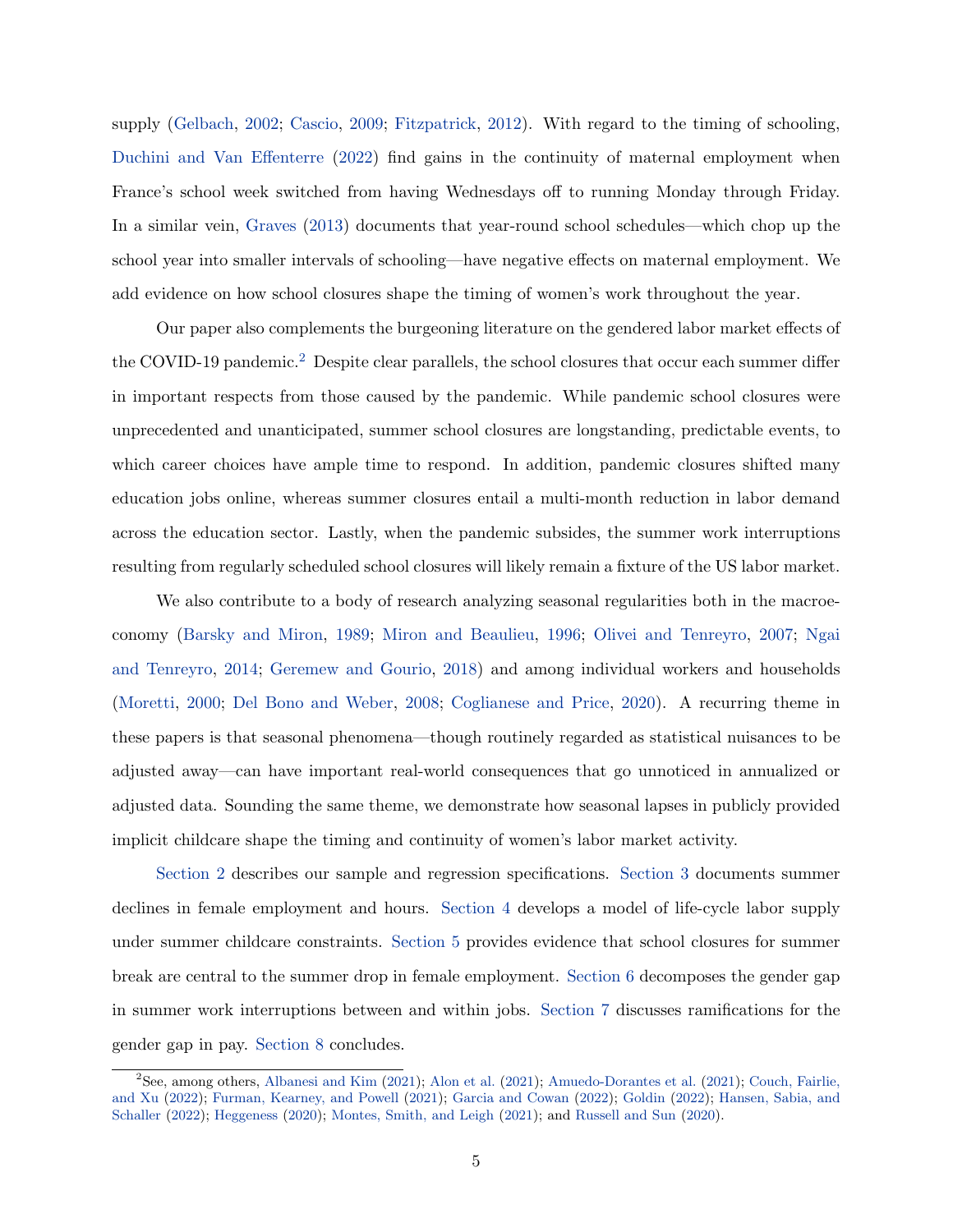# <span id="page-5-0"></span>2 Data and Methodology

We trace seasonal shifts in labor market activity using the Current Population Survey (CPS), with auxiliary analyses drawing on the American Time Use Survey (ATUS) and the Schools and Staffing Survey (SASS). We describe the CPS here, with further details in [Appendix B.1.](#page-42-0) We defer discussion of the ATUS and SASS until later in the paper.

### 2.1 Sample construction

The CPS is a representative survey of US households conducted monthly by the US Census Bureau on behalf of the Bureau of Labor Statistics. From basic CPS extracts provided by the Integrated Public Use Microdata Series (IPUMS, [Flood et al.,](#page-31-12) [2021\)](#page-31-12), we assemble a person  $\times$  year-month panel of civilian individuals ages 25–49 spanning the years 1989–2019. We focus on prime-age adults to abstract from seasonality in labor supply linked to an individual's own school enrollment and retirement decisions; we restrict to civilians because key labor market questions are not asked of members of the armed forces. Our analysis period begins in 1989, when the CPS first reports actual hours worked—allowing us to examine the intensive as well as the extensive margin of labor input—and ends on the eve of the COVID-19 pandemic, which upended typical seasonal patterns. [Appendix Table A.1](#page-39-0) reports summary statistics for our CPS sample.

CPS households are in-sample for four consecutive months, out-of-sample for eight months, and then back in-sample for a final four months. We use the cross-sectional dimension of the CPS to trace seasonality in labor market stocks, and we use the longitudinal dimension to track labor market flows both month-to-month and in back-to-back years [\(Rivera Drew, Flood, and Warren,](#page-33-9) [2014\)](#page-33-9). For cross-sectional analyses, we use IPUMS sampling weights to ensure that our estimates are representative of the prime-age US population. For longitudinal analyses, we use iterative proportional fitting to construct sex-specific raked sampling weights that ensure consistency between labor market stocks and flows throughout our analysis period [\(Frazis et al.,](#page-31-13) [2005\)](#page-31-13). Following [Madrian and Lefgren](#page-32-7) [\(2000\)](#page-32-7), we validate cross-period individual linkages on the basis of sex, age, and race, and we exclude probable mismatches from our longitudinal analyses.

We observe household characteristics and labor market activity as of the survey reference week, which usually straddles the 12th day of the month. We partition individuals into those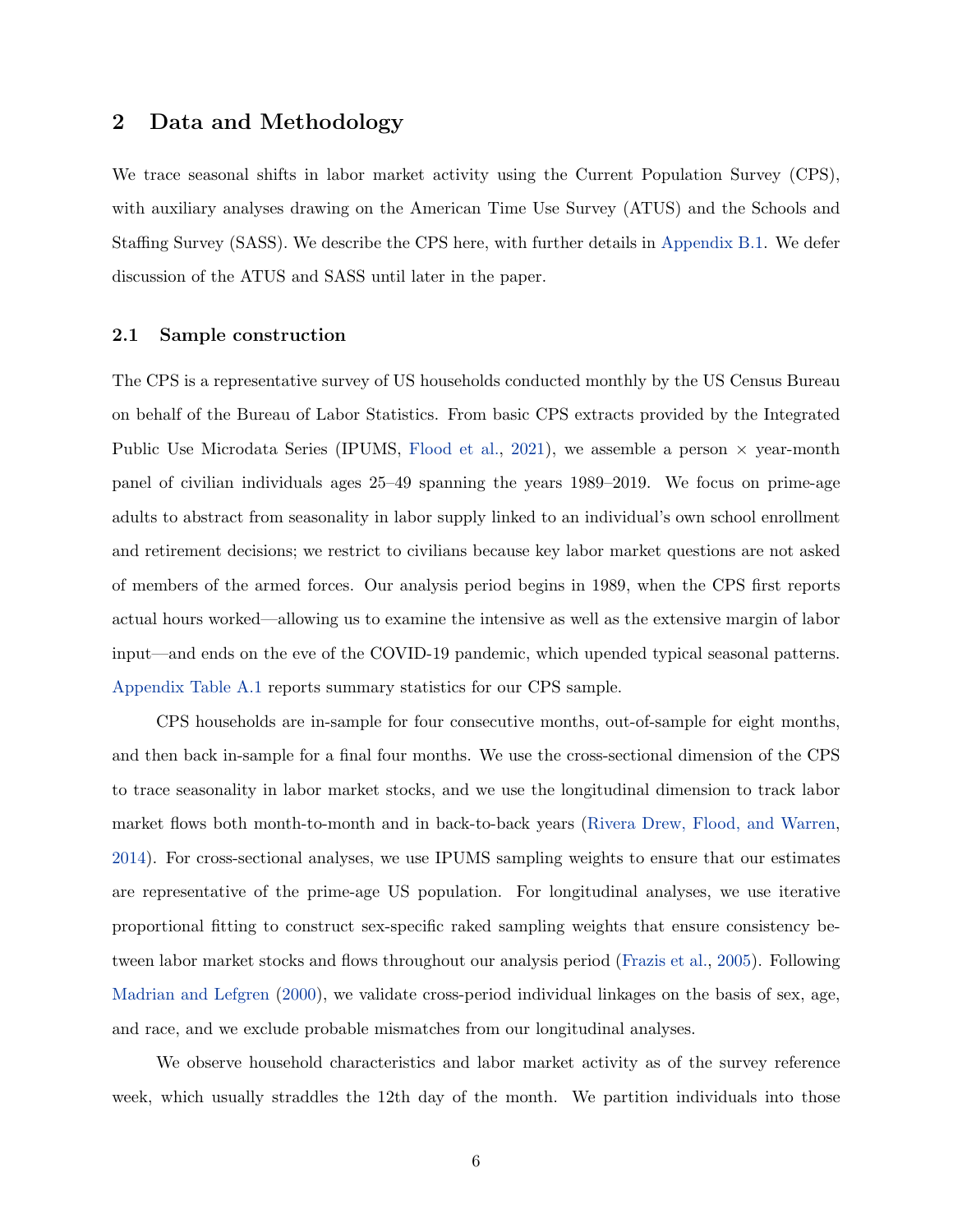employed, those unemployed, and those not participating in the labor force. To account for vacation/leave-taking during the summer months, we separately analyze whether individuals are employed and at work or employed but absent from work. Since education-sector contracts can span 9 or 12 months, focusing on whether or not individuals are employed and at work also sidesteps the subtleties of how school staff report spells of non-work during the summer months. We also leverage CPS data on industry, occupation, and hours worked during the reference week, as well as reasons for non-participation or unemployment among those not employed.

We code individuals as "married" if their spouse is present, absent, or separated; we code single, divorced, and widowed individuals as "unmarried". We define parental status based on the presence or absence in the household of one or more own children under age 18. This definition encompasses adopted children and step-children as well as biological children, but it excludes other children residing in the household (such as nieces and nephews) as well as biological children who have already moved out.

### 2.2 Main specifications

We employ simple regression specifications that recover the typical seasonal movements in a given time series. Because the variation of interest is cross-month, we aggregate our data to the yearmonth level for each population we consider. To trace seasonal shifts in labor market activity within a given population, we then estimate time-series specifications of the form

<span id="page-6-0"></span>
$$
y_t = \alpha + \sum_{m \neq 5} \beta_m \cdot \mathbb{1}\{M(t) = m\} + f(t) + \text{weeks}_{t} + \varepsilon_t \tag{1}
$$

where  $y_t$  is an outcome in year-month t,  $M(t) \in \{1, 2, ..., 12\}$  returns the calendar month for period t,  $f(t)$  controls for lower-frequency trends, and weeks<sub>t</sub> is the number of weeks elapsed since the previous month's reference week. Because our focus is on summer work interruptions, we normalize  $\beta_5$  to zero, so that the coefficients of interest  $\beta_m$  capture average differences in an outcome relative to the month of May.

To account flexibly but parsimoniously for secular trends and business-cycle dynamics that might otherwise bias estimation of seasonal patterns, we specify  $f(t)$  as a linear spline in calendar time, with knots at roughly five-year intervals corresponding to turning points in the prime-age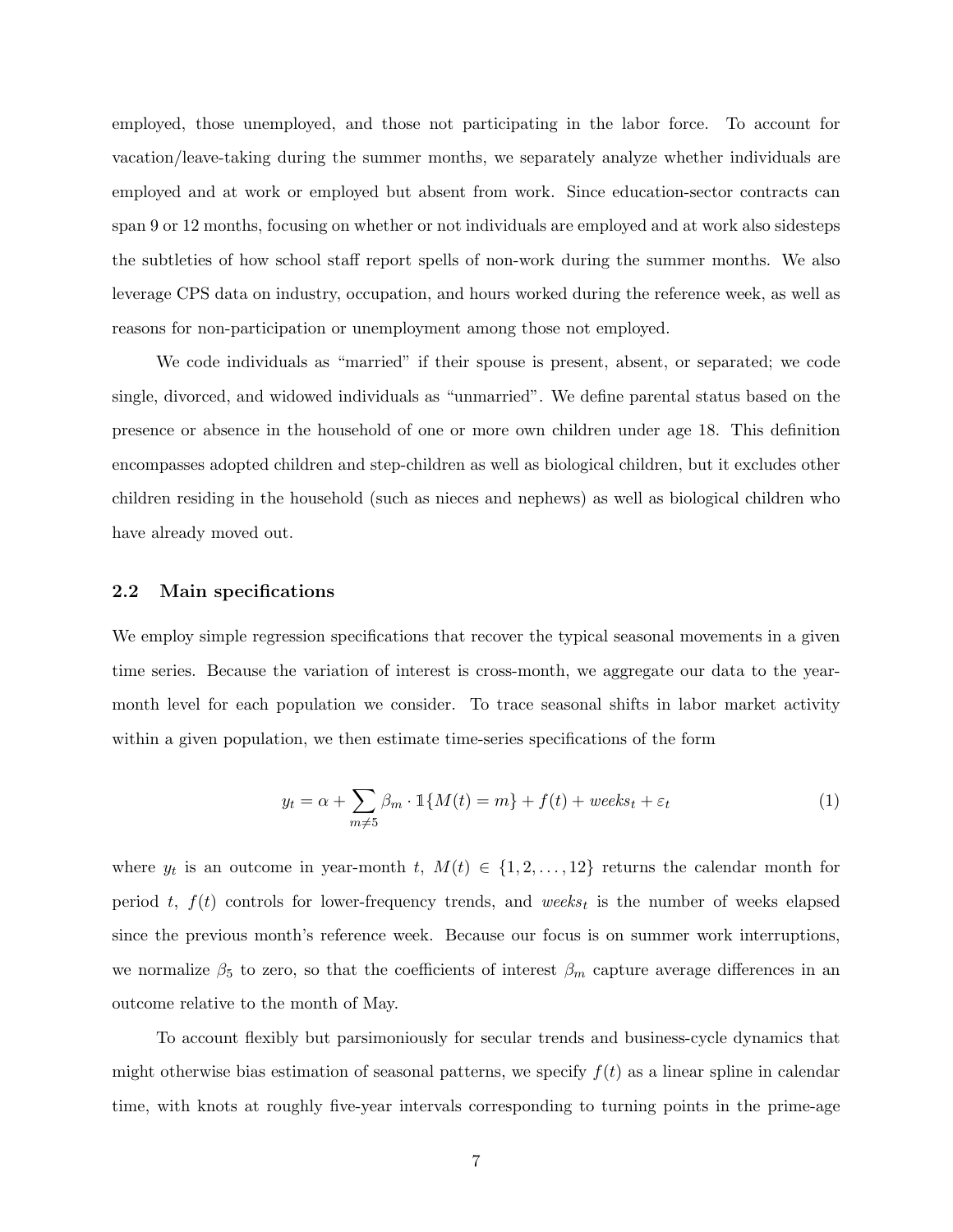employment and participation rates. [Appendix B.2](#page-44-0) details our knot-selection procedure, which we adapt from the algorithm used by [Dupraz, Nakamura, and Steinsson](#page-31-14) [\(2019\)](#page-31-14) to locate turning points in the unemployment rate. Our spline function flexibly captures low-frequency dynamics in our core outcomes of interest and, more generally, allows for non-parametric time trends in all of our specifications. We additionally control for the number of weeks elapsed between successive months' reference weeks, since these time intervals are correlated with month length and holiday timing. We estimate [Equation \(1\)](#page-6-0) separately for each of the demographic groups we consider, since trend and cyclical movements in labor market outcomes vary strongly with sex and household structure  $(John and Potter, 2006; Albanesi and Sahin, 2018; Bardóczy, 2022).$  $(John and Potter, 2006; Albanesi and Sahin, 2018; Bardóczy, 2022).$  $(John and Potter, 2006; Albanesi and Sahin, 2018; Bardóczy, 2022).$  $(John and Potter, 2006; Albanesi and Sahin, 2018; Bardóczy, 2022).$  $(John and Potter, 2006; Albanesi and Sahin, 2018; Bardóczy, 2022).$  $(John and Potter, 2006; Albanesi and Sahin, 2018; Bardóczy, 2022).$  $(John and Potter, 2006; Albanesi and Sahin, 2018; Bardóczy, 2022).$ 

[Equation \(1\)](#page-6-0) is designed for use with stock variables, such as employment rates. When examining labor market flows, we estimate the first-differenced analogue of [Equation \(1\):](#page-6-0)

<span id="page-7-2"></span>
$$
\Delta y_t = \sum_{m \neq 5} \delta_m \cdot \mathbb{1}\{M(t) = m\} + \Delta f(t) + \Delta weeks_t + \Delta\varepsilon_t
$$
\n(2)

where  $\Delta y_t$  represents gross inflows, gross outflows, or net flows into employment as a share of the relevant population. In this formulation, the coefficients of interest  $\delta_m$  capture the magnitude of flows between months  $m-1$  and m relative to April–May flows, and the differenced spline terms morph into indicator variables that allow for structural breaks in flow rates at the knot dates.

In both stock and flow specifications, we allow for heteroskedastic and autocorrelationconsistent standard errors [\(Newey and West,](#page-33-10) [1987\)](#page-33-10) correlated up to a maximum lag of 26 months, a horizon suggested by the automatic lag selector of [Newey and West](#page-33-11)  $(1994)$ .<sup>[3](#page-7-0)</sup> When our interest lies in functions of the estimated coefficients (rather than  $\widehat{\beta}_m$  and  $\widehat{\delta}_m$  directly), we construct confidence intervals via the delta method.[4](#page-7-1)

<span id="page-7-0"></span><sup>&</sup>lt;sup>3</sup>To choose an appropriate lag structure, we ran our main specification separately by sex and by sex  $\times$  household structure for several key outcome variables (employment, participation, hours worked, and gross employment flows). Across these specifications, the optimal bandwidth often equaled (and never exceeded) 27 months, corresponding to a maximal lag of 26 months. For consistency and simplicity, we impose this same bandwidth throughout the paper.

<span id="page-7-1"></span><sup>&</sup>lt;sup>4</sup>We estimate all models in Stata using the command **ivreg2** and construct confidence intervals using nlcom.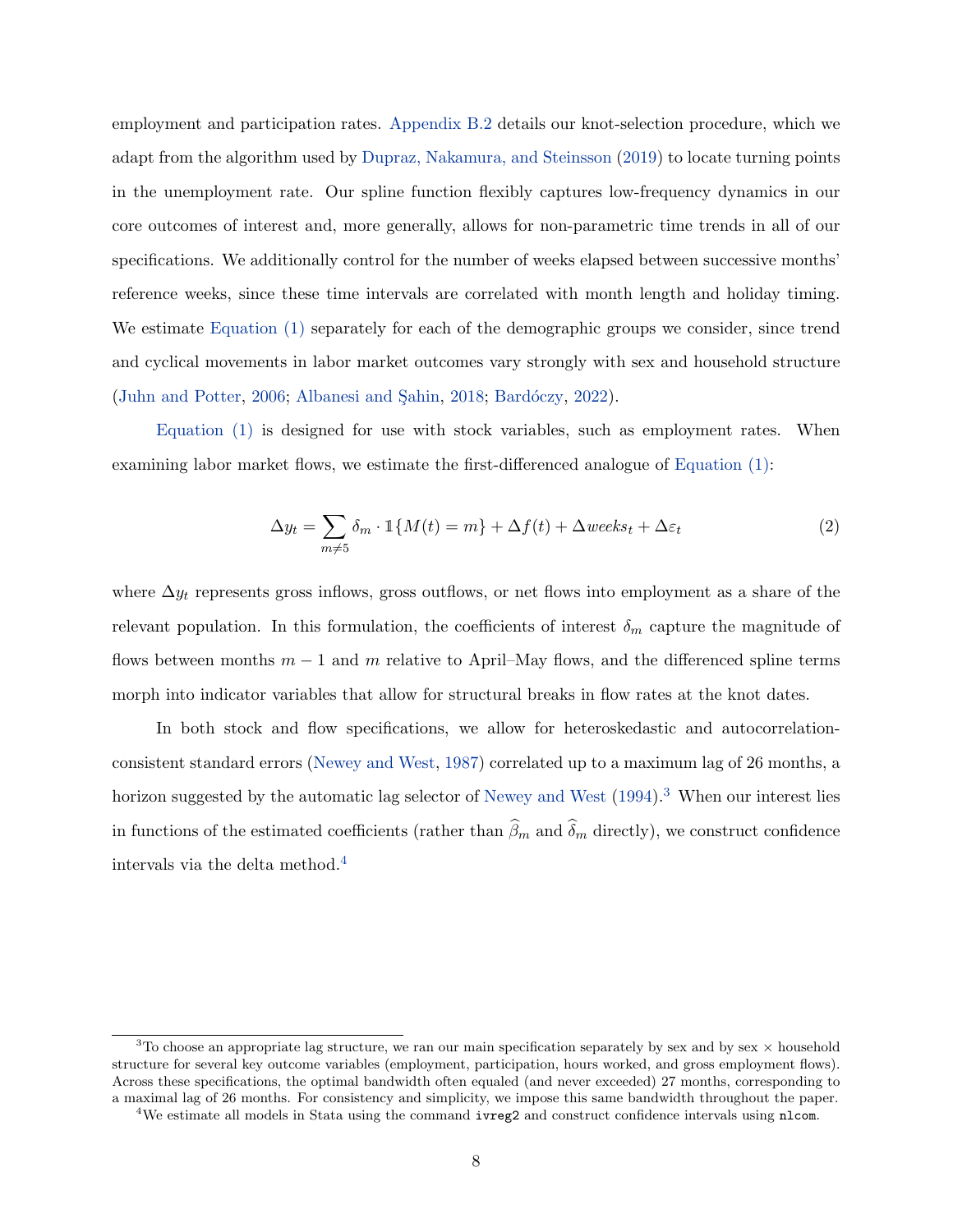# <span id="page-8-0"></span>3 Summer Declines in Female Employment and Hours

This section establishes that women's labor market activity contracts each summer—along both extensive and intensive margins—in ways much less evident among men.

### 3.1 Women's employment drops in the summer

We start with the extensive margin. [Figure 2](#page-9-0) plots coefficients  $\widehat{\beta}_m$  from estimating [Equation \(1\)](#page-6-0) for three outcomes—employment, unemployment, and non-participation—separately by sex, with each measure expressed as a percentage of the corresponding population. As shown in the left panel, the prime-age female employment-to-population ratio (EPOP) declines by 1.1 percentage points (p.p.) between May and July, then rebounds strongly in the fall. Unemployment and non-participation contribute equally to the summer reduction in employment, with each rising 55 basis points from May to July.<sup>[5](#page-8-1)</sup> In contrast, prime-age male employment actually *rises* slightly over the summer months. The summer decline in female employment is sizable, equaling almost one third of the decline in prime-age female EPOP in the wake of the Great Recession.<sup>[6](#page-8-2)</sup>

Employment also contracts sharply with the onset of winter, especially for men. Because the main drivers of winter work interruptions—adverse weather, which triggers layoffs in maledominated sectors like construction, and a post-holiday retreat in consumer spending—are not operative in the summer months, we confine our analysis to summer work interruptions, though we continue to show year-round seasonal movements to place the summer in context.

## 3.2 The employment drop mostly stems from increased outflows

The summer drop in female employment could reflect weak inflows to employment, strong outflows from employment, or both. In [Appendix C.1,](#page-47-0) we show how the flow coefficients  $\widehat{\delta}_m$  from estimating [Equation \(2\)](#page-7-2) for gross per-capita inflows and for gross per-capita outflows can be transformed to express seasonal changes in employment rates as *excess inflows* minus *excess outflows*. Intuitively,

<span id="page-8-1"></span><sup>&</sup>lt;sup>5</sup>While we pool all CPS survey years for our main analysis, in [Appendix Figure A.1](#page-34-0) we explore how the summer drop in female employment changes over our sample period. The summer drop appears relatively stable over time, with no obvious trend or cyclical variation in its magnitude. In addition, [Appendix Figure A.2](#page-34-1) shows that the female drop in summer employment appears consistently across age, education, and racial and ethnic groups.

<span id="page-8-2"></span> ${}^{6}$ Prime-age female EPOP fell 3.7 percentage points from the start of the Great Recession in December 2007 (72.4 percent) to its nadir in September 2011 (68.7 percent). BLS Labor Force Statistics, series LNS12300062.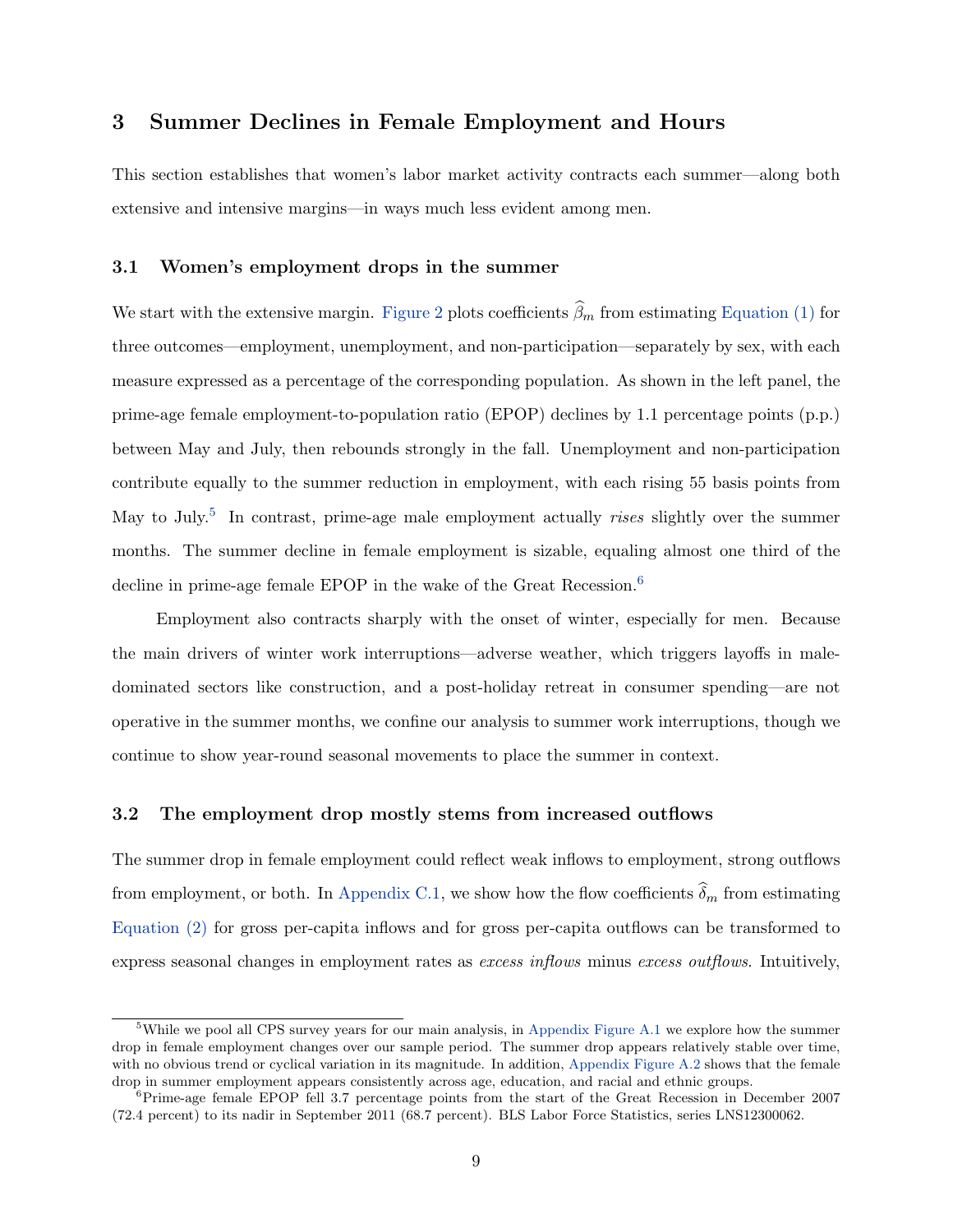<span id="page-9-0"></span>



Source: Current Population Survey.

Notes: Coefficients  $\hat{\beta}_m$  from estimating [Equation \(1\),](#page-6-0) separately by sex, for CPS respondents ages 25–49 grouped to the year-month level. Each measure is expressed as a share of the population. Bars show 95 percent confidence intervals based on Newey-West standard errors. In this and many subsequent figures, coefficients for May are normalized to zero, and plotted points are offset horizontally for visual clarity.

<span id="page-9-1"></span>



Source: Current Population Survey.

Notes: Additive decomposition of month-to-month changes in prime-age EPOP into contributions from above-average inflows and below-average outflows. The net change in EPOP reports coefficients  $\widehat{\delta}_m$  estimated from the first-difference specification in [Equation \(2\).](#page-7-2) Positive bar segments (respectively, negative segments) indicate that a given margin boosts (lowers) EPOP in a given month. See [Appendix C](#page-46-0) for details on the inflow and outflow terms, which are transformations of the coefficients  $\delta_m$  obtained using gross monthly transitions into or out of employment.

employment rises between two consecutive months if monthly inflows exceed their annual average and/or if monthly outflows fall short of their annual average.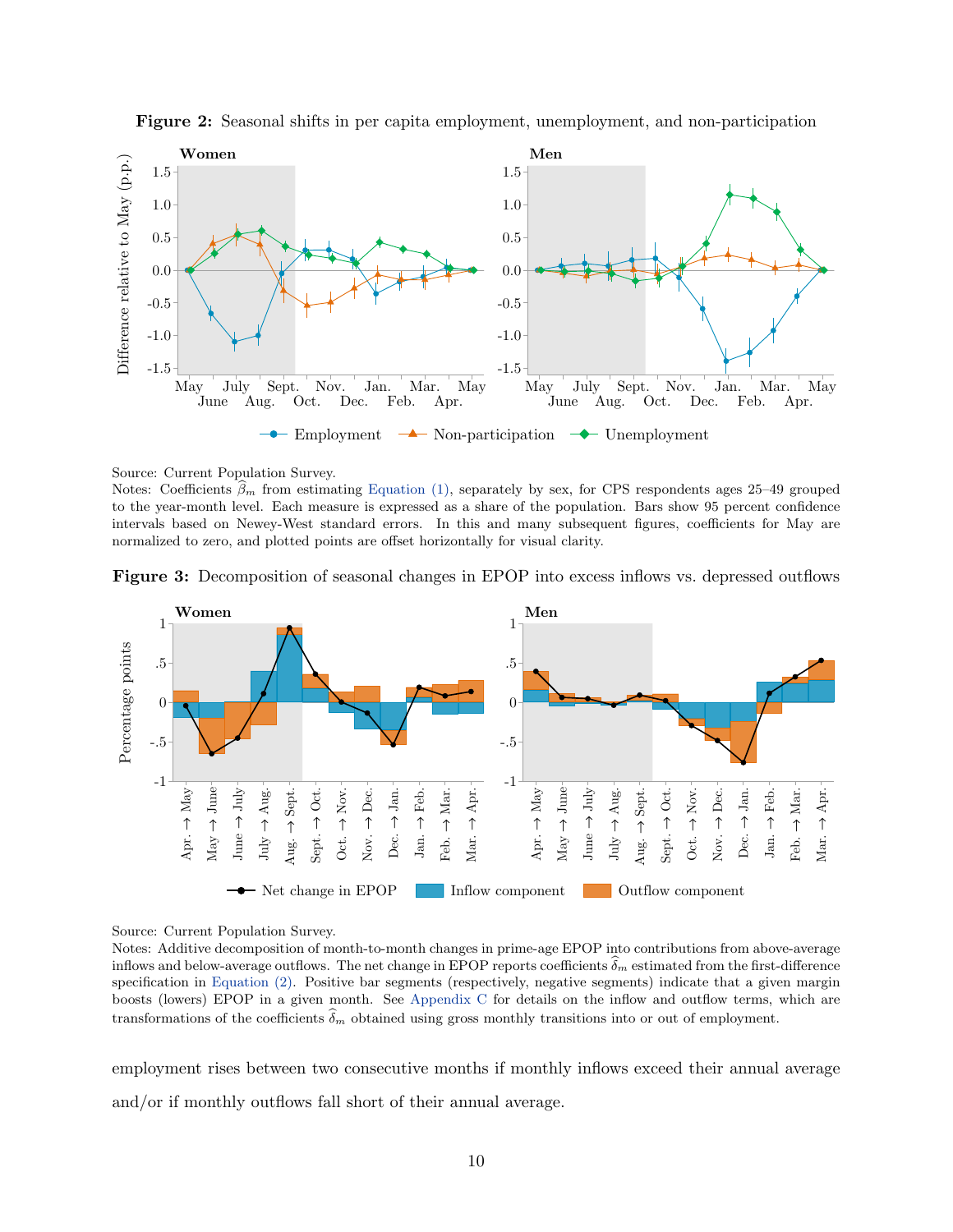[Figure 3](#page-9-1) decomposes month-to-month changes in EPOP into these respective margins. The left panel shows that the summer drop in female employment is primarily a story of summer exits: elevated May–June and June–July outflows drive female employment rates down by a combined 0.9 p.p. from May to July, with depressed inflows contributing an additional 0.2 p.p. The summer decline reverses in the autumn months, when employment is buoyed by a wave of entries. Among men, the relative stability in employment stocks is echoed in gross employment flows, which hover near their annual averages throughout the summer months.

For many women, summer exits are a recurring phenomenon, rather than one-time occurrences. As shown in [Appendix Figure A.3,](#page-35-0) the same women who exit employment at the start of a given summer tend to do so again in the summer of the following year.[7](#page-10-0)

### 3.3 Summer hours contract more for women than for men

The summer drop in female employment is also evident in total hours worked, an omnibus measure that encompasses shifts in labor market activity along both extensive and intensive margins. In [Table 1,](#page-11-0) row (1) reports the average May–July change in hours worked during the reference week among prime-age individuals observed in both months. Alongside reductions in women's employment and participation rates, their hours fall by an average of 3.0 per week (11.2 percent) from May to July. Men's hours also decrease, but by a more modest 2.0 hours per week (5.2 percent).

[Table 1](#page-11-0) further decomposes the May–July decline in aggregate hours into extensive and intensive margin changes. For this decomposition, we define three groups: (i) those who are employed and at work with positive hours during the reference week (*present at work*); (ii) those who are unemployed or out of the labor force (*non-employed*); and (iii) those who are employed but absent from work for the entire reference week (absent from work). Row (2) quantifies the net change in hours along the extensive margin by tallying up positive and negative changes in hours among individuals who transition between non-employment and presence at work. Row (3) quantifies the intensive margin change in hours associated with transitions of employed workers between presence at work and absence from work. Row (4) quantifies the intensive margin change

<span id="page-10-0"></span><sup>7</sup>Specifically, women who exit employment between the May and June reference weeks in a given year are 4.9 percentage points more likely to experience another such separation exactly 12 months later than would be expected based on separation rates 11 and 13 months after baseline. July separations are also unusually likely to be repeated in back-to-back years. See [Appendix E.1](#page-58-0) for details.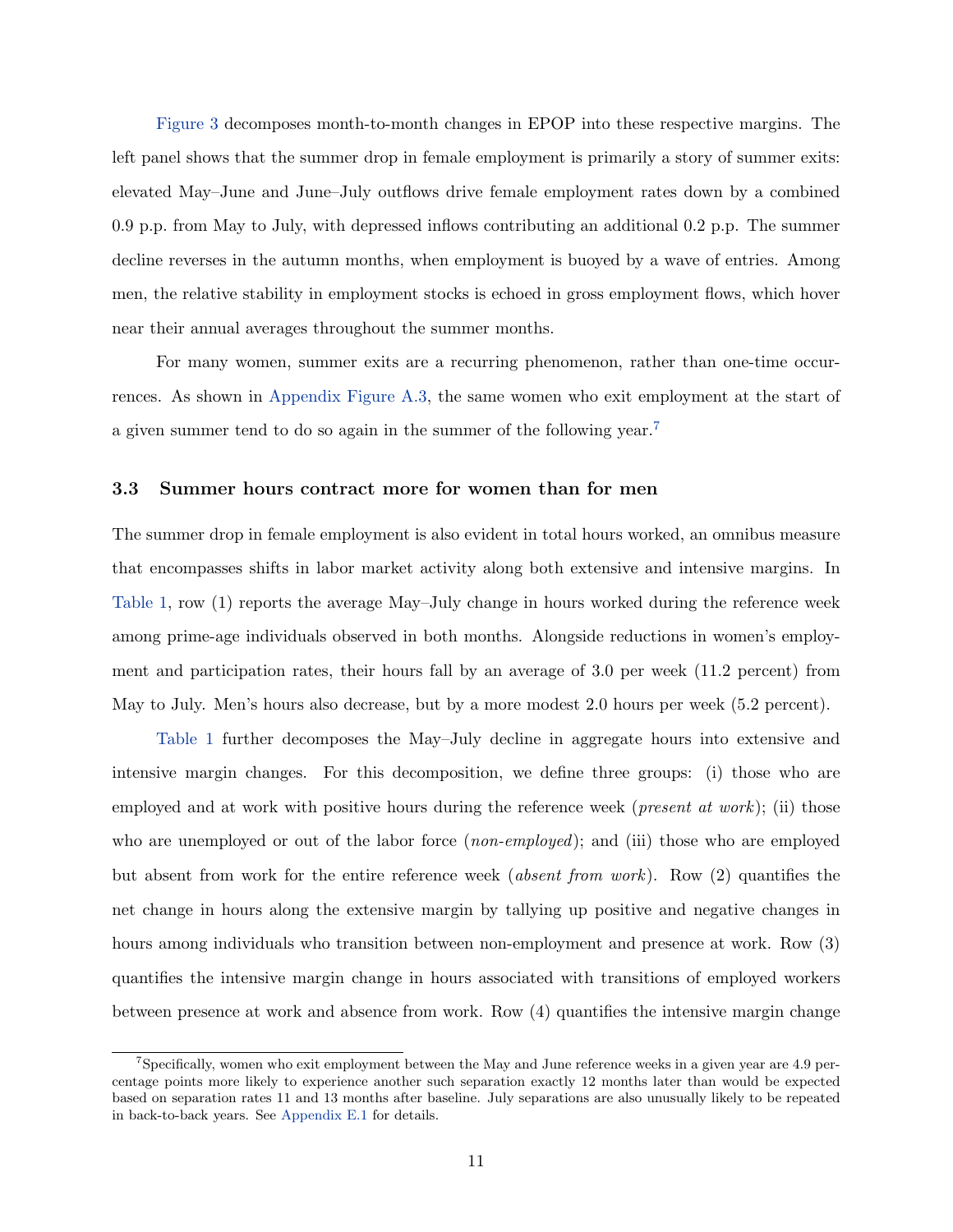|                                                                                                                                                     | Women                                      | Men              |
|-----------------------------------------------------------------------------------------------------------------------------------------------------|--------------------------------------------|------------------|
| Change in hours worked during reference week                                                                                                        | $\Delta$ % $\Delta$ $\Delta$               | % $\Delta$       |
| <i>Total change from May to July:</i><br>(1)                                                                                                        | $-3.0$ $-11.2$ $-2.0$                      | $-5.2$           |
| Contribution from extensive margin:<br>(2) Employed, at work $\longleftrightarrow$ not employed                                                     | $-0.3 -1.3 -0.0$                           | $-0.1$           |
| Contribution from intensive margin:<br>(3) Employed, at work $\longleftrightarrow$ employed, absent<br>$(4)$ $\Delta$ among those employed, at work | $-2.1 - -7.9 -1.3$<br>$-0.5$ $-1.9$ $-0.6$ | $-3.4$<br>$-1.7$ |

<span id="page-11-0"></span>Table 1: Decomposition of summer hours decline along the extensive and intensive margins

Source: Current Population Survey.

Notes: Row (1) reports the per capita change in hours from May to July among prime-age CPS respondents observed in both months. Rows (2)–(4) decompose this change by tabulating net hours changes among workers in the indicated categories. "Employed, at work" are employed individuals with positive hours worked in the previous week; "employed, absent" are employed individuals who worked zero hours in the previous week; and "not employed" are those unemployed or out of the labor force. "∆ among those employed, at work" is the change in hours worked among those employed with positive hours in both the May and July reference weeks. Percent changes are relative to May.

in hours from shifts in hours worked among those present at work in both May and July.

Consistent with the decline in women's employment during the summer months, women experience a 1.3 percent reduction in hours along the extensive margin (row 2). This extensive margin change is reinforced by much larger reductions on the intensive margin, due primarily to increased absences from work (row 3). By examining seasonality in individuals' stated reasons for being absent from work, we find that the increase in summer absences is concentrated among individuals taking vacation or personal days. A small portion of the intensive margin change stems from decreases in hours worked among those at work in both May and July (row 4). For men, the entirety of the 5.2 percent decline in summer hours comes via intensive margin changes, primarily in the form of increased absences from taking vacation.

In [Figure 4](#page-12-1) we further document that women experience prolonged summer work interruptions at higher rates than men. Let W denote being employed and at work and NW denote being either non-employed or absent from work. During the summer months, women and men experience similarly sharp upticks in the frequency of  $W \to NW \to W$  spells, whereas women experience a much larger uptick than men in the frequency of  $W \to NW \to NW$  spells. These results suggest that men's intensive-margin changes in summer hours are almost entirely due to brief vacations, whereas women's reflect both vacations and longer periods of non-work.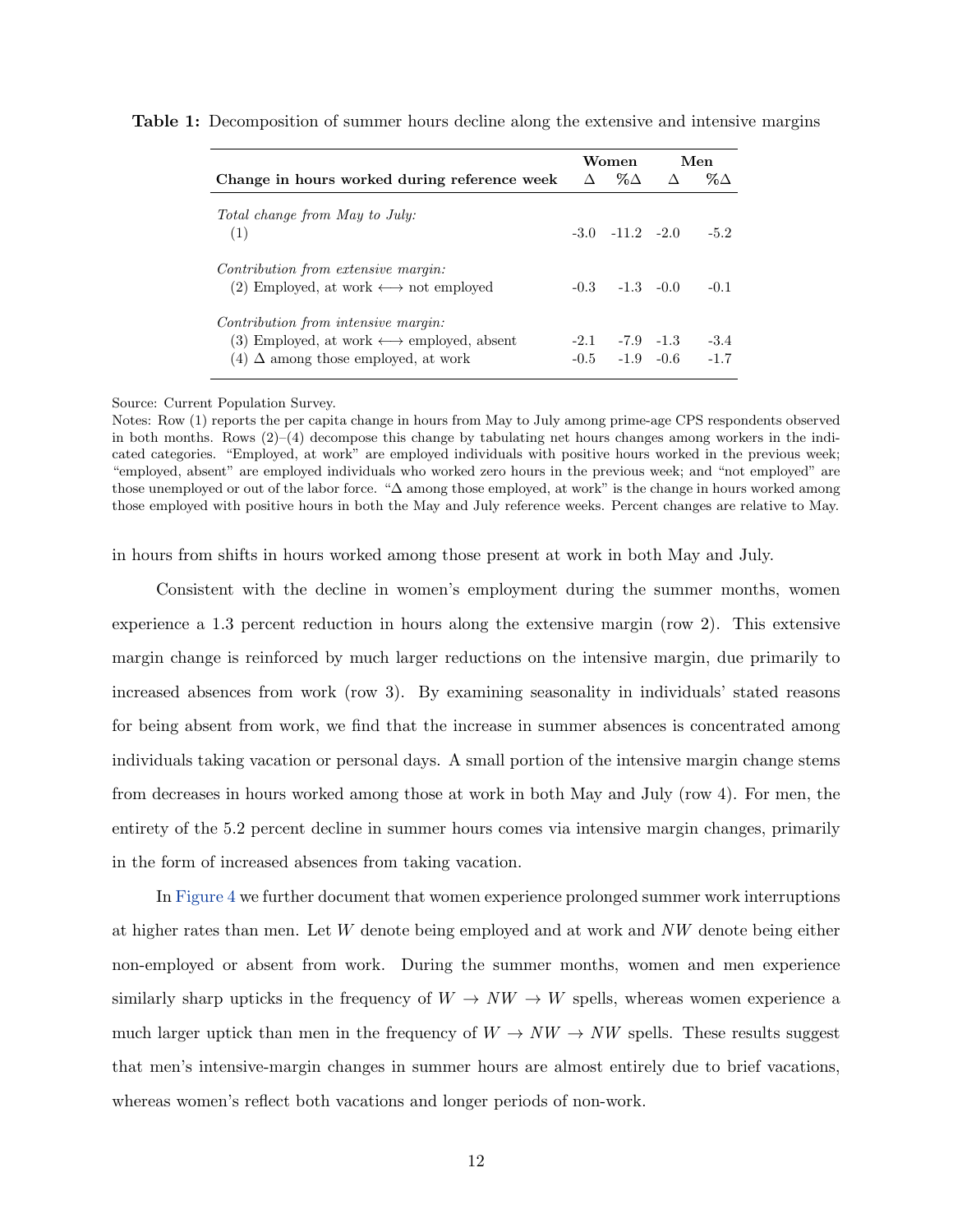Figure 4: The prevalence of briefer versus longer summer work interruptions

<span id="page-12-1"></span>

Source: Current Population Survey.

Notes: Coefficients  $\beta_m$  from estimating [Equation \(1\)](#page-6-0) separately by sex in a sample of respondents observed for at least three consecutive months. Let W denote being both employed and at work and NW denote being either nonemployed or absent from work. In the left panel, the dependent variable is an indicator for having a  $W \to NW \to W$ spell, with non-work beginning in the indicated month. In the right panel, the dependent variable is an indicator for having a  $W \to NW \to NW$  spell. Bars show 95 percent confidence intervals based on Newey-West standard errors.

Summary. To recap, we document that prime-age women disproportionately experience declines in employment rates, elevated outflows from employment, and reductions in hours during the summer months. While men also experience a modest reduction in summer hours, their labor force participation and employment rates remain stable throughout the summer.

## <span id="page-12-0"></span>4 Conceptual Framework: the Central Role of School Closures

Why is there a summer drop in female employment? To frame our subsequent analysis, we describe a two-period model with career choices and summer childcare constraints that can rationalize the summer drop in female employment as a byproduct of the traditional school calendar. We provide one formalization of the model in [Appendix D](#page-51-0) but note that other formulations (such as a model with frictional job search) would yield similar predictions.

Model setup. We consider a two-period partial equilibrium model in which individuals decide whether and in which sector to work at different points throughout the year and throughout their lives. Each period represents a distinct phase of the life cycle—pre-parenthood or parenthood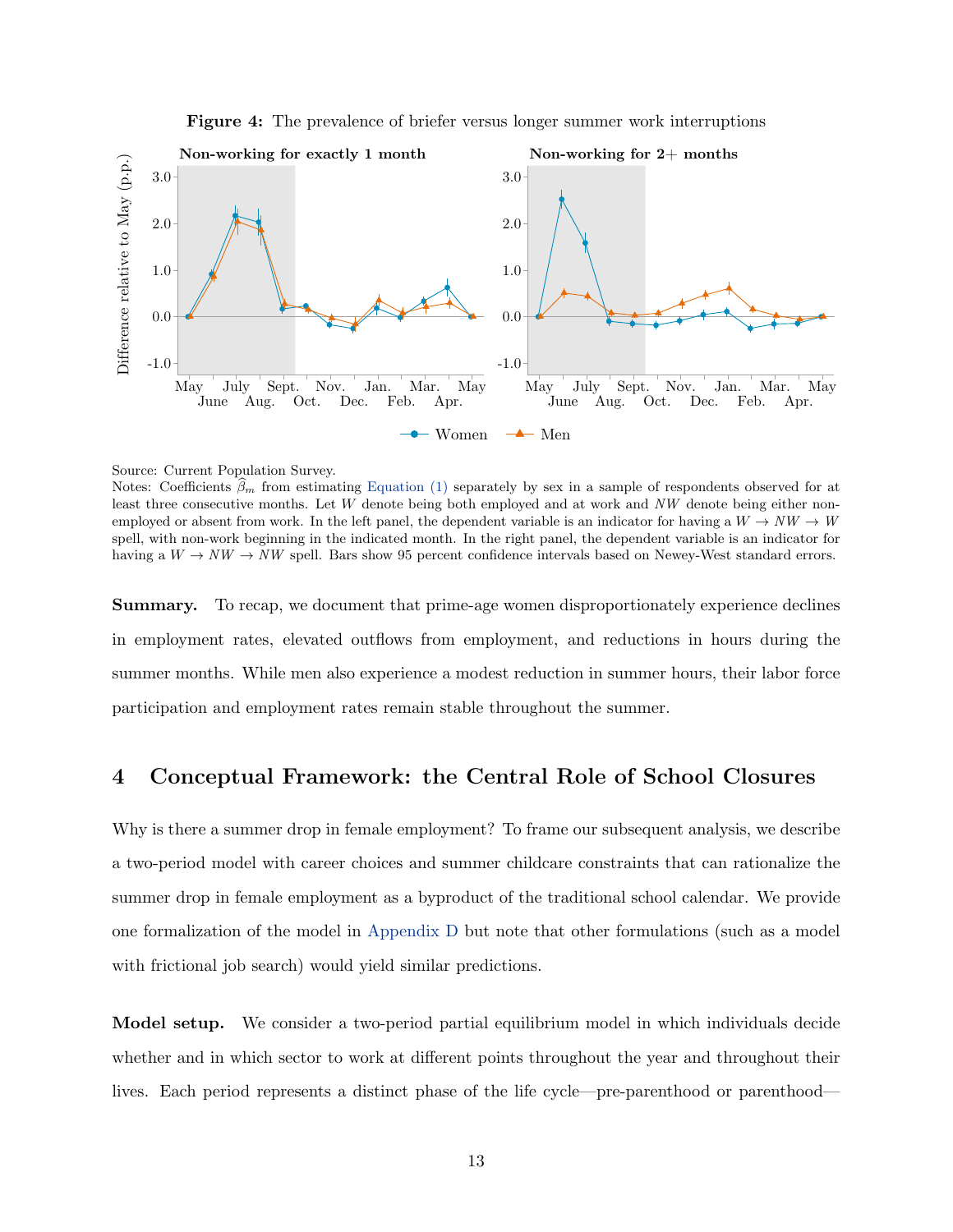and is subdivided into two distinct seasons, the summer and the school year. In each season, an individual may choose to (i) work in the education sector, (ii) work in the non-education sector, or (iii) not work, by being either jobless or on leave from a job.

Jobs differ in the extent to which they reward continuous employment or (equivalently) penalize interrupted employment. Because jobs in the education sector have a built-in summer recess, we assume that education workers may choose whether or not to work over the summer without influencing their earnings during the school year.<sup>[8](#page-13-0)</sup> By contrast, non-education jobs offer a continuity bonus for full-year employment.<sup>[9](#page-13-1)</sup> Together, these assumptions imply that the earnings penalty for summer work interruptions is smaller in the education sector. Put differently, education jobs provide a form of summer flexibility that other jobs do not.

While the sectors differ in their treatment of *within-year continuity*, we assume they both reward career continuity: individuals who stay in the same sector throughout their careers receive an earnings premium for doing so. This premium is meant to capture a range of real-world returns to sectoral or job tenure, such as specific human capital [\(Parent,](#page-33-12) [2000\)](#page-33-12), backloaded salary scales [\(Lazear,](#page-32-9) [1981\)](#page-32-9), or the vesting of pension benefits [\(Allen, Clark, and McDermed,](#page-30-5) [1993\)](#page-30-5).

Each individual derives disutility from working, comprised of a sector-specific distaste for work as well as costs associated with childcare. During the school year, both working and non-working parents incur zero childcare costs, since schools provide implicit childcare when in session. During summer, by contrast, working parents incur childcare costs whereas other agents do not. In keeping with observed patterns of parental time use, we assume that mothers shoulder a disproportionate share of childcare costs [\(Handwerker and Mason,](#page-32-10) [2017\)](#page-32-10), since they are more likely to be single parents and, if married, are less likely to have a non-working spouse available to cover childcare. In two-earner households, gender gaps in earnings within couples could create an incentive for women, rather than men, to curtail their summer employment if parental childcare is needed.

We allow individuals to vary in their earnings potential, sectoral choices, and childcare costs

<span id="page-13-0"></span><sup>8</sup>Education-sector workers often have the option to keep working over the summer, at least part-time: a teacher might teach summer school or coach a sports team, while a bus driver might drive a limited number of summer routes. Education workers without such an option may instead seek temporary employment in another sector. In any event, these individuals' summer choices are unlikely to impact the earnings they receive outside of summer.

<span id="page-13-1"></span> $9$ The continuity bonus is a stand-in for many real-world work configurations. For example, some employers (such as consulting or law firms) might only hire workers who commit to full-year employment, whereas others might offer a lower-paying career track for workers who seek fewer hours or weeks worked per year. See [Podgursky](#page-33-13) [\(2011\)](#page-33-13) for a discussion of the differences in the pecuniary and non-pecuniary attributes of education versus non-education jobs.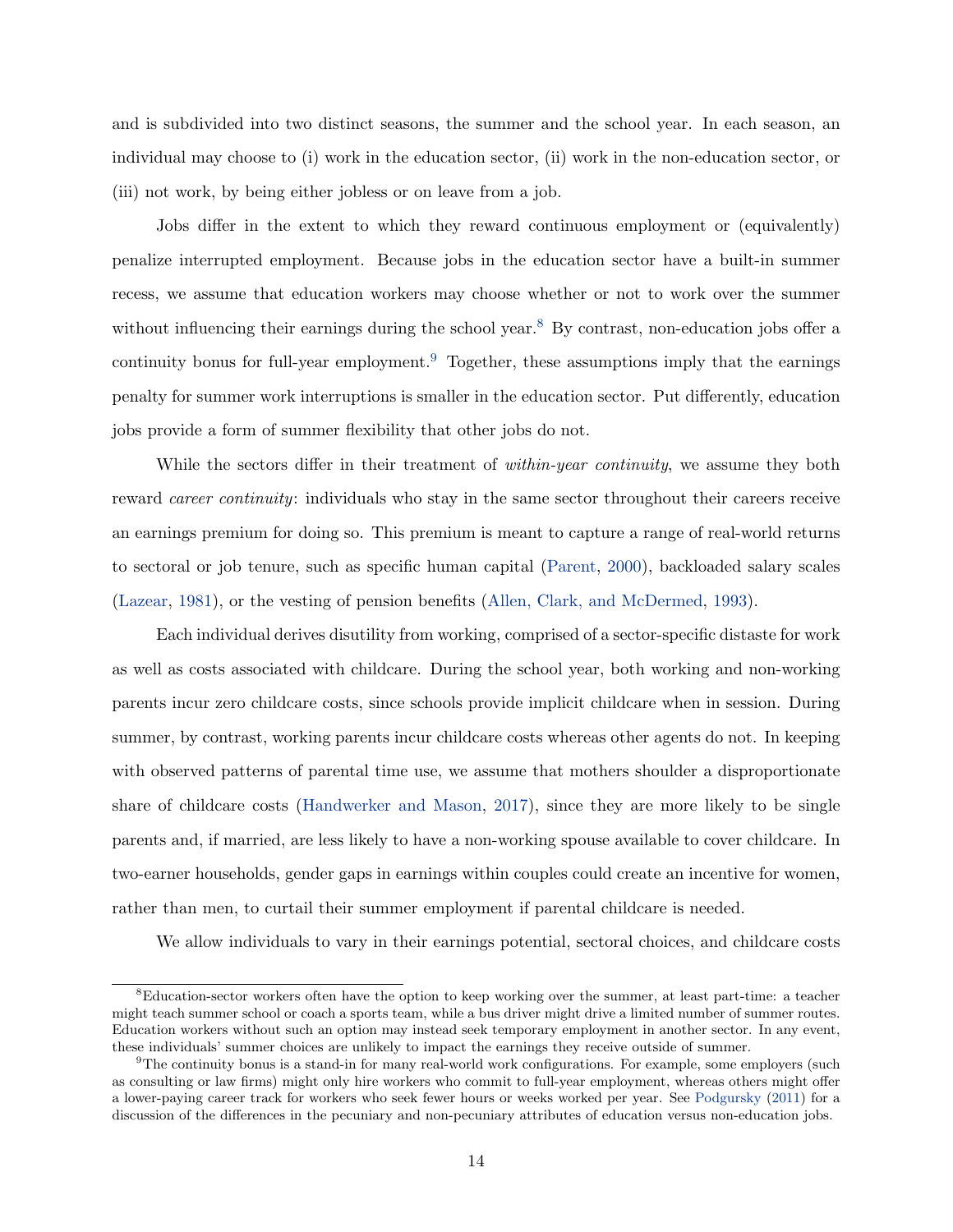by virtue of underlying differences in productivity, comparative advantage, leisure preferences, societal norms, or household structures. By permitting such heterogeneity, the model can generate a rich set of different employment strategies pursued by different individuals.[10](#page-14-0)

Model implications. This analytically tractable framework yields several predictions regarding how summer childcare costs—stemming from summertime lapses in school-provided implicit childcare—shape individual employment patterns throughout the year and over the life cycle. We highlight three key implications.

- 1. Summer drop in female employment: Individuals who face larger childcare costs—in particular, women relative to men and mothers relative to non-mothers—will exhibit summer declines in employment.
- 2. Within-sector gender disparities: Conditional on working in a given sector during the school year, women are less likely to work over the summer than are their male counterparts, since they face larger summer childcare costs. These gender differences arise in both the education sector and the non-education sector.
- 3. Job-sorting effects: Larger childcare costs will cause some individuals to sort into education jobs, so as to avail themselves of the education sector's summer flexibility. Such sorting takes two distinct forms. First, there is contemporaneous sorting: some individuals work in non-education early in their careers, then switch to education jobs once they have school-age children and therefore face summer childcare costs. Second, there is anticipatory sorting: due to the returns to career continuity, women are more likely than men to sort into education jobs earlier in their careers in anticipation of future childcare costs.

We explore these predictions empirically throughout the rest of the paper.

<span id="page-14-0"></span> $10$ For example, some individuals will find it optimal to work year-round in non-education jobs, while others will work in education during the school year and not work over the summer. Some individuals will work year-round prior to having children, then switch to taking summers off or opt out of working entirely after having children.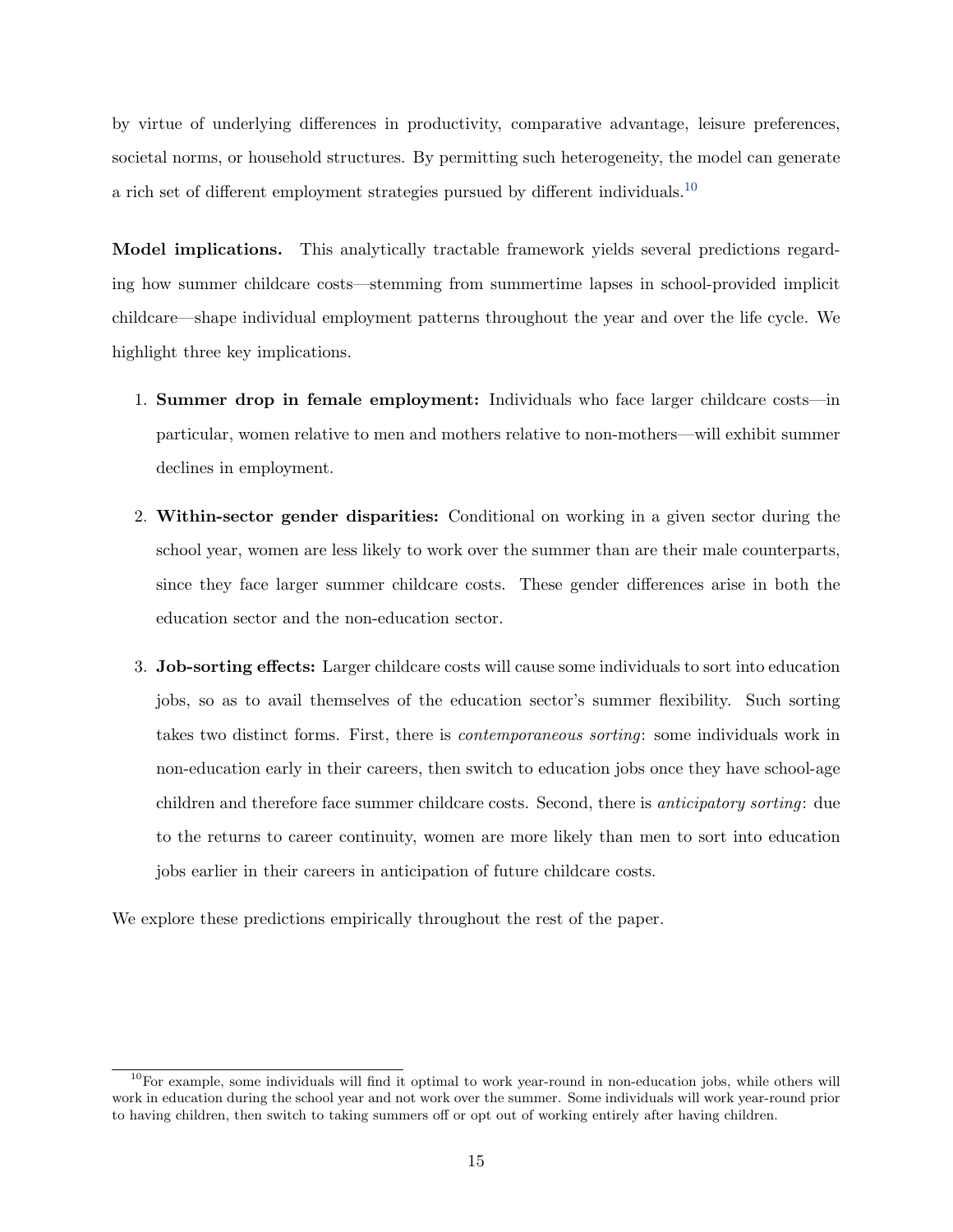# <span id="page-15-0"></span>5 Evidence: Timing and Incidence of the Summer Drop

In this section, we provide a constellation of evidence that the summer drop in female employment stems from school closures. First, we show that the timing of the summer drop lines up with cross-state differences in the timing of schools' summer breaks. Second, we document that mothers of school-age children are especially likely to experience summer declines in employment. Third, these declines are accompanied by an uptick in time spent on childcare during the summer months.

### 5.1 The summer drop in female employment tracks school calendars

We exploit cross-state variation in the timing of school closures to establish that the summer drop in female employment is inextricably tied to schools' closure for summer break.<sup>[11](#page-17-0)</sup> To determine when schools typically close in each state, we leverage information about how many 16-year-old CPS respondents report being enrolled in high school during the May, June, and July reference weeks. For each state, we compute the average decline in school enrollment rates from May to July during our analysis period. We then classify as "early-closure states" those in which at least two thirds of the total May–July decline occurs between May and June; we classify as "late-closure states" those in which less than one third of the decline occurs between June and July.<sup>[12](#page-17-1)</sup>

Applying this classification, the right panel of [Figure 5](#page-16-0) plots the summer drop in female employment, separately for respondents in early-closure versus late-closure states. The data speak clearly: in states where the large majority of K–12 schools have closed by the June reference week, female employment also starts its summer decline in June. By contrast, in states where most closures occur between the June and July reference weeks, female employment instead holds steady in June and starts its decline in July. The tight synchronization between the onset of school summer breaks and declines in female employment points to school closures as the underlying cause.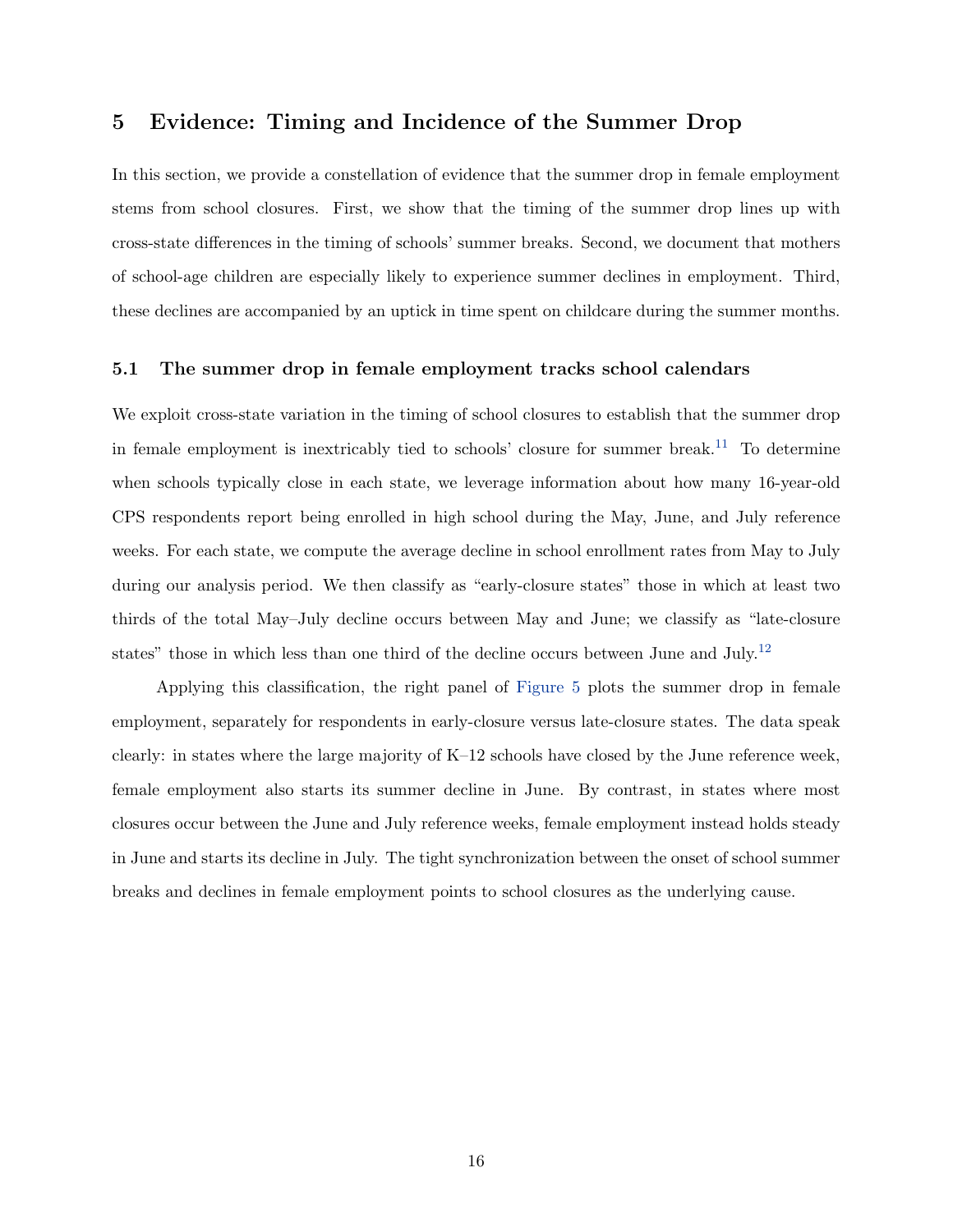

<span id="page-16-0"></span>Figure 5: Cross-state synchronization of school closures with the summer drop in female EPOP

Source: Current Population Survey.

Notes: Left panel shows the percentage of 16-year-olds who report being enrolled in high school in the indicated month in states with early school closures (mostly in effect by the June reference week) or late school closures (mostly in effect only as of July). Right panel shows coefficients  $\widehat{\beta}_m$  from estimating [Equation \(1\)](#page-6-0) for female EPOP separately in early and late closure states. Bars show 95 percent confidence intervals based on Newey-West standard errors.

<span id="page-16-1"></span>



Source: Current Population Survey.

Notes: Coefficients  $\hat{\beta}_m$  from estimating [Equation \(1\)](#page-6-0) for female EPOP separately by sex, marital, and parental status. Separated individuals are coded as married; parental status is defined in reference to an individual's own children, including adoptees and step-children but excluding younger siblings and other children not one's own. Bars show 95 percent confidence intervals based on Newey-West standard errors.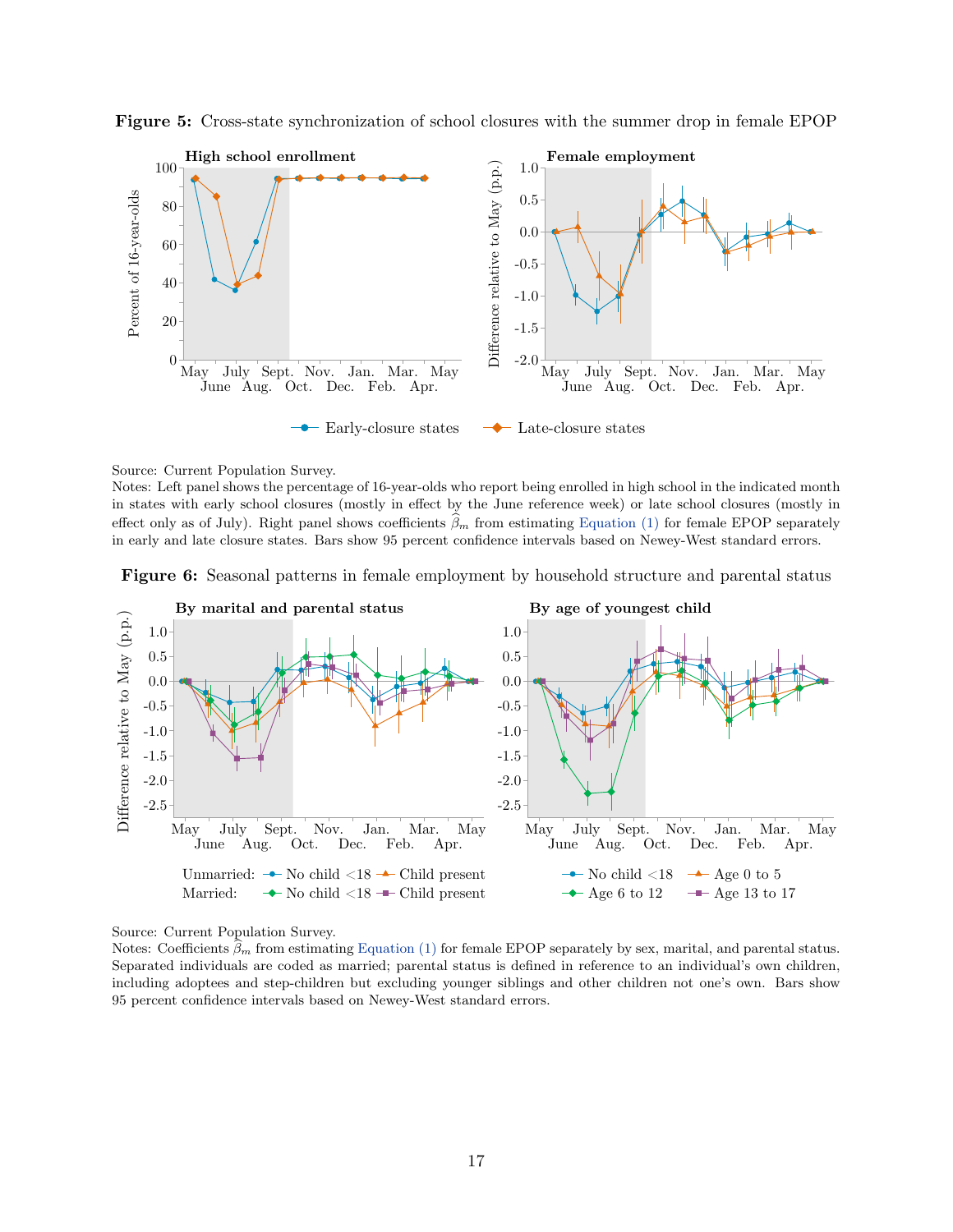## 5.2 The summer drop is largest for women with school-age children

Our conceptual framework predicts that summer declines in employment will be most pronounced among women who experience lapses in externally provided childcare during the summer months. To test this prediction, the left panel of [Figure 6](#page-16-1) examines heterogeneity in women's seasonal employment patterns by marital status interacted with the presence or absence of a child under 18 in the household. The presence of children—within both the unmarried and married groups amplifies the summer drop in female employment. The decline is steepest, at 1.6 percentage points, among married mothers residing with their children.<sup>[13](#page-17-2)</sup>

Childcare needs are most likely to constrain summer employment when children are old enough to attend school from fall through spring, but too young to be left unattended for extended periods of time. Since childcare constraints are likely to be determined by a mother's youngest child, the right panel of [Figure 6](#page-16-1) stratifies mothers (of any marital status) by the age of that child: children under 6 years old, who have yet to enter the  $K-12$  education system; those aged  $6-12$ , who attend school and require supervision when not in school; and those aged 13–17, who attend school and require less supervision when not in school. Mothers of children aged 6–12 experience the largest drop in employment, of 2.3 percentage points.<sup>[14](#page-17-3)</sup>

## 5.3 Women spend more time on childcare in the summer months

Our assertion that childcare responsibilities account for women's reduced summer employment is consistent with their self-reported summer activities. Beginning in 1994, the CPS reports each nonparticipant's major activity while not in the labor force. As shown in the top panel of [Figure 7,](#page-18-0) both for prime-age women as a whole and for mothers of school-age children in particular, the

<span id="page-17-0"></span><sup>11</sup>Year-round schooling—in which schools replace the long summer vacation with a series of shorter breaks spread throughout the year—commands only a small share of the market. According to the National Center for Education Statistics, 4.1 percent of public schools used year-round calendars in 2011–2012, the latest school year for which this tabulation is available (Digest of Education Statistics, Table 234.12).

<span id="page-17-1"></span><sup>&</sup>lt;sup>12</sup>[Appendix Figure A.5](#page-36-0) plots the distribution of this statistic across states. As shown in [Appendix Figure A.6,](#page-36-1) most states in the American interior and the South Atlantic are classified as having early school closures, while much of the Northeast and Washington state have late school closures. A number of states in the Northeast, Midwest, and West Coast exhibit mixed patterns that defy neat classification.

<span id="page-17-2"></span><sup>&</sup>lt;sup>13</sup>From a life-cycle standpoint, these patterns imply that the summer drop in female employment should widen during women's prime child-rearing years. [Appendix Figure A.7](#page-37-0) confirms this implication by plotting May–July changes in employment from estimating Equation  $(1)$  separately for each sex  $\times$  one-year age bin.

<span id="page-17-3"></span><sup>&</sup>lt;sup>14</sup>[Appendix Figure A.8](#page-37-1) shows analogous plots for men. No subgroup of men experiences a decline in summer employment. Men with children younger than age 13 experience a slight increase in summer employment.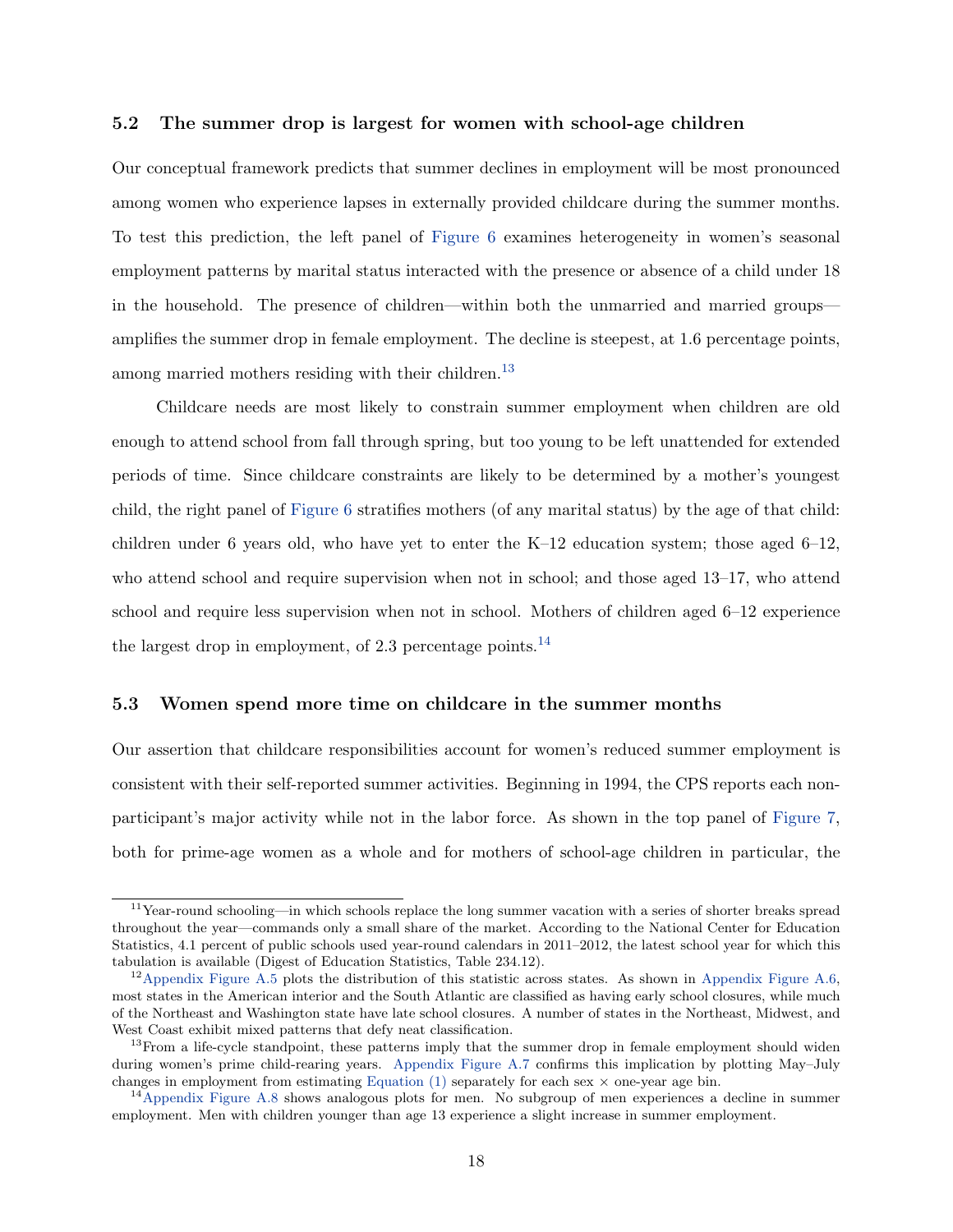

<span id="page-18-0"></span>Figure 7: Decomposition of summer changes in non-participation and unemployment

- All prime-age women
- $\blacktriangle$  Women without children <18 in the household
- $\blacklozenge$  Mothers whose youngest child is age 6 to 12

Source: Current Population Survey.

Notes: Coefficients  $\beta_7$  (representing May–July changes) from estimating [Equation \(1\)](#page-6-0) for the indicated outcomes in grouped data spanning 1994–2019. Subcategories of individuals not in the labor force denote respondents' major activity during the reference week. Subcategories of unemployed individuals denote respondents' reason for being unemployed. Bars show 95 percent confidence intervals based on Newey-West standard errors.

net increase in non-participation is fully accounted for by an increase in the share of women who report that they are "taking care of house or family". In contrast, women without children in the household exhibit no change in their labor force participation during the summer months (and only a slight increase in their propensity to cite family duties in the event of non-participation).

Some of the summer increase in unemployment may also reflect women providing childcare while awaiting recall. As shown in the bottom panel of [Figure 7,](#page-18-0) the uptick is driven—especially for mothers—by a jump in the share of respondents who are job losers on temporary layoff, meaning that they expect to be called back to work within the next six months [\(Katz and Meyer,](#page-32-11) [1990\)](#page-32-11). Since temporary summer layoffs are concentrated in the education sector, they are likely to align closely with the span of time for which a laid-off worker's children are on summer break.

To further probe the role of childcare in women's time allocation during the summer months, we turn to the American Time Use Survey. As detailed in [Appendix B.3,](#page-45-0) we compute total childcare time by summing time spent on primary childcare (childcare as one's main activity) and secondary childcare (childcare while doing other tasks). We decompose secondary childcare according to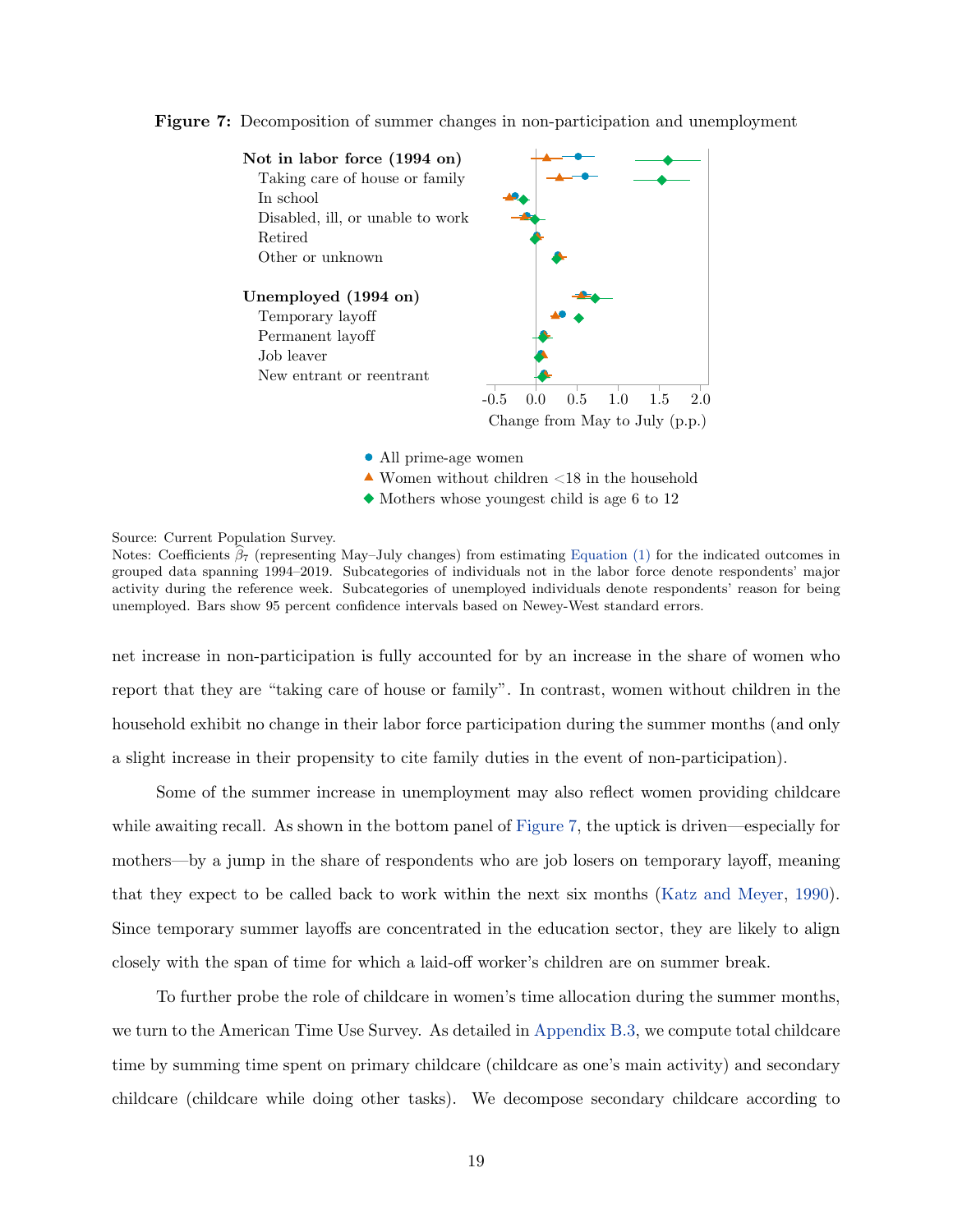<span id="page-19-1"></span>



Source: American Time Use Survey.

Notes: Coefficients  $\hat{\beta}_m$  from estimating an individual-level version of [Equation \(1\)](#page-6-0) on 2004–2019 ATUS respondents aged 25–49 who reside with a youngest child aged 6–12. We control for a linear spline in calendar time and for day-of-week fixed effects. See [Appendix B.3](#page-45-0) for definitions of each childcare category.

the primary tasks that accompany it: leisure activities, household activities, or other activities. Motivated by our earlier results, we focus on parents whose youngest child is aged 6–12.

Consistent with summer school closures prompting women to shift their time use from employment to childcare, the left panel of [Figure 8](#page-19-1) documents that mothers' total time spent on childcare rises by 8.9 hours per week from May to July. The increase in total childcare time embeds a sharp rise in secondary childcare partly offset by a reduction in primary childcare.[15](#page-19-2) Consistent with the more modest drop in men's hours worked associated with summer vacations [\(Table 1\)](#page-11-0), the right panel of [Figure 8](#page-19-1) shows that fathers experience a smaller rise in total time spent on childcare, owing mainly to increased secondary childcare while engaged in leisure activities.

# <span id="page-19-0"></span>6 Evidence: Job Sorting and Within-Job Gender Differences

Our conceptual framework in [Section 4](#page-12-0) generates predictions about the sectoral allocation and within-sector employment patterns of individuals who face greater summer childcare costs. First, we provide evidence that sorting across jobs as well as within-job gender differences in the propensity

<span id="page-19-2"></span> $15$ This pattern is consistent with prior research finding a summer decline in primary childcare involving educational activities, such as helping children with homework or driving them to school events [\(Handwerker and Mason,](#page-32-10) [2017\)](#page-32-10).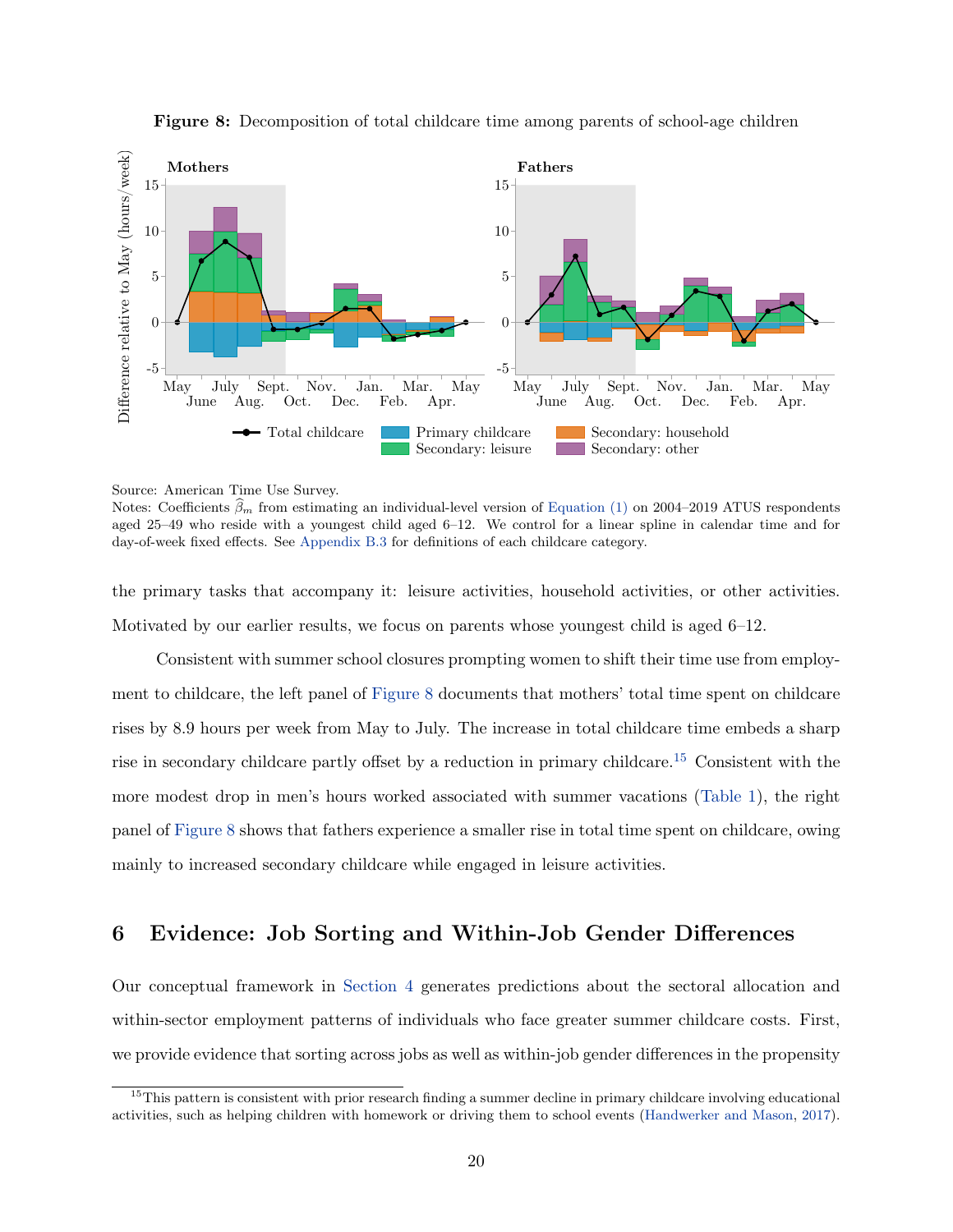to exit employment contribute to the summer drop in female employment. Next, we implement a formal decomposition of the gender gap in summer work interruptions into between- and withinjob components and find large contributions from both. Notably, about half of the gap arises from within-job gender differences in the propensity to exit employment during the summer months.

## <span id="page-20-2"></span>6.1 Job sorting contributes to the summer drop

Our model predicts that women—particularly those who face summer lapses in school-provided childcare—will be more likely than men to work in the education sector, in part because they value jobs that provide summer flexibility. Empirically, women are indeed disproportionately represented in education: 13.2 percent of female workers are employed in educational services in May, compared with just 4.7 percent of male workers. But women might gravitate toward the education sector for a variety of reasons unrelated to the alignment of work with children's school schedules: tastes for working in education, comparative advantage, historical path dependence in occupational choice, or norms. To test whether women's propensity to work in education tracks childcare demands, we analyze the sorting of parents based on the age of their youngest child.

In [Figure 9,](#page-21-0) the left panel presents raw shares of employed men and women working in education, according to the age of their youngest child. The right panel presents regression-adjusted probabilities, which control for the age of the parent and for secular time trends. Individuals with children less than one year old are the omitted group, and their propensity to work in education is normalized to zero.<sup>[16](#page-20-0)</sup> Relative to mothers with an infant, the share of working mothers employed in education first declines with child age, shoots up sharply as the youngest child reaches school age, peaks for mothers whose youngest child is 10 years old, and then declines as the youngest child progresses through adolescence. In contrast, men's propensity to work in education is invariant to the age of their youngest child.

<span id="page-20-1"></span>
$$
e_{it} = \sum_{a=0}^{17} \beta_a \cdot \mathbb{1}\{a_{it} = a\} + \beta_n n_{it} + o_{it} + f(t) + \varepsilon_{it}
$$
\n(3)

<span id="page-20-0"></span> $16$ For this exercise, we expand our sample to include ages  $20-64$  in order to better capture the tails of the child-age distribution. We drop the months of June, July, and August to avoid conflating differences in sectoral choice with differences in summer behavior. For each sex, we then estimate individual-level regressions of the form

where  $e_{it}$  is an indicator for working in education,  $a_{it}$  is the age of individual i's youngest child,  $n_{it}$  is an indicator for having no child under 18 residing in the household,  $o_{it}$  is a full set of own-age fixed effects, and  $f(t)$  is our standard linear spline. The coefficients of interest  $\beta_a$  capture working parents' propensity to work in education as a function of child age. We two-way cluster on individual and time period to allow for serial correlation and common shocks.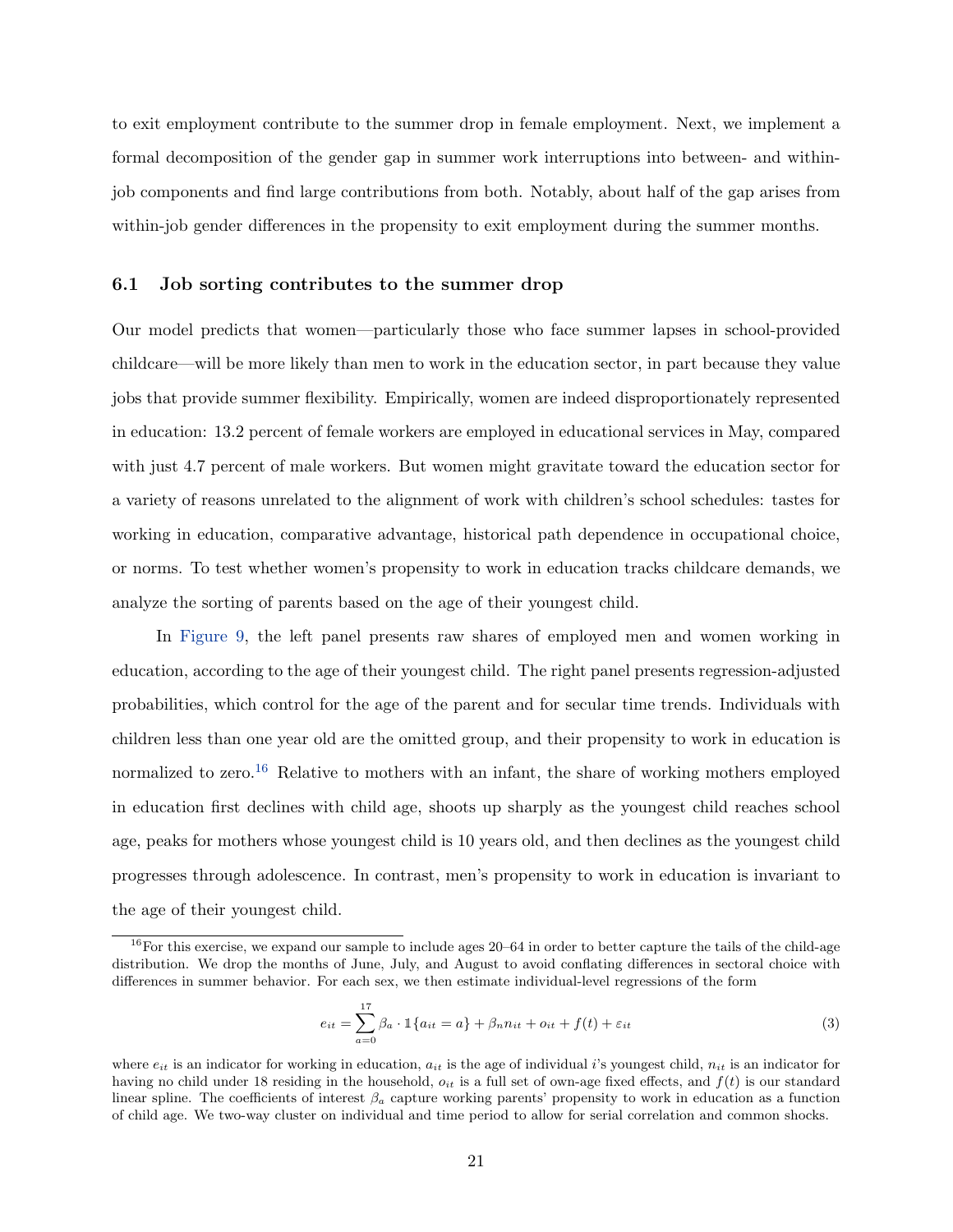

<span id="page-21-0"></span>Figure 9: Share of those employed who work in the education sector as a function of child age

#### Source: Current Population Survey.

Notes: Coefficients  $\hat{\beta}_n$  (no child under 18) and  $\hat{\beta}_a$  (youngest child of age a) from estimating [Equation \(3\)](#page-20-1) in a sample of employed individuals aged 20–64 and observed during the non-summer months. The left panel reports raw shares employed in educational services; the right panel reports shares adjusted for a full set of one-year own-age effects and for a linear spline in calendar time, with the coefficient for parents with a newborn  $(\beta_0)$  normalized to zero. Bars show 95 percent confidence intervals, based on standard errors two-way clustered on individual and year-month.

While our model focuses on the choice of working in either education or non-education, childcare costs should also induce women to seek out jobs that provide summer flexibility within the education sector. We find that women who work in educational services are more likely to work in occupations that shed more workers over the summer months. [Appendix Table A.3](#page-41-0) reports female and male employment shares as well as summer separation hazards for select occupations within the education sector. For example, the share of women employed in education who work as primary school teachers is nearly double that of men, while the reverse pattern holds for secondary school teachers. Consistent with the logic of our model, primary school teachers experience higher separation rates during the summer: averaging the male and female hazard rates (to neutralize the effect of differences in gender composition), primary school teachers are 1.7 p.p. more likely than secondary school teachers to exit employment from May to July.

## <span id="page-21-1"></span>6.2 Within-job differences contribute to the summer drop

Our model predicts that women in particular jobs—within and outside of the education sector—will be less likely to work during the summer months than men in the same job. We provide evidence of gender differences in the propensity to exit employment during the summer months, even within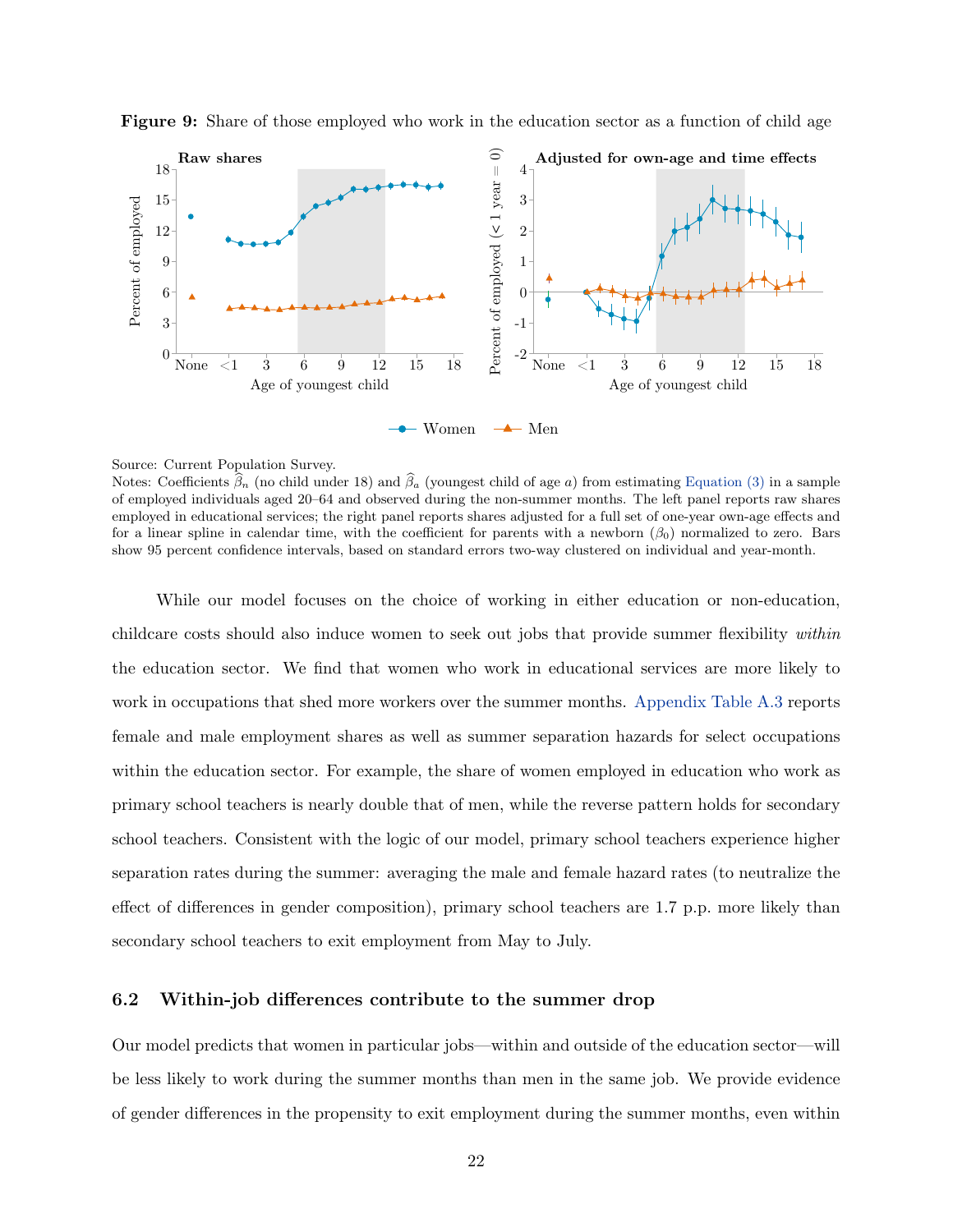Figure 10: Hazard rate of exiting employment among workers in educational services

<span id="page-22-0"></span>

Source: Current Population Survey.

Notes: Coefficients  $\beta_m$  from estimating [Equation \(2\)](#page-7-2) in a sample of CPS respondents ages 25–49 with valid longitudinal links. The sample is restricted to individuals employed in educational services in the previous month, either in any occupation (left panel) or in the indicated occupation (right panel); the outcome is the percentage of these individuals who exited into non-employment in the current month. Bars show 95 percent confidence intervals based on Newey-West standard errors. In the right panel, coefficients for October–April are estimated but not shown.

narrowly defined occupations in education. As shown in [Figure 10,](#page-22-0) female primary school teachers, secondary school teachers, managers in education, and school bus drivers are all more likely to exit employment each summer than their male counterparts.

A potential concern with these comparisons is that, conditional on objective circumstances, women and men who work in education may differ in their likelihood of self-reporting their summer status as non-employed versus employed but absent from work. To rule out this concern, [Appendix](#page-38-0) [Figure A.9](#page-38-0) presents an alternative version of [Figure 10](#page-22-0) that measures the hazard rate of transitioning from positive hours worked in the reference week to zero hours worked, without distinguishing between absence and non-employment. For all four occupations, the same qualitative picture emerges, and the gender gaps are generally even larger in absolute terms.

Outside of the education sector, women are also more likely than men to exit employment during the summer. The left panel of [Figure 11](#page-23-0) shows that in each summer month, the hazard rate of exiting employment for workers outside of educational services is higher for women than for men. Furthermore, gender differences in the propensity to exit employment during the summer within non-education sectors are not simply incidental: the right panels document that women's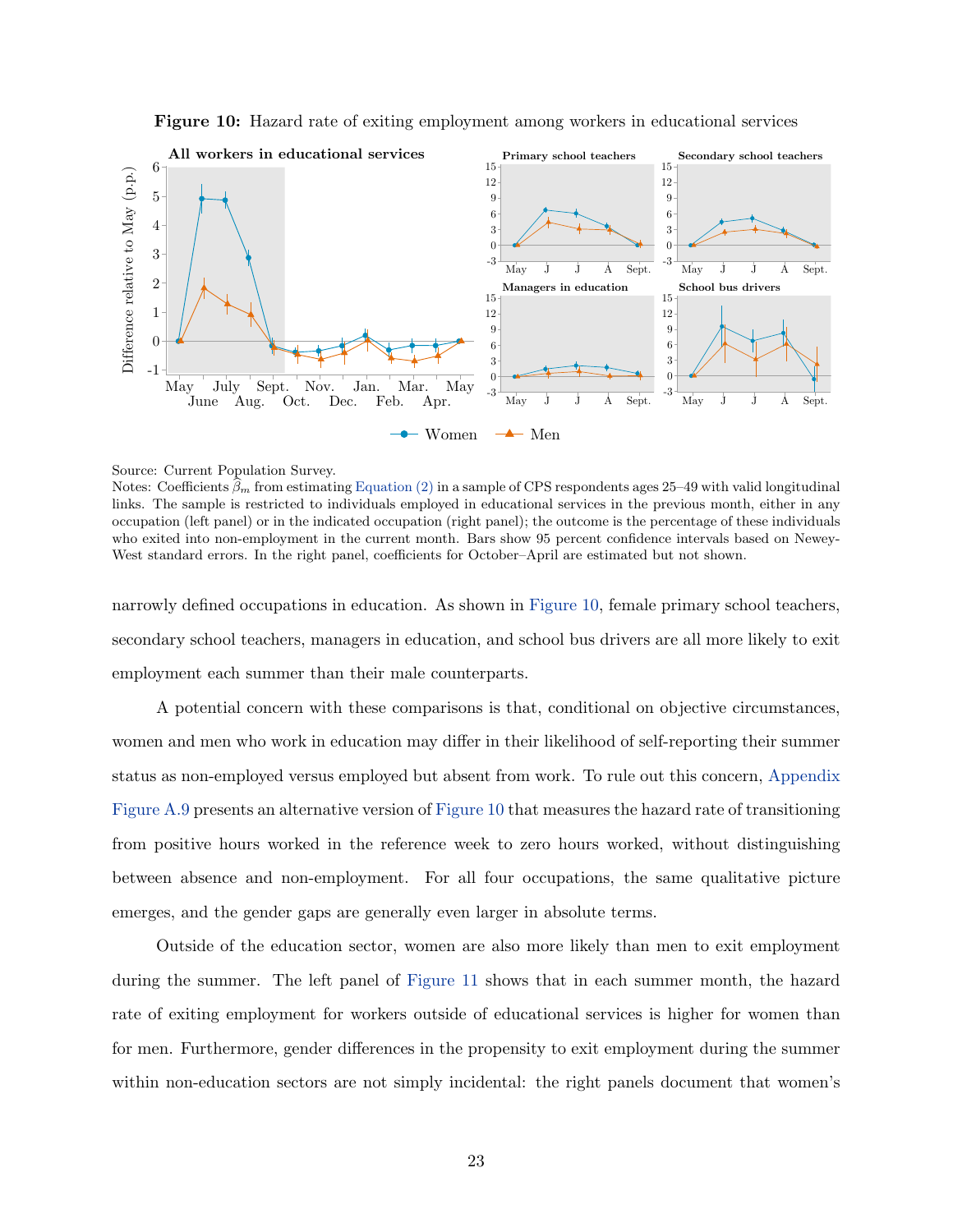

<span id="page-23-0"></span>Figure 11: Hazard rate of exiting employment among workers outside of educational services

Notes: Coefficients  $\beta_m$  from estimating [Equation \(2\)](#page-7-2) in a sample of CPS respondents ages 25–49 with valid longitudinal links. The sample is restricted to individuals employed outside of educational services in the previous month; the right panel further restricts the sample to respondents residing in states with early or later school closures, as classified in the text. The outcome is the percentage of these individuals who exited into non-employment in the current month. Bars show 95 percent confidence intervals based on Newey-West standard errors.

hazard rates of exiting employment are tightly connected to school calendars. Using our earlier classification of early- and late-closure states, we observe that outside of the education sector, women experience an uptick in exits from employment precisely when schools in their state close for summer break.

## 6.3 Quantifying the roles of job-sorting and within-job effects

What share of the gender gap in summer work interruptions reflects gender differences in job sorting, and what share reflects gender differences conditional on job type? To answer this question, we develop a nested Oaxaca-Blinder decomposition that quantifies contributions from six distinct channels. We describe the decomposition verbally here and formalize it in [Appendix C.](#page-46-0)

Consider the May–July change in women's EPOP minus the same change among men. Men and women differ in their allocation across job types, which in turn differ in their propensity to generate net outflows from employment between May and July. Conditional on job allocation, men and women also differ in their propensity to exit employment. By the standard Oaxaca-Blinder

Source: Current Population Survey.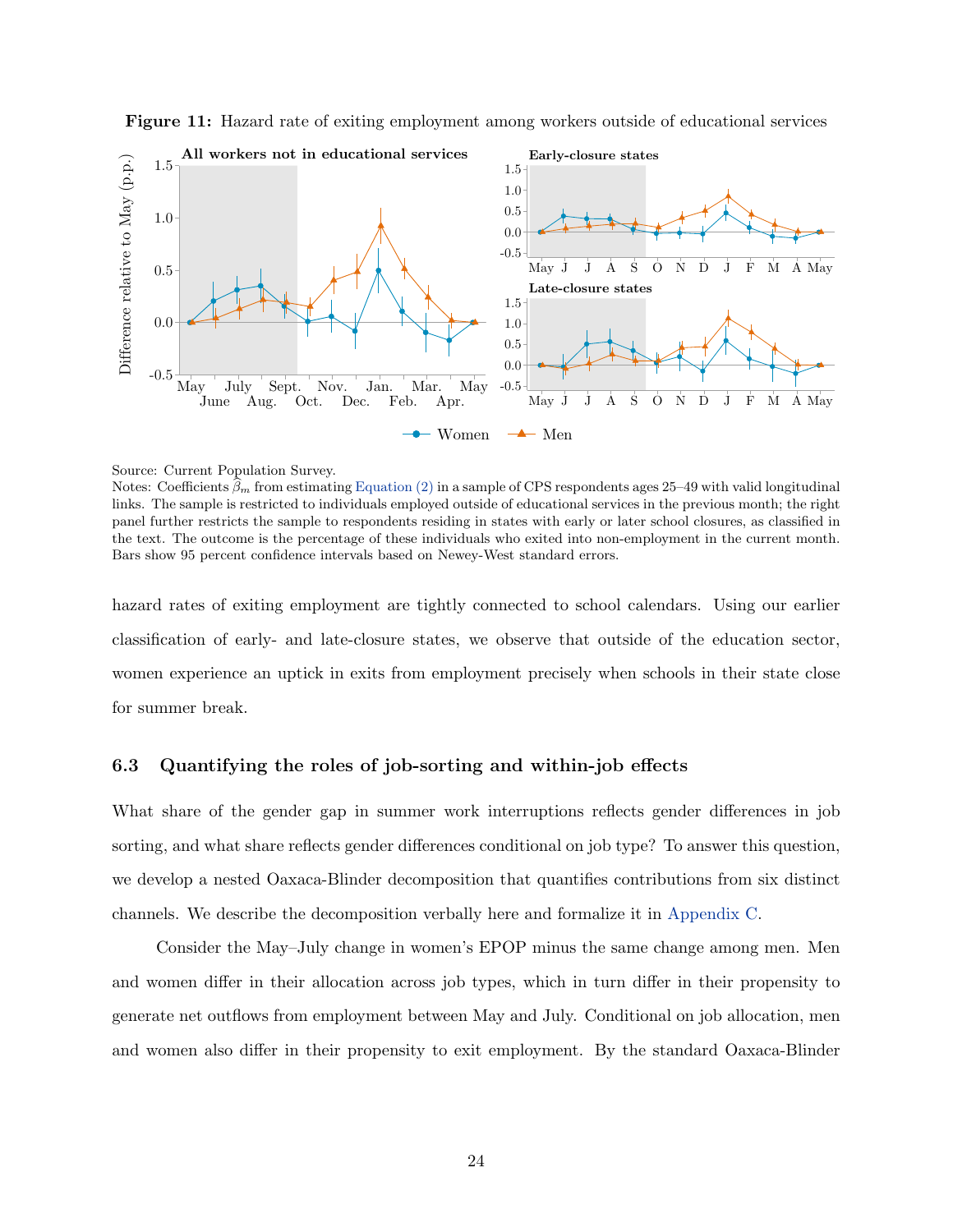logic, we can therefore decompose the gender gap in summer work interruptions as

$$
overall gender gap = between jobs + within jobs
$$
\n(4)

We define "jobs" on the basis of both sector and occupation. Within educational services, we distinguish five job types: (i) pre-K, kindergarten, and primary school teachers; (ii) secondary school teachers; (iii) postsecondary teachers; (iv) other staff in elementary and secondary schools; and (v) other staff in educational services. Outside of education, we distinguish 13 job types corresponding to "one-digit" sectors, such as construction, manufacturing, and retail trade. Using these job groupings, we can subdecompose the "between" component as

between jobs = sorting into education vs. non-education + sorting across jobs within education + sorting among non-education sectors + baseline differences in EPOP (5)

The first of these terms captures gender differences in sorting into education, coupled with the fact that education contracts each summer relative to non-education. The second term captures gender differences in sorting among education jobs, which likewise differ in their seasonal patterns; for example, primary school teachers are more likely to exit employment each summer than are secondary school teachers. The third term captures gender differences in the rest of the labor market; for example, men are disproportionately employed in the construction sector, which expands every summer, relative to health care, which is comparatively stable through the summer months. The final term, a scaling component that adjusts for gender differences in baseline EPOP, is of little economic interest and will be quantitatively small in practice.

The within-job component, in turn, can be expressed as a share-weighted average of the gender difference in employment seasonality observed within each job type. Summing these differences across education and non-education jobs, we obtain

within jobs = within education jobs + within non-eduction jobs 
$$
(6)
$$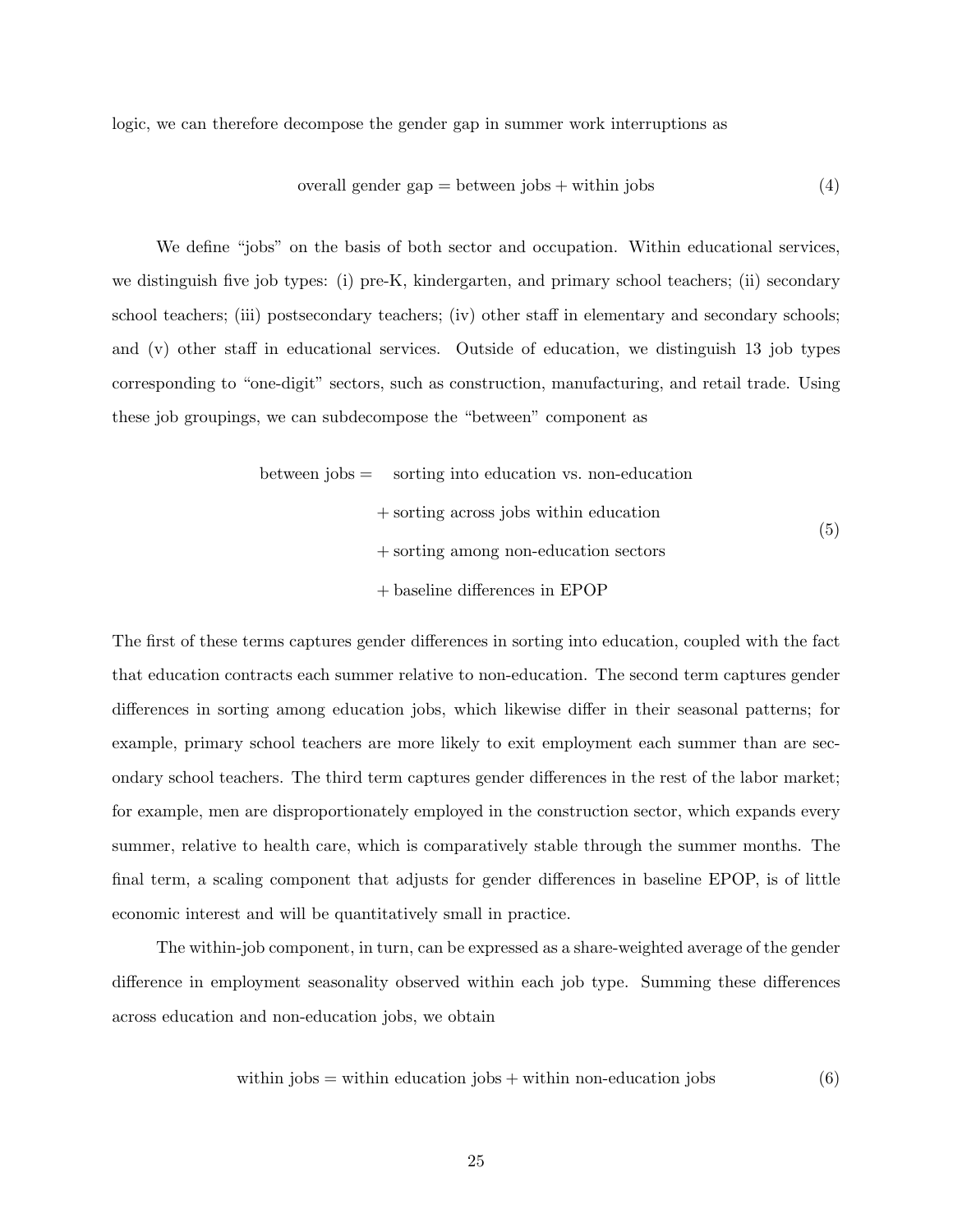<span id="page-25-0"></span>

Figure 12: Decomposition of female-male differences in the seasonality of EPOP

Source: Current Population Survey.

Notes: Additive decomposition of the gender gap in cumulative changes in EPOP between May and the indicated month. See text and [Appendix C](#page-46-0) for details on the decomposition methodology. See [Appendix Table A.2](#page-40-0) for accompanying point estimates and standard errors.

Differences in the propensities of male and female secondary school teachers to exit employment during the summer months will be credited to the within-education term. Likewise, differences between male and female construction workers will be credited to the within-non-education term.

[Figure 12](#page-25-0) implements this decomposition, with the methodology extended to span the full calendar year. Consistent with the evidence presented in [Section 6.1](#page-20-2) and [Section 6.2,](#page-21-1) each of the five components emphasized above contributes to the overall 1.2 percentage point gender gap in May–July employment changes. Notably, gender differences in job sorting and gender differences conditional on job type each explain about half of the gender gap in summer work interruptions. Sorting into education explains just over 30 percent of the overall change, while sorting across jobs within the education sector contributes an additional 7 percent. Sorting outside of education such as between construction and health care—explains 16 percent of the total. Finally, gender differences within education jobs and gender differences within non-education jobs each account for 26 percent of the total.<sup>[17](#page-25-1)</sup>

<span id="page-25-1"></span><sup>&</sup>lt;sup>17</sup>The shares attributed to these five components sum to a little over 100 percent, owing to the small baseline EPOP scaling term acting in the opposite direction.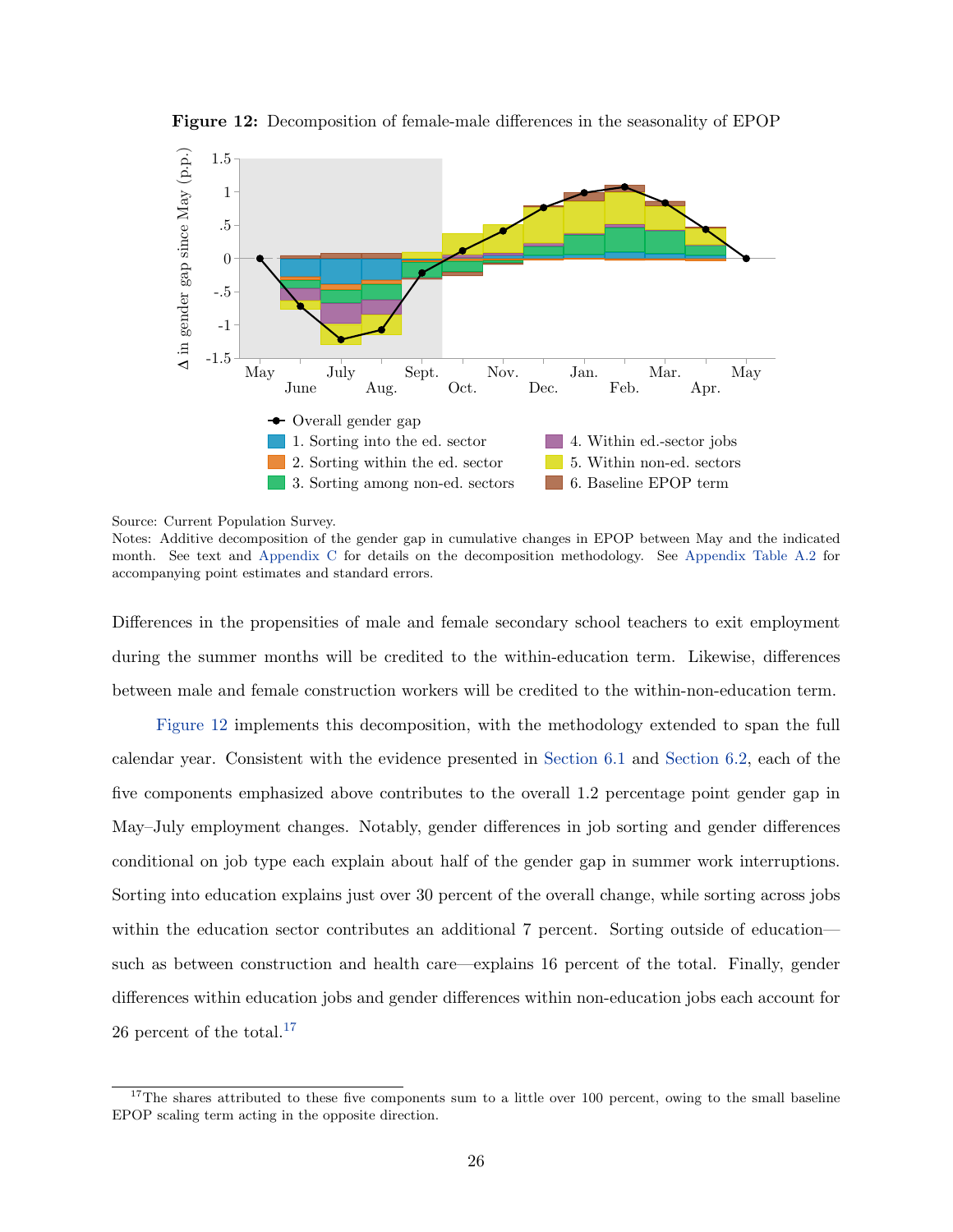Summary. The evidence presented in [Section 5](#page-15-0) and [Section 6](#page-19-0) draws tight empirical links between summer school closures and the summer drop in female employment. Summer childcare constraints, operating both between and within job types, provide a unifying explanation for these links.

# <span id="page-26-0"></span>7 Implications for the Gender Pay Gap

This section provides an overview of various channels through which summer childcare constraints may affect female earnings and consequently contribute to the gender pay gap. We document empirical evidence for two channels. First, women—particularly those with young school-age children disproportionately work in education-sector jobs, which offer greater summer flexibility but lower compensation relative to comparable jobs outside of education. Second, using survey data on teachers, we find that women earn less over the summer months than their male counterparts, in part due to their lower likelihood of taking on supplemental summer work.

## 7.1 Potential channels for summer childcare constraints to affect earnings

Summer childcare constraints may decrease women's earnings through several channels. First, anticipation of these constraints could dissuade some women from participating in the labor force if there are steep costs associated with summer childcare or substantial penalties associated with taking time off to care for one's children.<sup>[18](#page-26-1)</sup> Second, conditional on working, women might disproportionately seek out employment in the education sector, which offers summer flexibility but lower compensation; likewise, they may seek work in other sectors (such as retail) that permit intermittent employment but offer few opportunities for career advancement. Third, within education, women may be less likely than men to take advantage of opportunities for supplemental work during the summer months, such as teaching summer school or coaching a sports team. Finally, outside of education, women may exit employment during the summer months in order to care for their children. In addition to the direct earnings consequences of a reduction in weeks worked, these work interruptions could indirectly affect contemporaneous or future earnings through lower productivity or suspended human capital accumulation.

<span id="page-26-1"></span><sup>&</sup>lt;sup>18</sup>Using a longitudinal sample of young MBA professionals, [Bertrand, Goldin, and Katz](#page-31-4) [\(2010\)](#page-31-4) document a rise in female non-participation post-childbirth, particularly due to family reasons. Incompatibility between childcare demands and the long and inflexible hours of many corporate jobs may explain the decline in participation.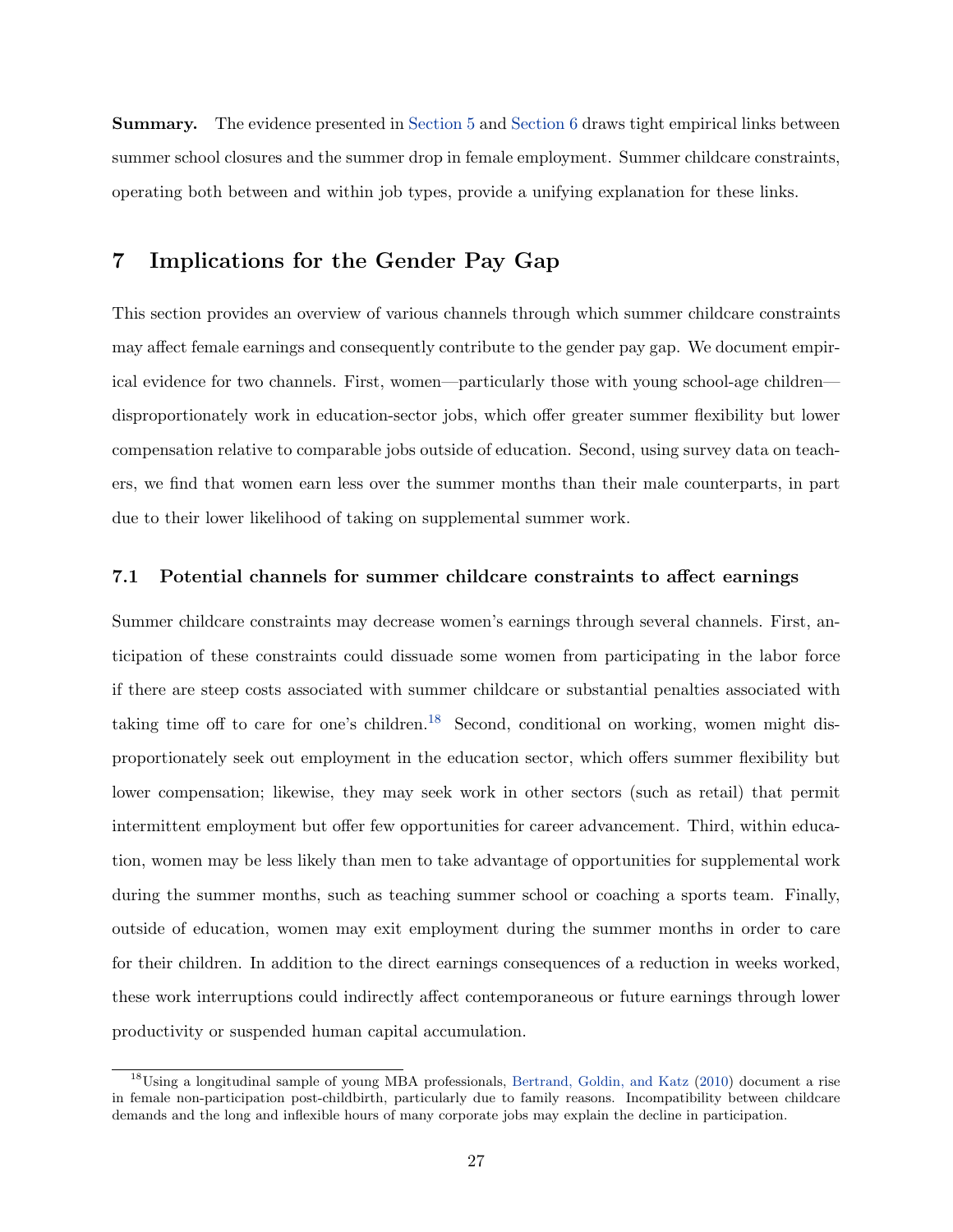

<span id="page-27-0"></span>Figure 13: Fraction female in occupations present both within and outside of educational services

Source: Current Population Survey.

Notes: Average female employment as a share of each occupation over 1989–2019, computed separately for the education and non-education sectors. The 29 listed occupations, drawn from a set of 73 two-digit Census occupations, are those for which average employment exceeds 20,000 in each of the two sectors.

## 7.2 Earnings differentials between education and non-education jobs

Women's disproportionate representation in education services, in part due to its provision of summer flexibility, may contribute to gender gaps in pay. In [Figure 13](#page-27-0) we select 29 occupations present in both the education and non-education sectors, then compute the female share of each occupation, by sector. Consistent with women actively seeking out work in the education sector, the female share is higher in the education sector for 25 out of 29 occupations, often by a wide margin. Using these same occupations, we then estimate the education-sector earnings premium or penalty in each occupation by estimating a Mincer regression on annual male earnings in the Annual Social and Economic Supplement (ASEC) to the March CPS. As shown in [Figure 14,](#page-28-0) a large majority of occupations display an earnings penalty associated with working in the education sector, suggesting that women may be trading off compensation for access to work within the education sector.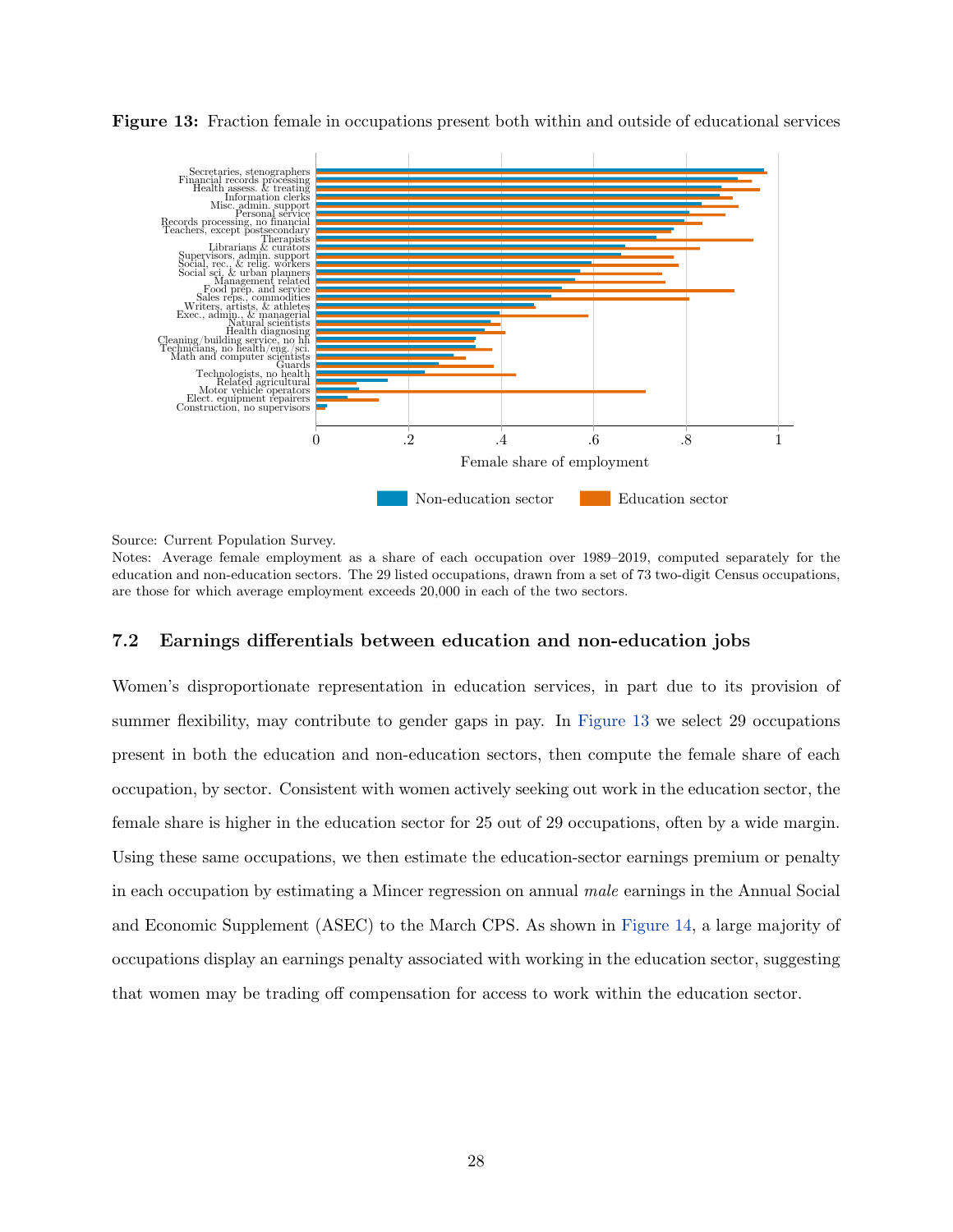<span id="page-28-0"></span>Figure 14: Education-sector earnings penalties and premia within occupations present both within and outside of educational services



Log earnings penalty/premium in the education sector

Source: Current Population Survey, March ASEC.

Notes: Coefficients on the interaction of occupation fixed effects with an education-sector dummy, from an individuallevel regression of log annual earnings among men employed in the listed occupations (selected as described in [Figure 13\)](#page-27-0). The regression also controls for occupation main effects, educational attainment, a quadratic in age, and calendar year. Bars show 95 percent confidence intervals, with standard errors clustered at the household level.

#### 7.3 Within-education differences in summer earnings

Women are less likely than men to work during the summer months, even within jobs. Although data limitations in the CPS preclude a comprehensive analysis of gender differences in summer earnings, the 1999–2000 Schools and Staffing Survey from the National Center for Education Statistics allows us to document summer earnings losses in the teaching profession.<sup>[19](#page-28-1)</sup> Female teachers are 18.8 percentage points less likely than male teachers to engage in any type of paid work during the summer months (see [Appendix E.2](#page-59-0) for further details).<sup>[20](#page-28-2)</sup> These gender disparities in summer work have implications for earnings. [Figure 15](#page-29-1) shows that male teachers earn, on average, \$2600 during the summer months from teaching summer school and non-teaching summer jobs (both inside and outside the school). Women, by contrast, earn less than half that amount, controlling for individual, job, and district characteristics. The gender gap in earnings reflects women's lower likelihood

<span id="page-28-1"></span><sup>&</sup>lt;sup>19</sup>The CPS Outgoing Rotation Groups are asked about their "usual" weekly earnings rather than what they actually earned during the reference week, as would be needed to estimate seasonal fluctuations in earnings.

<span id="page-28-2"></span><sup>&</sup>lt;sup>20</sup>The gender gap in paid summer work among teachers further corroborates that women's relative decline in summer employment is not an artifact of how education workers report vacation/leave.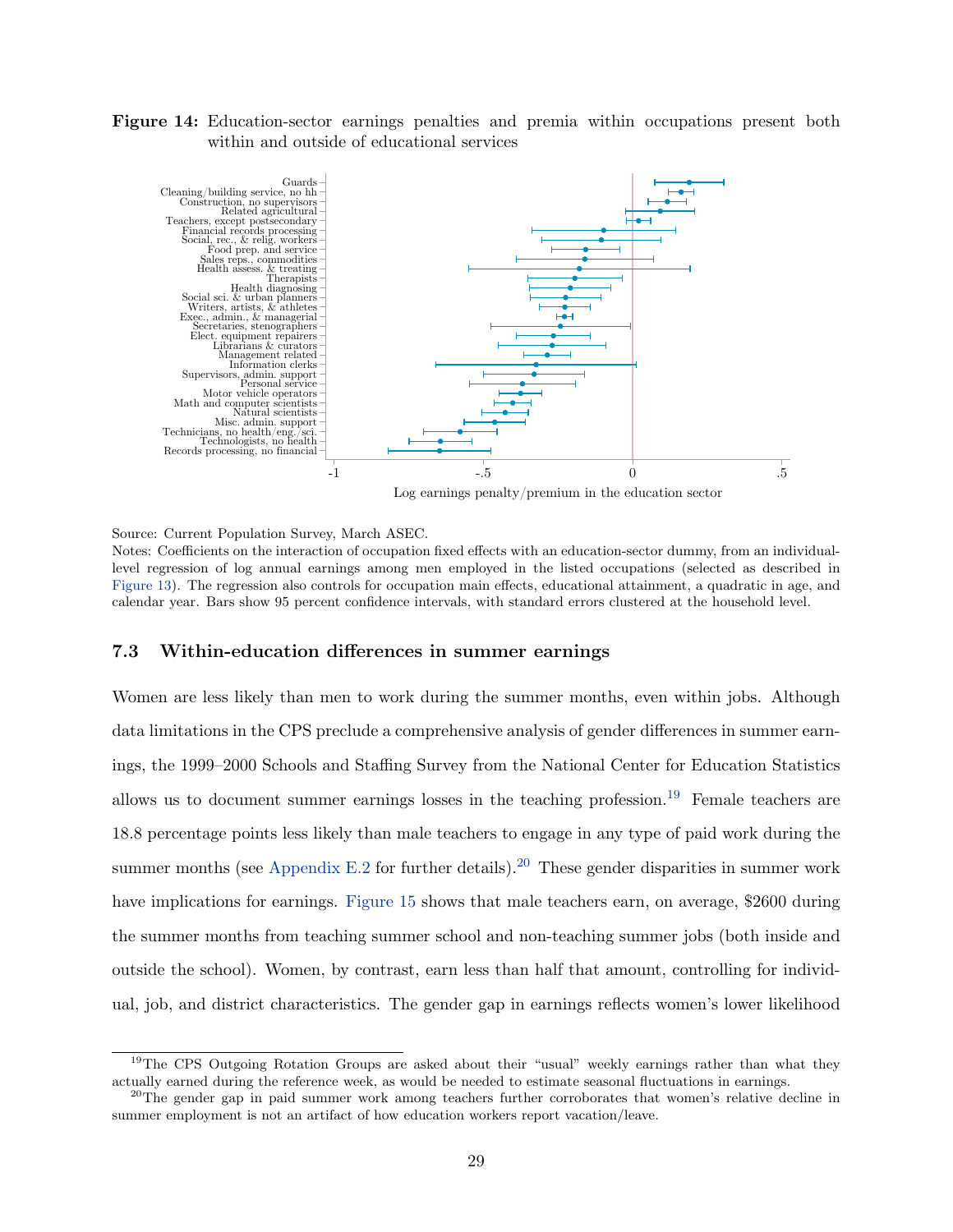<span id="page-29-1"></span>

Figure 15: Gender gaps in supplemental earnings among teachers

Source: Schools and Staffing Survey.

Notes: Supplemental earnings of full-time teachers during the regular school year and the summer months, by gender, in 2019 dollars. School-based work entails participation in extracurricular activities, coaching, or summer/evening teaching. The regression-adjusted gender gaps control for age categories, teaching experience, race, ethnicity, master's degree, school type (primary, secondary), subject taught, urban status of school, and Census region.

of working at all during the summer as well as the fact that, conditional on working during the summer, women earn less than men.

# <span id="page-29-0"></span>8 Conclusion

This paper documents pervasive summer declines in women's labor market activity. Extending prior research into the causes and consequences of interruptions to women's careers, we document that the summer season brings with it significant reductions in female employment and a steep reduction in women's total hours worked, especially along the intensive margin. In contrast, men's employment increases slightly during the summer months, and their hours fall half as much.

We establish the central role of school closures in driving gender gaps in summer employment patterns. The summer drop in female employment aligns with cross-state differences in the timing of summer breaks, is concentrated among women with school-age children, and coincides with an uptick in time spent on childcare. A decomposition of the gender gap in summer work interruptions reveals substantial contributions from both gender differences in sorting across jobs with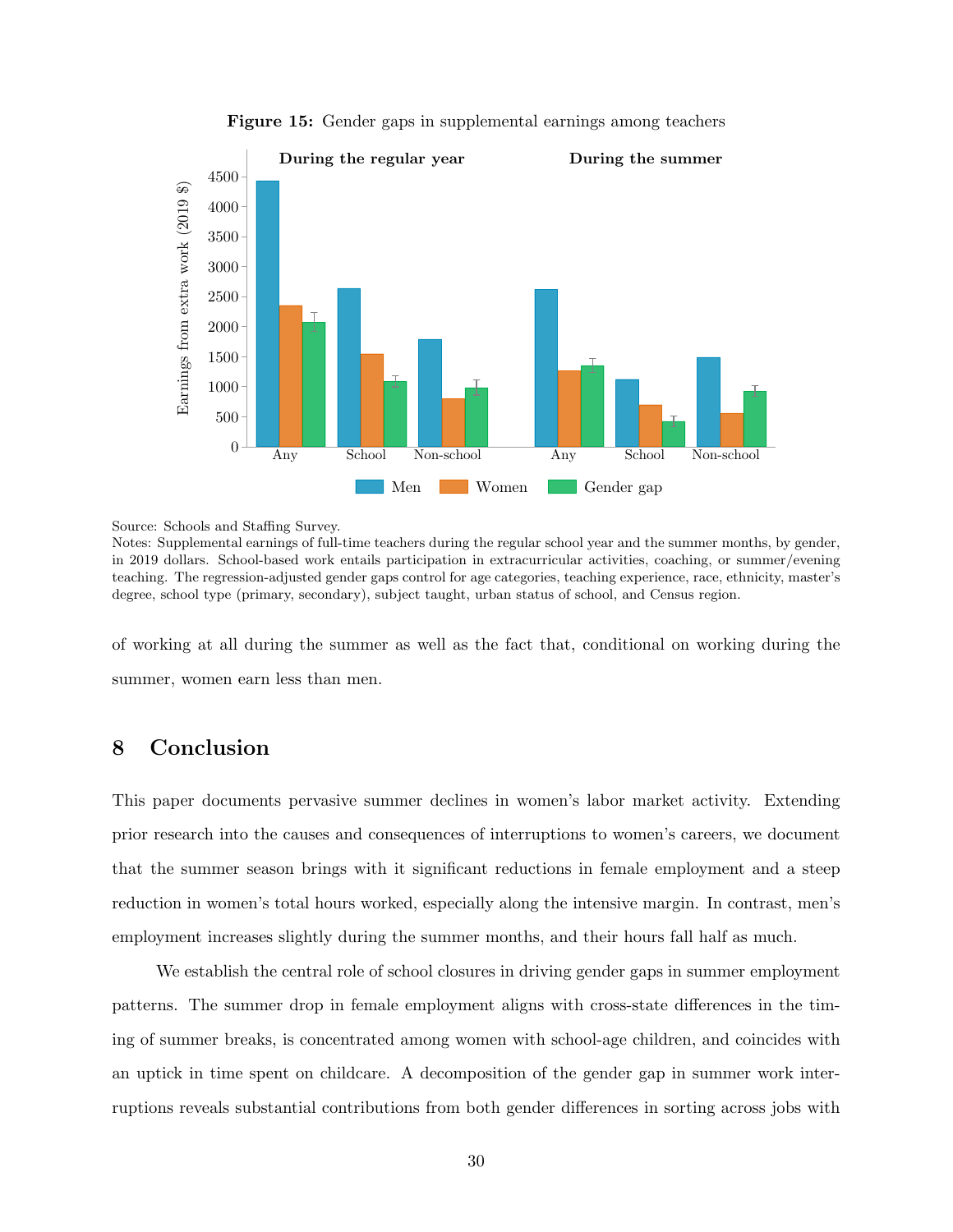varying degrees of summer flexibility and gender differences within jobs in the propensity to exit employment over the summer. Even within narrowly defined education-related occupations—such as primary school teachers, secondary-school teachers, and school bus drivers—the hazard rate of exiting employment rises more in summer for women than for men. Outside of education, too, women experience a spate of summer work interruptions that find little parallel among men.

While the phenomena we document are longstanding, the school closures induced by the COVID-19 pandemic cast them in a new light. A flurry of recent research has shown how the challenges of juggling work and childcare have weighed heavily on female labor force participation, with potentially severe and long-lasting ramifications for gender disparities in career progression and earnings potential. Pandemic school closures differ in important respects from those that occur on an annual basis: pandemic closures were unanticipated and intermittent, and working parents were limited in their ability to rely on alternative sources of childcare provided by extended family members or the private market. When the pandemic subsides, however, the summer work interruptions wrought by regularly scheduled school closures will likely remain a fixture of the US labor market. The heavy imprint of schools' summer break on female labor force participation, employment, and hours worked raises important questions about the potential need for policy solutions to alleviate the remaining barriers to women's equal participation in the labor market.

## References

- <span id="page-30-3"></span>Albanesi, Stefania and Ayşegül Şahin. 2018. "The Gender Unemployment Gap." Review of Economic Dynamics, 30: 47–67.
- <span id="page-30-1"></span>Albanesi, Stefania and Jiyeon Kim. 2021. "Effects of the COVID-19 Recession on the US Labor Market: Occupation, Family, and Gender." Journal of Economic Perspectives, 35(3): 3–24.
- <span id="page-30-5"></span>Allen, Steven G., Robert L. Clark, and Ann A. McDermed. 1993. "Pensions, Bonding, and Lifetime Jobs." Journal of Human Resources, 28(3): 463–481.
- <span id="page-30-2"></span>Alon, Titan, Sena Coskun, Matthias Doepke, David Koll, and Michèle Tertilt. 2021. "From Mancession to Shecession: Women's Employment in Regular and Pandemic Recessions." NBER Working Paper No. 286322.
- <span id="page-30-0"></span>Amuedo-Dorantes, Catalina, Miriam Marcén, Marina Morales, and Almudena Sevilla. 2021. "COVID-19 School Closures and Parental Labor Supply in the United States." IZA Discussion Paper Series.
- <span id="page-30-4"></span>Bardóczy, Bence. 2022. "Spousal Insurance and the Amplification of Business Cycles." Working paper.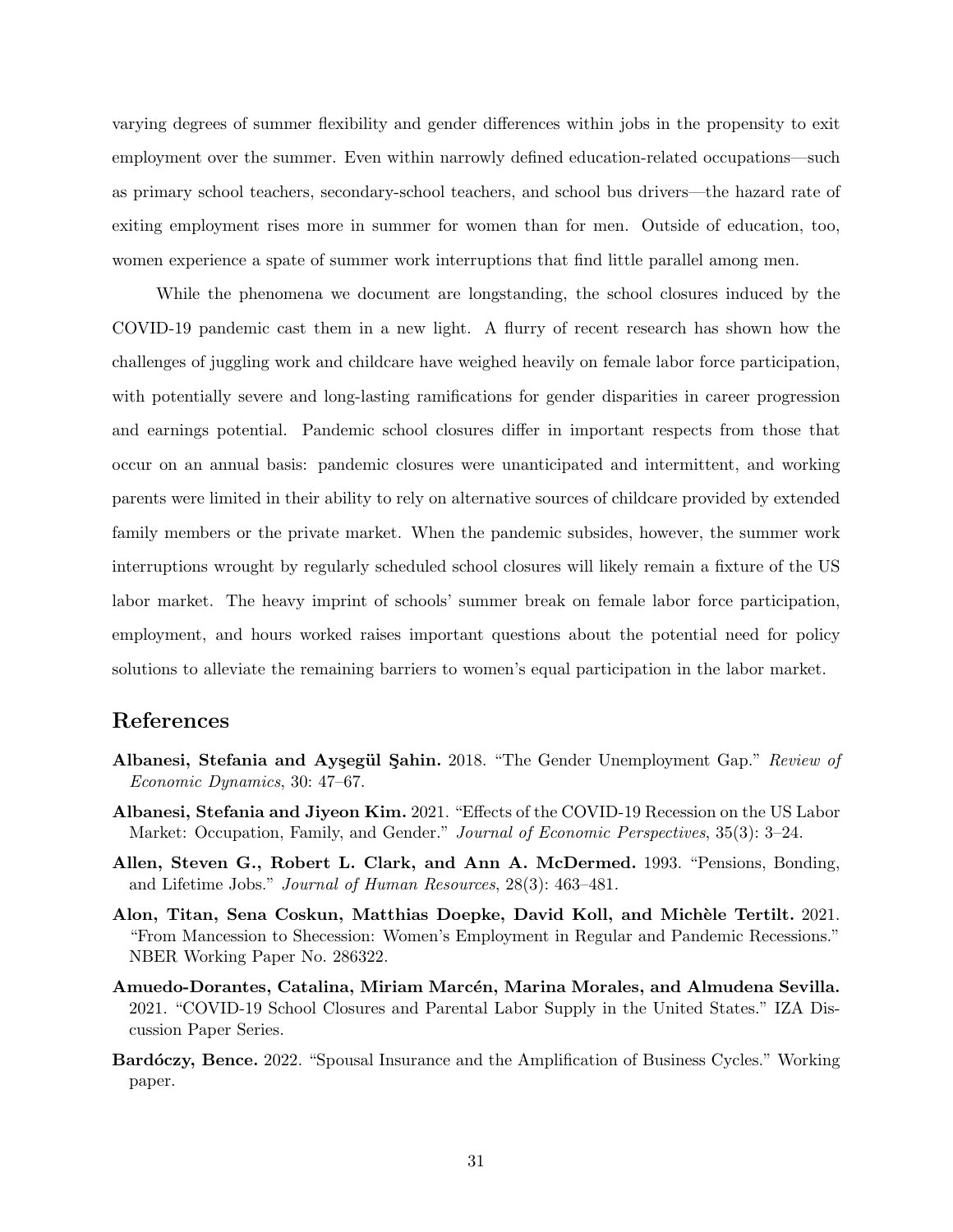- <span id="page-31-8"></span>Barsky, Robert B. and Jeffrey A. Miron. 1989. "The Seasonal Cycle and the Business Cycle." Journal of Political Economy, 97(3): 503–534.
- <span id="page-31-4"></span>Bertrand, Marianne, Claudia Goldin, and Lawrence F. Katz. 2010. "Dynamics of the Gender Gap for Young Professionals in the Financial and Corporate Sectors." American Economic Journal: Applied Economics, 2(3): 228–255.
- <span id="page-31-2"></span>Bolotnyy, Valentin and Natalia Emanuel. 2022. "Why Do Women Earn Less than Men? Evidence from Bus and Train Operators." Journal of Labor Economics, 40(2): 283–323.
- <span id="page-31-15"></span>Cajner, Tomaz, John Coglianese, and Joshua Montes. 2021. "The Long-Lived Cyclicality of the Labor Force Participation Rate." Federal Reserve Board Finance and Economics Discussion Series No. 2021-047.
- <span id="page-31-5"></span>Cascio, Elizabeth U. 2009. "Maternal Labor Supply and the Introduction of Kindergartens into American Public Schools." Journal of Human Resources, 44(1): 140-170.
- <span id="page-31-10"></span>Coglianese, John and Brendan M. Price. 2020. "Income in the Off Season: Household Adaptation to Yearly Work Interruptions." Federal Reserve Board Finance and Economics Discussion Series No. 2020-084.
- <span id="page-31-3"></span>Cortés, Patricia and Jessica Pan. 2019. "When Time Binds: Substitutes for Household Production, Returns to Working Long Hours, and the Skilled Gender Wage Gap." Journal of Labor Economics, 37(2): 351–398.
- <span id="page-31-0"></span>Couch, Kenneth A., Robert W. Fairlie, and Huanan Xu. 2022. "The Evolving Impacts of the COVID-19 Pandemic on Gender Inequality in the US Labor Market: The COVID Motherhood Penalty." Economic Inquiry.
- <span id="page-31-1"></span>Cubas, German, Chinhui Juhn, and Pedro Silos. 2019. "Coordinated Work Schedules and the Gender Wage Gap." NBER Working Paper No. 26548.
- <span id="page-31-9"></span>Del Bono, Emilia and Andrea Weber. 2008. "Do Wages Compensate for Anticipated Working Time Restrictions? Evidence from Seasonal Employment in Austria." Journal of Labor Economics, 26(1): 181–221.
- <span id="page-31-7"></span>Duchini, Emma and Clémentine Van Effenterre. 2022. "School Schedule and the Gender Pay Gap." Journal of Human Resources, 0121-11431R2.
- <span id="page-31-14"></span>Dupraz, Stéphane, Emi Nakamura, and Jón Steinsson. 2019. "A Plucking Model of Business Cycles." NBER Working Paper No. 26351.
- <span id="page-31-6"></span>Fitzpatrick, Maria Donovan. 2012. "Revising Our Thinking About the Relationship Between Maternal Labor Supply and Preschool." Journal of Human Resources, 47(3): 583–612.
- <span id="page-31-12"></span>Flood, Sarah, Miriam King, Renae Rodgers, Steven Ruggles, J. Robert Warren, and Michael Westberry. 2021. "Integrated Public Use Microdata Series, Current Population Survey: Version 9.0 [dataset]." Minneapolis, MN: IPUMS. https://doi.org/10.18128/D030.V9.0.
- <span id="page-31-13"></span>Frazis, Harley J., Edwin L. Robison, Thomas D. Evans, and Martha A. Duff. 2005. "Estimating Gross Flows Consistent with Stocks in the CPS." Monthly Labor Review, 128: 3–9.
- <span id="page-31-11"></span>Furman, Jason, Melissa Schettini Kearney, and Wilson Powell. 2021. "The Role of Childcare Challenges in the US Jobs Market Recovery During the COVID-19 Pandemic." NBER Working Paper No. 28934.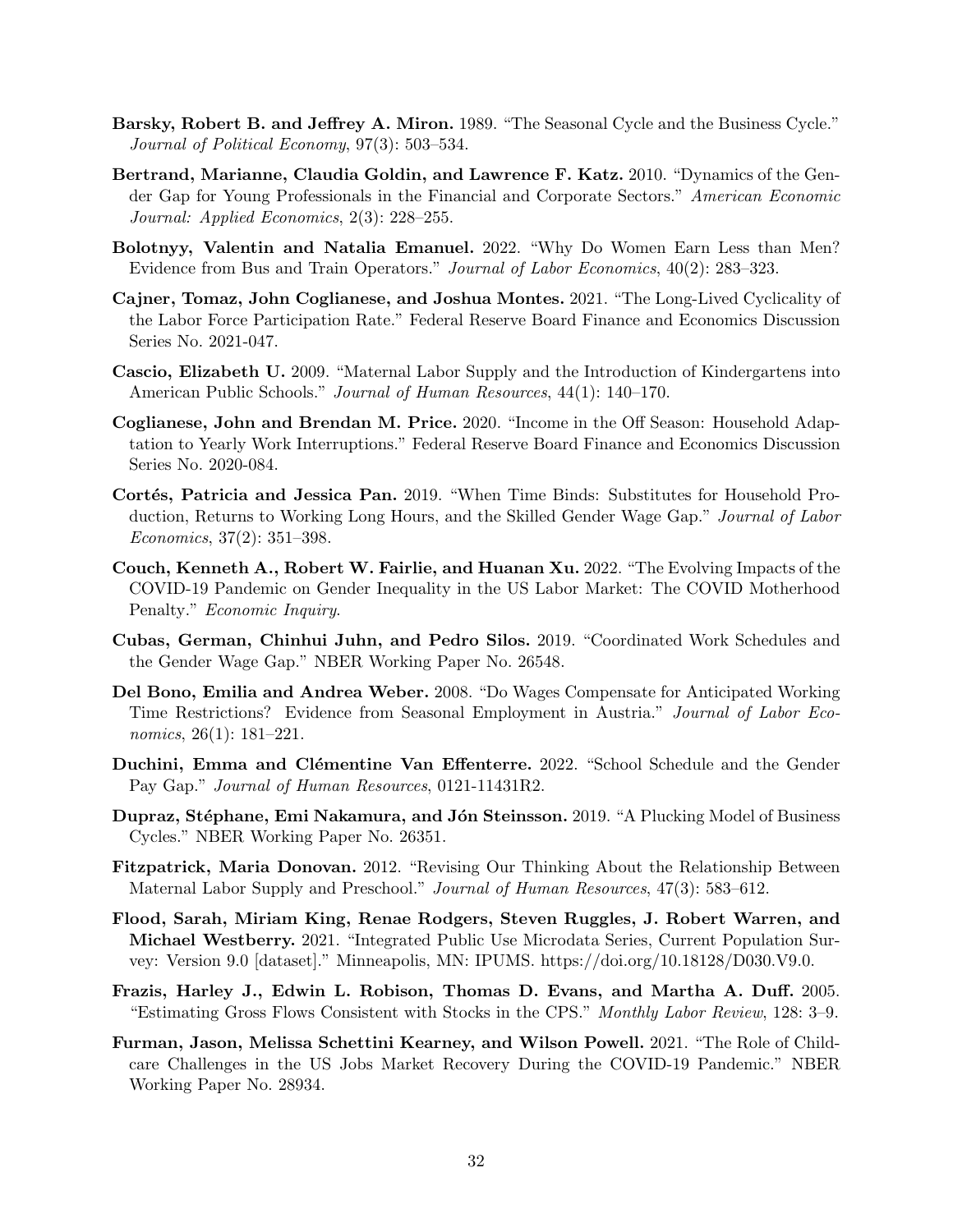- <span id="page-32-0"></span>Garcia, Kairon Shayne D. and Benjamin W. Cowan. 2022. "The Impact of School and Childcare Closures on Labor Market Outcomes during the COVID-19 Pandemic." NBER Working Paper No. 29641.
- <span id="page-32-3"></span>Gelbach, Jonah. 2002. "Public Schooling for Young Children and Maternal Labor Supply." American Economic Review, 92(1): 307–322.
- <span id="page-32-5"></span>Geremew, Menelik and François Gourio. 2018. "Seasonal and Business Cycles of US Employment." Economic Perspectives, 42(3): 1–28.
- <span id="page-32-6"></span>Goldin, Claudia. 2022. "Understanding the Economic Impact of COVID-19 on Women." NBER Working Paper No. 29974.
- <span id="page-32-4"></span>Graves, Jennifer. 2013. "School Calendars, Child Care Availability, and Maternal Employment." Journal of Urban Economics, 78: 57–70.
- <span id="page-32-14"></span>Guryan, Jonathan, Erik Hurst, and Melissa Kearney. 2008. "Parental Education and Parental Time with Children." *Journal of Economic Perspectives*, 22(3): 23–46.
- <span id="page-32-13"></span>Hamermesh, Daniel S., Harley Frazis, and Jay Stewart. 2005. "Data Watch: The American Time Use Survey." Journal of Economic Perspectives, 19(1): 221–232.
- <span id="page-32-10"></span>Handwerker, Elizabeth Weber and Lowell Mason. 2017. "BLS Spotlight on Statistics: Differences in Parents' Time Use Between the Summer and the School Year." Available at [https://www.bls.gov/spotlight/2017/differences-in-parents-time-use-between-the](https://www.bls.gov/spotlight/2017/differences-in-parents-time-use-between-the-summer-and-the-school-year/pdf/differences-in-parents-time-use-between-the-summer-and-the-school-year.pdf)[summer-and-the-school-year/pdf/differences-in-parents-time-use-between-the](https://www.bls.gov/spotlight/2017/differences-in-parents-time-use-between-the-summer-and-the-school-year/pdf/differences-in-parents-time-use-between-the-summer-and-the-school-year.pdf)[summer-and-the-school-year.pdf](https://www.bls.gov/spotlight/2017/differences-in-parents-time-use-between-the-summer-and-the-school-year/pdf/differences-in-parents-time-use-between-the-summer-and-the-school-year.pdf).
- <span id="page-32-1"></span>Hansen, Benjamin, Joseph J. Sabia, and Jessamyn Schaller. 2022. "Schools, Job Flexibility, and Married Women's Labor Supply: Evidence From the COVID-19 Pandemic." NBER Working Paper No. 29660.
- <span id="page-32-2"></span>Heggeness, Misty L. 2020. "Estimating the Immediate Impact of the COVID-19 Shock on Parental Attachment to the Labor Market and the Double Bind of Mothers." Review of the Economics of the Household, 18(4): 1053–1078.
- <span id="page-32-12"></span>Hobijn, Bart and Aysegül Sahin. 2021. "Maximum Employment and the Participation Cycle." NBER Working Paper No. 29222.
- <span id="page-32-15"></span>Hofferth, Sandra L., Sarah M. Flood, and Matthew Sobek. 2020. "American Time Use Survey Data Extract Builder: Version 2.8 [dataset]." College Park, MD: University of Maryland and Minneapolis, MN: IPUMS. https://doi.org/10.18128/D060.V2.8.
- <span id="page-32-8"></span>Juhn, Chinhui and Simon Potter. 2006. "Changes in Labor Force Participation in the United States." Journal of Economic Perspectives, 20(3): 27–46.
- <span id="page-32-11"></span>Katz, Lawrence F. and Bruce D. Meyer. 1990. "Unemployment Insurance, Recall Expectations, and Unemployment Outcomes." Quarterly Journal of Economics, 105(4): 973–1002.
- <span id="page-32-9"></span>Lazear, Edward P. 1981. "Agency, Earnings Profiles, Productivity, and Hours Restrictions." American Economic Review, 71(3): 606–620.
- <span id="page-32-7"></span>Madrian, Brigitte C. and Lars John Lefgren. 2000. "An Approach to Longitudinally Matching Current Population Survey (CPS) Respondents." Journal of Economic and Social Measurement, 26(1): 31–62.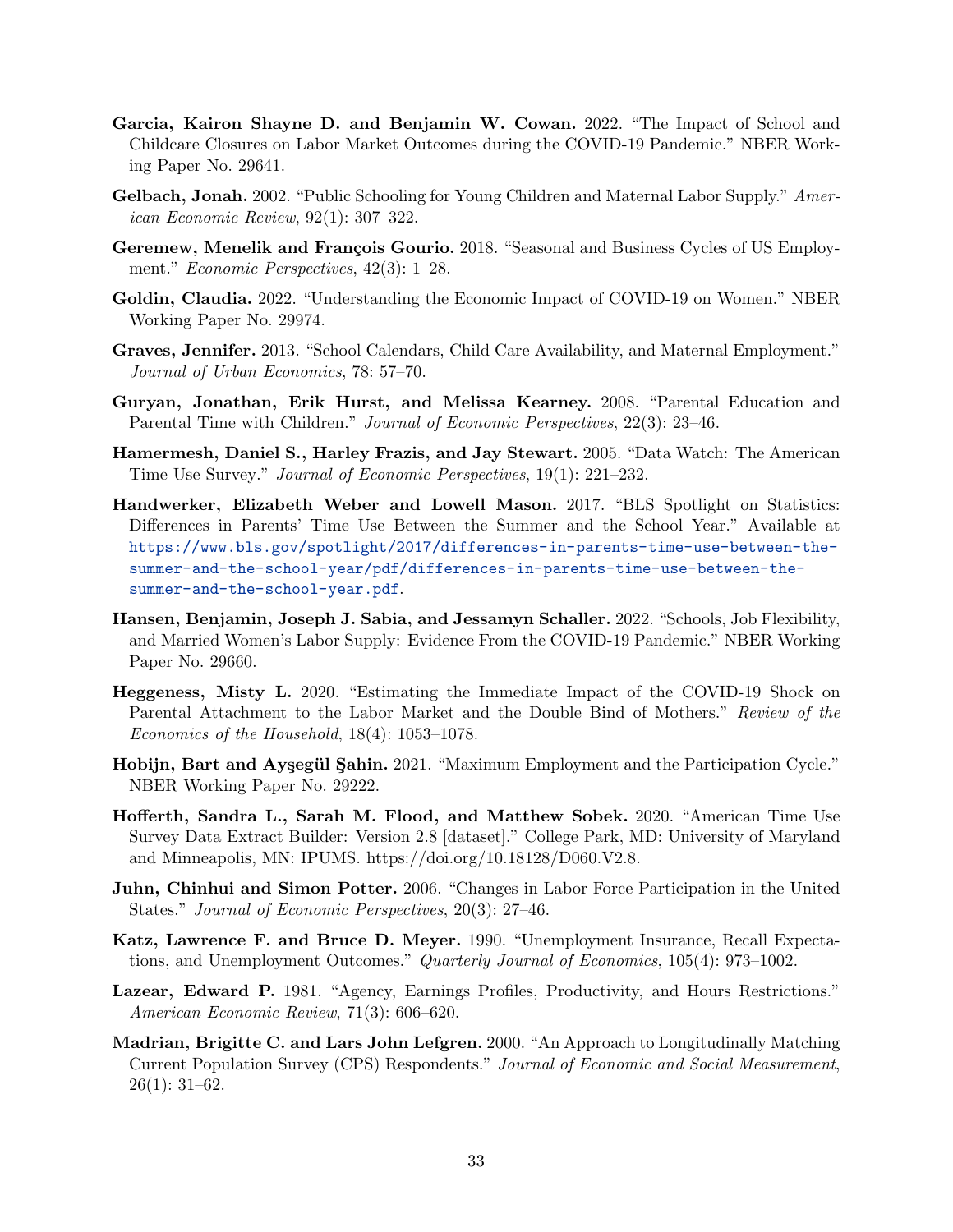- <span id="page-33-3"></span>Mas, Alexandre and Amanda Pallais. 2017. "Valuing Alternative Work Arrangements." American Economic Review, 107(12): 3722–3759.
- <span id="page-33-5"></span>Miron, Jeffrey A. and J. Joseph Beaulieu. 1996. "What Have Macroeconomists Learned about Business Cycles from the Study of Seasonal Cycles?" Review of Economics and Statistics, 78(1): 54–66.
- <span id="page-33-0"></span>Montes, Joshua, Christopher Smith, and Isabel Leigh. 2021. "Caregiving for Children and Parental Labor Force Participation During the Pandemic." FEDS Notes. Washington: Board of Governors of the Federal Reserve System.
- <span id="page-33-8"></span>Moretti, Enrico. 2000. "Do Wages Compensate for Risk of Unemployment? Parametric and Semiparametric Evidence from Seasonal Jobs." Journal of Risk and Uncertainty, 20(1): 45–66.
- <span id="page-33-10"></span>Newey, Whitney K. and Kenneth D. West. 1987. "A Simple, Positive Semi-definite, Heteroskedasticity and Autocorrelation Consistent Covariance Matrix." Econometrica, 55(3): 703– 708.
- <span id="page-33-11"></span>Newey, Whitney K. and Kenneth D. West. 1994. "Automatic Lag Selection in Covariance Matrix Estimation." Review of Economic Studies, 61(4): 631–653.
- <span id="page-33-7"></span>Ngai, L. Rachel and Silvana Tenreyro. 2014. "Hot and Cold Seasons in the Housing Market." American Economic Review, 104(12): 3991–4026.
- <span id="page-33-6"></span>Olivei, Giovanni and Silvana Tenreyro. 2007. "The Timing of Monetary Policy Shocks." American Economic Review, 97(3): 636–663.
- <span id="page-33-12"></span>Parent, Daniel. 2000. "Industry-Specific Capital and the Wage Profile: Evidence from the National Longitudinal Survey of Youth and the Panel Study of Income Dynamics." Journal of Labor Economics, 18(2): 306–323.
- <span id="page-33-13"></span>Podgursky, Michael. 2011. "Teacher Compensation and Collective Bargaining." *Handbook of* the Economics of Education, , ed. Eric A. Hanushek, Stephen Machin, and Ludger Woessmann Vol. 3, 279–313. Elsevier.
- <span id="page-33-9"></span>Rivera Drew, Julia A., Sarah Flood, and John Robert Warren. 2014. "Making Full Use of the Longitudinal Design of the Current Population Survey: Methods for Linking Records Across 16 Months." Journal of Economic and Social Measurement, 39(3): 121–144.
- <span id="page-33-1"></span>Russell, Lauren and Chuxuan Sun. 2020. "The Effect of Mandatory Child Care Center Closures on Women's Labor Market Outcomes During the COVID-19 Pandemic." Covid Economics: Vetted and Real-Time Papers, 62: 124–154.
- <span id="page-33-4"></span>Wasserman, Melanie. 2022. "Hours Constraints, Occupational Choice, and Gender: Evidence from Medical Residents." Review of Economic Studies, forthcoming.
- <span id="page-33-2"></span>Wiswall, Matthew and Basit Zafar. 2018. "Preference for the Workplace, Investment in Human Capital, and Gender." Quarterly Journal of Economics, 133(1): 457–507.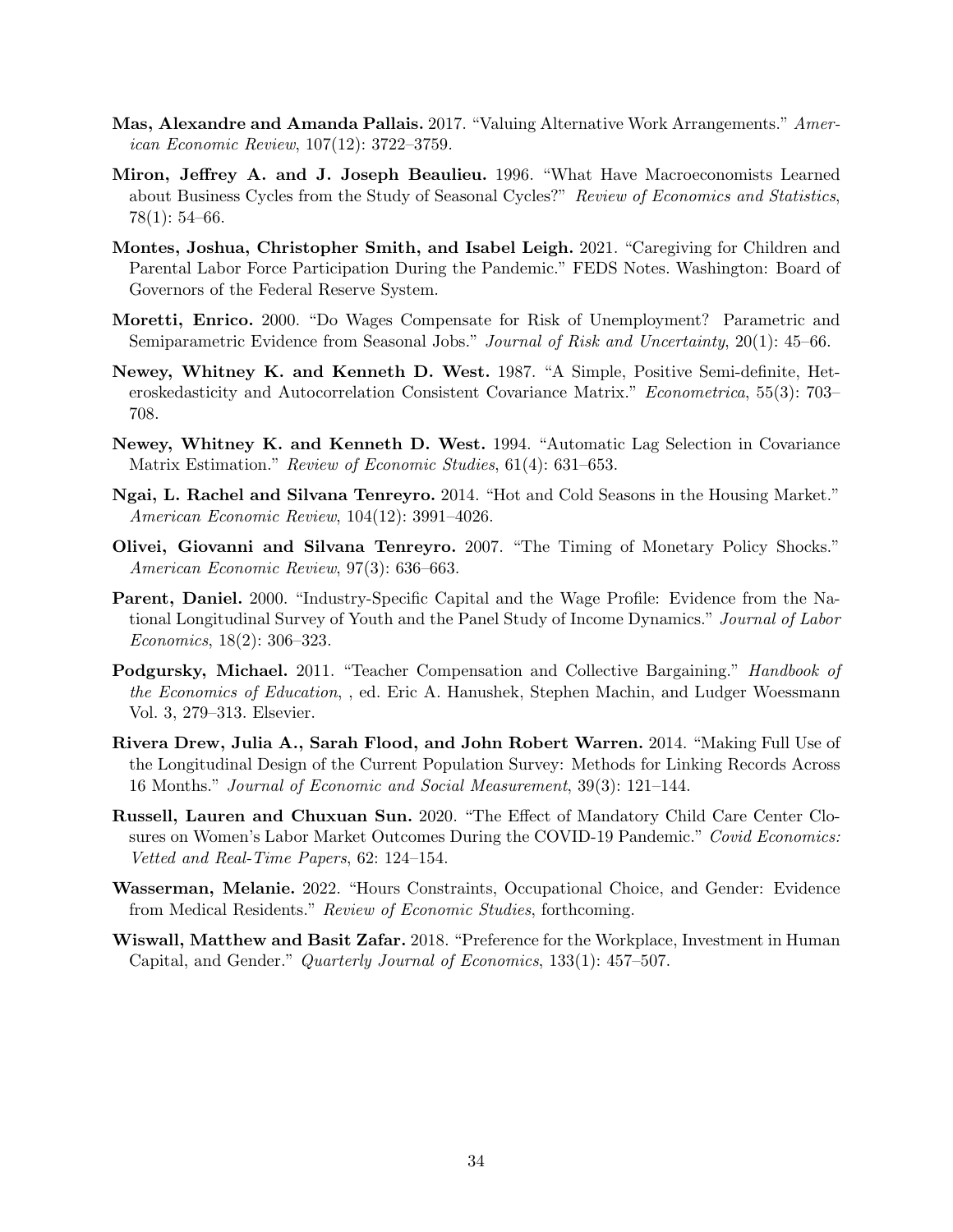# A Additional Figures and Tables



<span id="page-34-0"></span>Appendix Figure A.1: Summer changes in employment-to-population ratios, 1989–2019

Source: Current Population Survey.

Notes: Plotted points show unadjusted May–July changes in EPOP in our sample of prime-age individuals. Smoothed curves show three-year centered moving averages. Shading denotes recessions, as dated by the NBER.



<span id="page-34-1"></span>Appendix Figure A.2: Demographic heterogeneity in the May–July change in EPOP

Source: Current Population Survey.

Notes: Coefficients  $\beta_7$  (representing May–July changes) from estimating [Equation \(1\)](#page-6-0) separately by sex  $\times$  the indicated characteristic. See [Appendix B.1](#page-42-0) for details on our coding of race, ethnicity, and educational attainment. Bars show 95 percent confidence intervals based on Newey-West standard errors.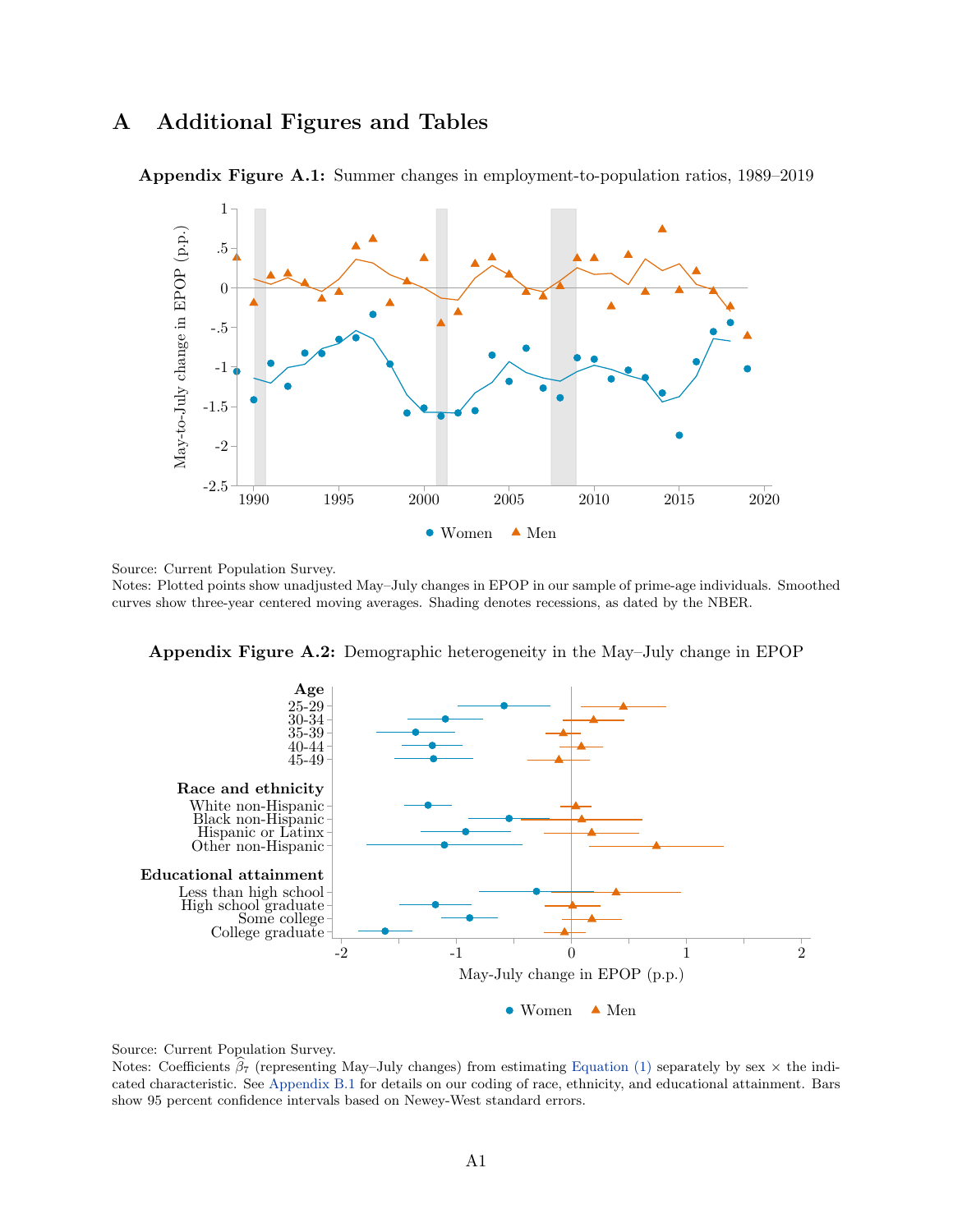<span id="page-35-0"></span>Appendix Figure A.3: Excess recurrence of work interruptions 12 months after an initial one



Source: Current Population Survey.

Notes: Excess recurrence of work interruptions at annual intervals, as defined by [Coglianese and Price](#page-31-10) [\(2020\)](#page-31-10) and obtained by estimating  $\hat{\rho}_{12} - \frac{1}{2}(\hat{\rho}_{11} + \hat{\rho}_{13})$  in [Equation \(21\)](#page-59-1) using a sample of CPS respondents ages 25–49. Bars show 95 percent confidence intervals, with standard errors clustered at the household level. See [Appendix E.1](#page-58-0) for details.

### <span id="page-35-1"></span>Appendix Figure A.4: Validation of linear splines fitted to prime-age EPOP and LFPR



Source: Current Population Survey.

Notes: Series labeled "observed" plot the indicated measure net of estimated month effects and weeks-betweenreference-weeks effects. Series labeled "fitted spline" plot the model predictions using only the linear spline, which places knots at select turning points in prime-age EPOP and LFPR. See [Appendix B.2](#page-44-0) for details.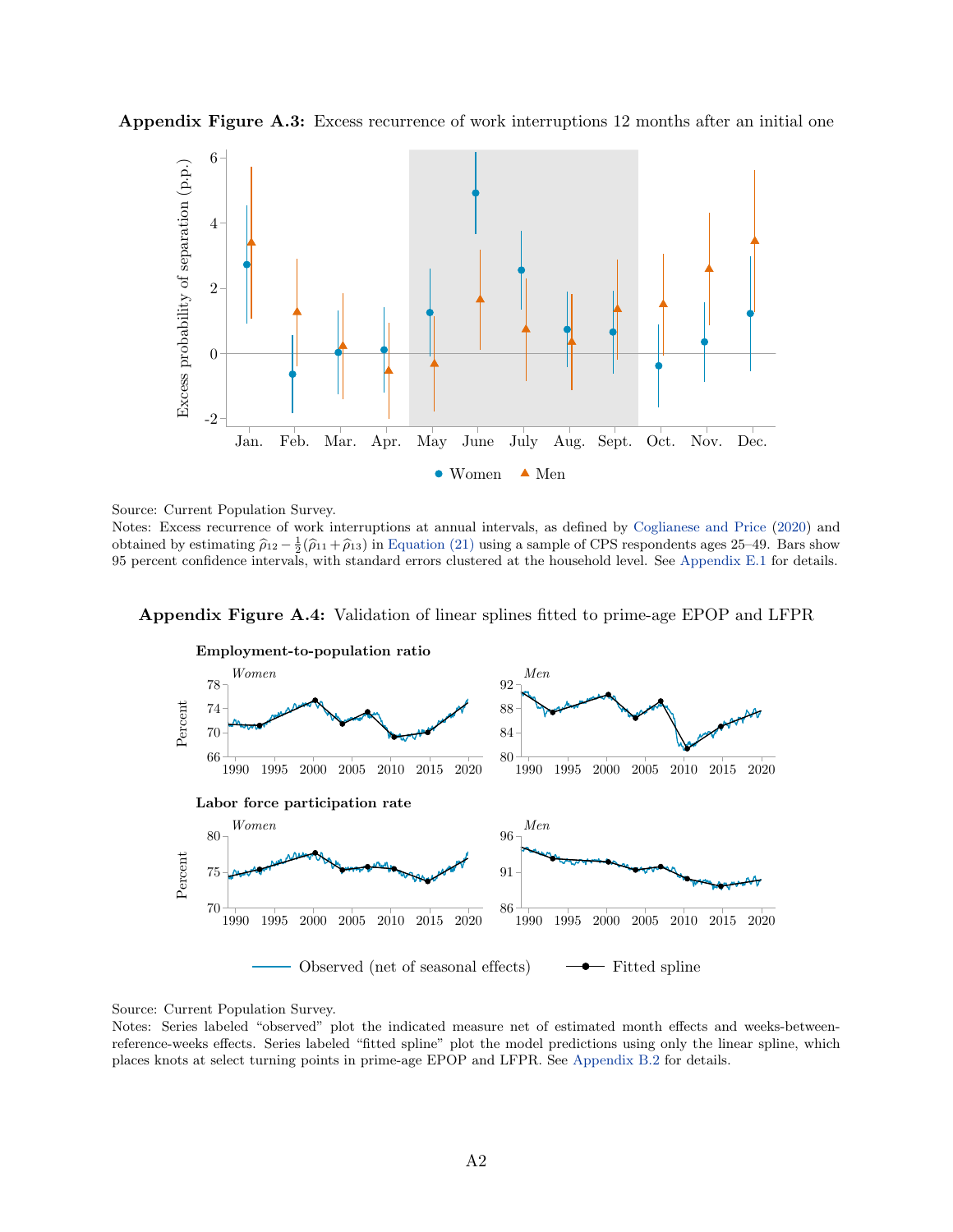<span id="page-36-0"></span>



Source: Current Population Survey.

Notes: The statistic shown represents the share of the total May–July drop in high school enrollment among 16-yearold CPS respondents that occurs by the June CPS reference week. "Early-closure" states are those in which this statistic exceeds two thirds; "late-closure" states are those in which it falls short of one third. The remaining states are classified as "mixed-closure" states.



<span id="page-36-1"></span>Appendix Figure A.6: Classification of US states by the timing of K–12 school closures

Source: Current Population Survey; US Census Bureau shapefiles. Notes: See notes to [Appendix Figure A.5.](#page-36-0) Alaska and Hawaii (not shown) are classified as early-closure states.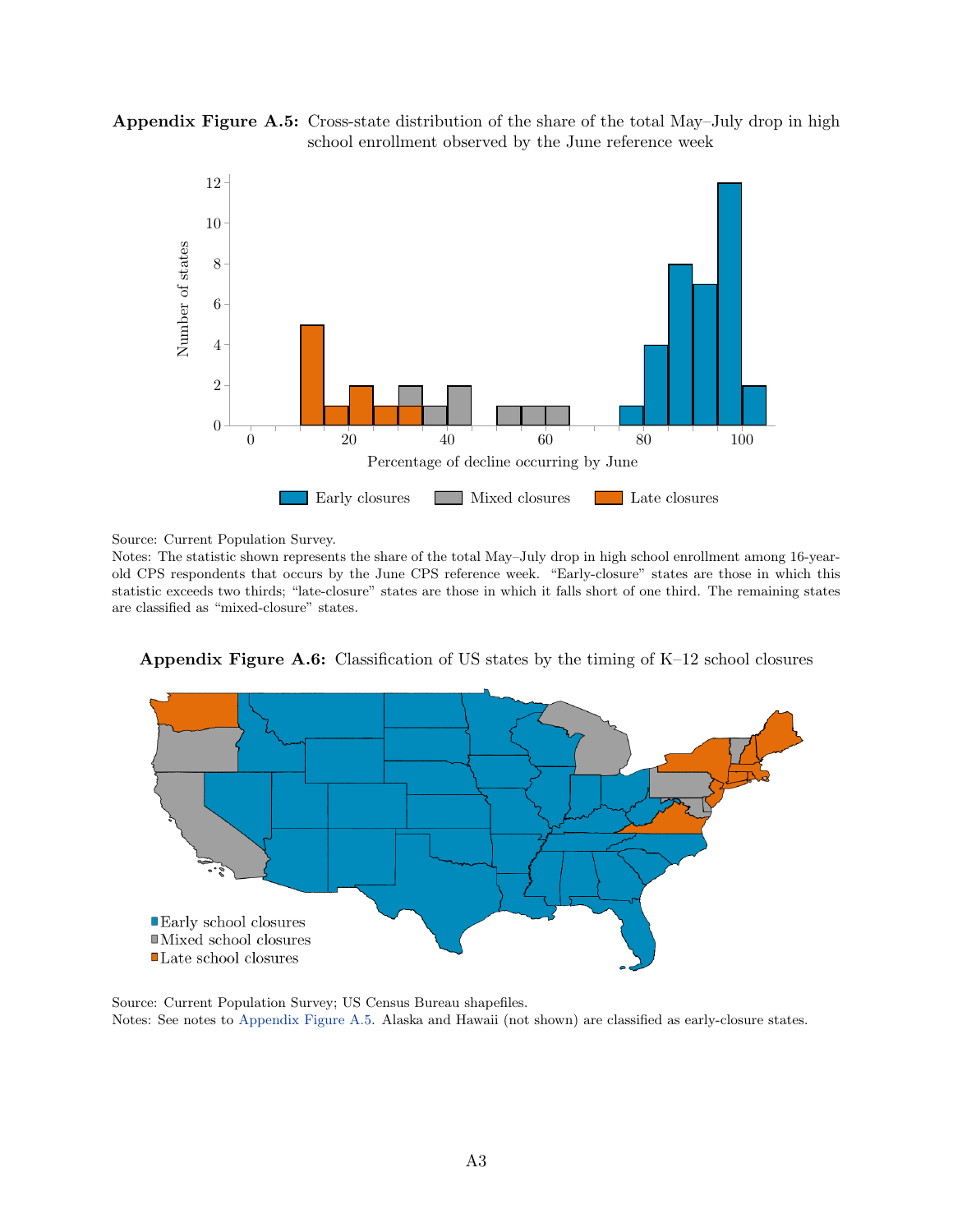

<span id="page-37-0"></span>Appendix Figure A.7: Evolution of May–July employment gaps over the life cycle

Source: Current Population Survey.

Notes: Coefficients  $\beta_7$  (representing May–July changes) from estimating [Equation \(1\)](#page-6-0) separately by sex  $\times$  one-year age bins. The shaded region denotes the age range used in our main estimation sample. Bars show 95 percent confidence intervals based on Newey-West standard errors.

<span id="page-37-1"></span>

Appendix Figure A.8: Seasonal patterns in male employment by household structure

Source: Current Population Survey.

Notes: Coefficients  $\beta_m$  from estimating [Equation \(1\)](#page-6-0) for male EPOP separately by sex, marital, and parental status. Separated individuals are coded as married; parental status is defined in reference to an individual's own children, including adoptees and step-children but excluding younger siblings and other children not one's own. Bars show 95 percent confidence intervals based on Newey-West standard errors.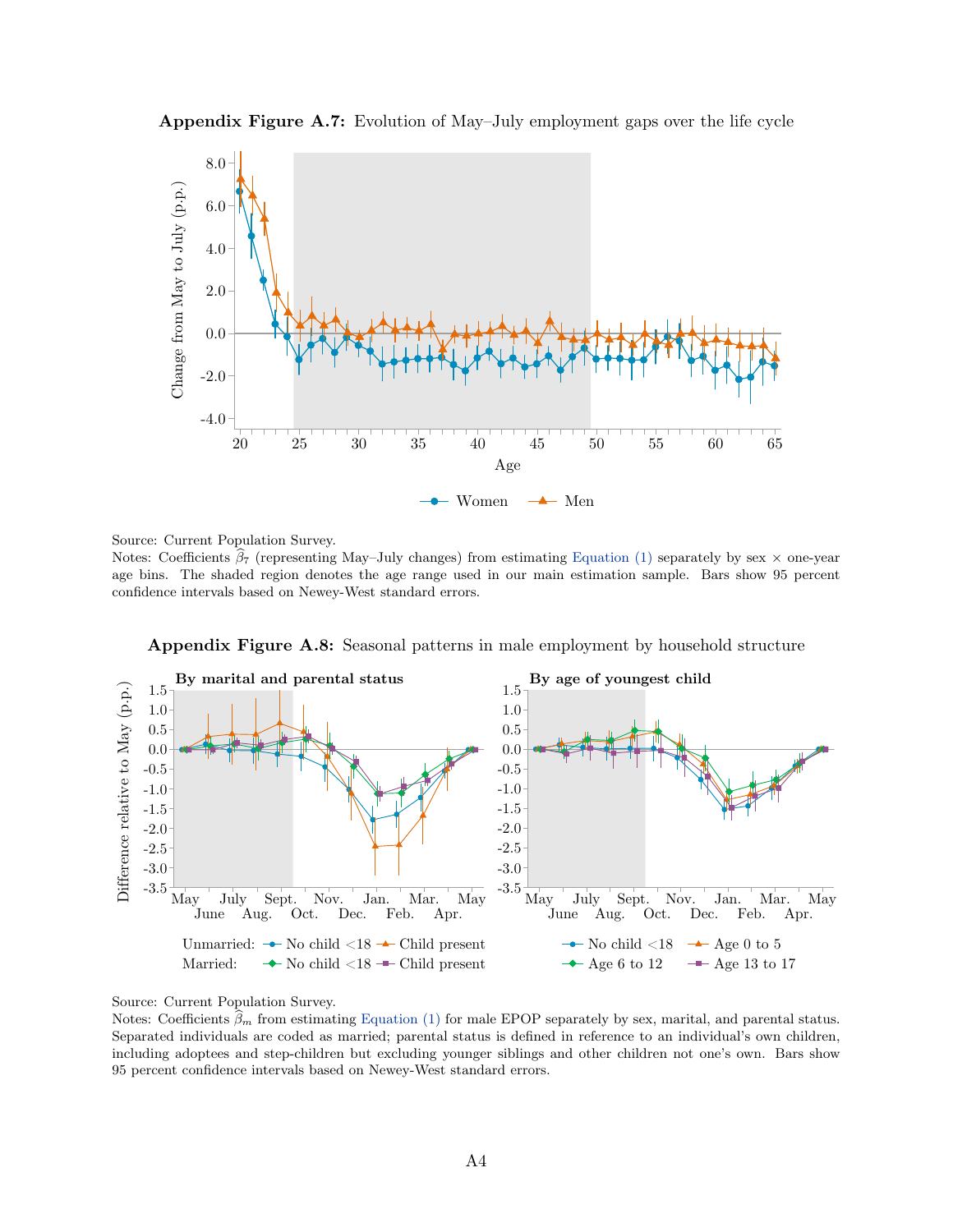<span id="page-38-0"></span>



Source: Current Population Survey.

Notes: Coefficients  $\beta_m$  from estimating [Equation \(2\)](#page-7-2) in a sample of CPS respondents ages 25–49 with valid longitudinal links. The sample is restricted to individuals who worked positive hours in educational services during the previous month's reference week, either in any occupation (left panel) or in the indicated occupation (right panel); the outcome is the percentage of these individuals who worked zero hours in the current month's reference week (whether nonemployed or absent). Bars show 95 percent confidence intervals based on Newey-West standard errors. In the right panel, coefficients for October–April are estimated but not shown.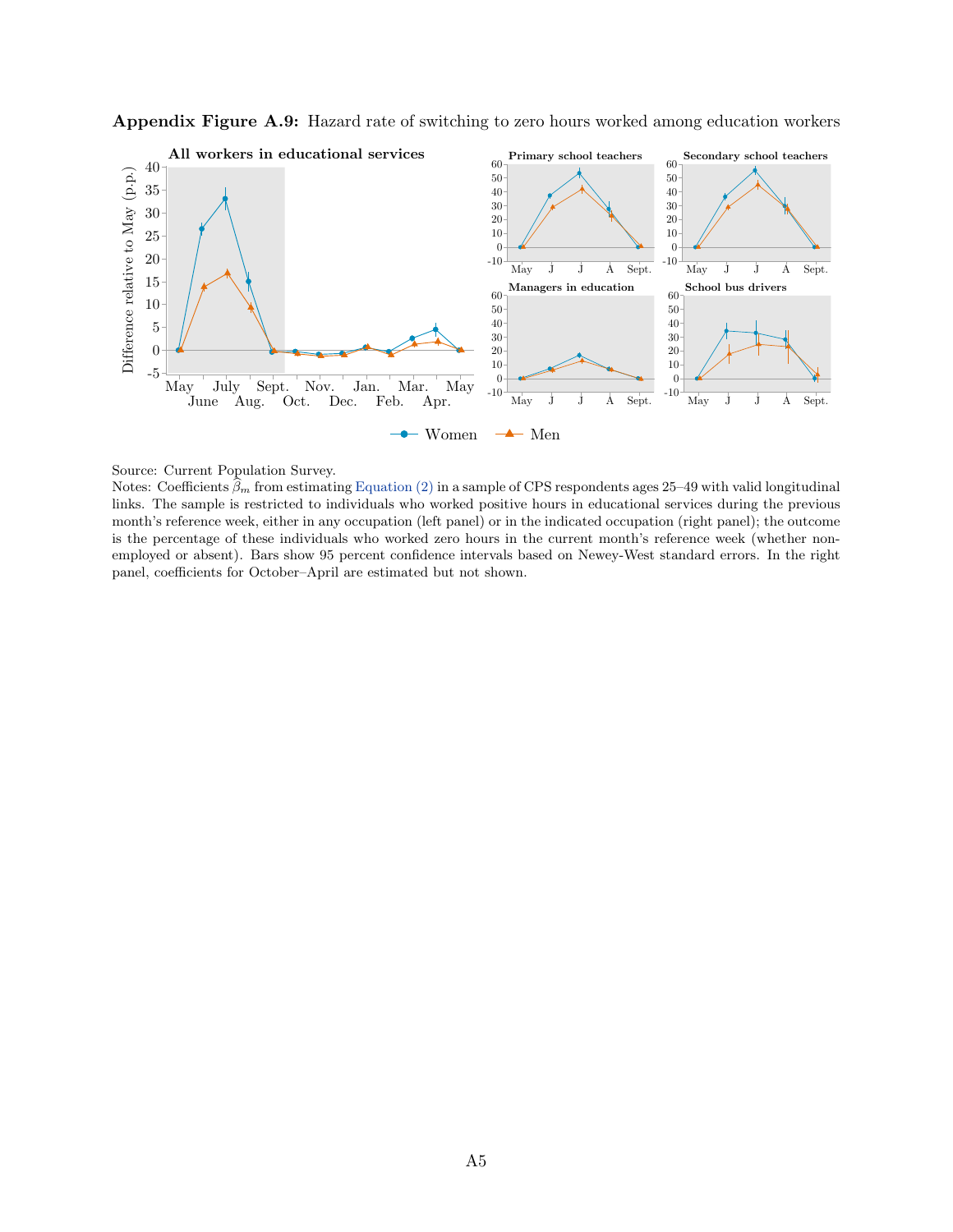<span id="page-39-0"></span>

|                                    |           | All prime-age |                | Parents (child $6-12$ ) |  |
|------------------------------------|-----------|---------------|----------------|-------------------------|--|
|                                    | Women     | Men           | <b>Mothers</b> | <b>Fathers</b>          |  |
|                                    | (1)       | (2)           | (3)            | (4)                     |  |
| Demographics                       |           |               |                |                         |  |
| Age                                | 37.0      | 36.9          | 38.2           | 39.9                    |  |
|                                    | (7.1)     | (7.1)         | (5.7)          | (5.5)                   |  |
| Married                            | 65.6      | 63.3          | 75.4           | 89.9                    |  |
| Own child $<$ 18 in household      | 59.6      | 49.0          | 100.0          | 100.0                   |  |
| Youngest $< 6$ years old           | 26.2      | 24.2          | 0.0            | 0.0                     |  |
| Youngest $6-12$ years old          | 22.0      | 16.9          | 100.0          | 100.0                   |  |
| Youngest 13-17 years old           | 11.3      | 7.9           | 0.0            | 0.0                     |  |
| Labor market activity              |           |               |                |                         |  |
| Employed                           | 71.9      | 86.8          | 71.9           | 91.3                    |  |
| At work during reference week      | 68.4      | 84.2          | 68.6           | 88.6                    |  |
| Absent during reference week       | 3.5       | 2.6           | 3.4            | 2.7                     |  |
| Unemployed                         | 3.8       | 4.6           | 4.1            | 3.7                     |  |
| Temporary layoff                   | 0.4       | 0.8           | 0.5            | 0.8                     |  |
| Other reason unemployed            | 3.4       | 3.8           | 3.6            | 2.9                     |  |
| Not in labor force                 | 24.3      | 8.6           | 24.0           | 5.0                     |  |
| Not in labor force (1994 or later) | 24.2      | 9.0           | 23.7           | 5.2                     |  |
| Taking care of house or family     | 16.5      | 1.3           | 18.2           | 1.2                     |  |
| Other major activity               | 7.7       | 7.7           | 5.5            | 4.0                     |  |
| Hours worked in reference week     | 25.6      | 36.6          | 24.7           | 39.4                    |  |
|                                    | (20.0)    | (19.4)        | (19.5)         | (18.2)                  |  |
| <b>Observations</b>                | 9,033,776 | 8,351,163     | 2,005,503      | 1,443,127               |  |

Appendix Table A.1: Summary statistics for the CPS estimation sample

Source: Current Population Survey.

Notes: The sample consists of individuals aged 25–49. All statistics are sample means, with standard deviations reported in parentheses for non-binary variables. All statistics other than age and hours worked are expressed as percentages. Columns (3) and (4) restrict to parents whose youngest child residing in the household is aged 6–12. Observations are weighted to obtain representative estimates for the prime-age US population.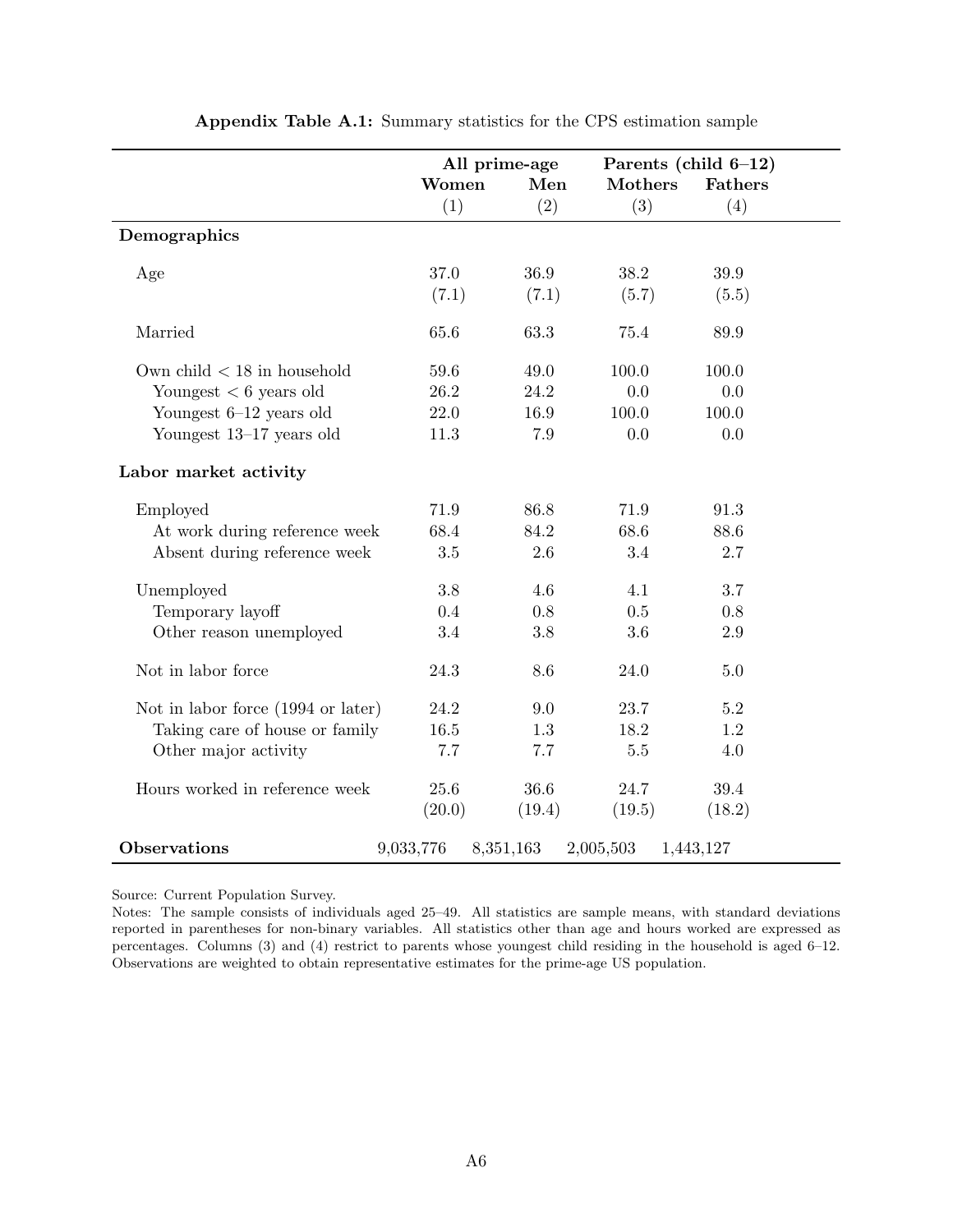<span id="page-40-0"></span>

| Component                            | May              | June                  | July                  | Aug.                                             | Sept.                    | Oct.                                                                 | Nov.                                            | Dec.                                            | Jan.                                                                          | Feb.                                            | Mar.                                            | Apr.                                            | May                                                                                                                    |
|--------------------------------------|------------------|-----------------------|-----------------------|--------------------------------------------------|--------------------------|----------------------------------------------------------------------|-------------------------------------------------|-------------------------------------------------|-------------------------------------------------------------------------------|-------------------------------------------------|-------------------------------------------------|-------------------------------------------------|------------------------------------------------------------------------------------------------------------------------|
| Overall change in gender gap         | (0.000)<br>0.000 | (0.087)<br>$-0.716$   | $-1.217$<br>(0.098)   | (0.135)                                          | (0.151)                  | $(0.117)$<br>(0.140)                                                 | $\begin{array}{c} 0.414 \\ 0.105 \end{array}$   | (0.764)                                         | (711.0)                                                                       | (0.107)                                         | $\begin{array}{c} 0.834 \\ (0.132) \end{array}$ | (0.437)                                         | (0.000)                                                                                                                |
| Sorting into the education sector    | (0.000)<br>0.000 | $-0.269$<br>$(0.014)$ | $-0.385$<br>$(0.016)$ | (0.319)                                          | $\frac{-0.031}{(0.013)}$ | $\begin{array}{c} 0.012 \\ (0.010) \end{array}$                      | $\left( 0.041\right)$ $\left( 0.011\right)$     | $\begin{array}{c} 0.043 \\ (0.011) \end{array}$ | $\begin{array}{c} 0.054 \\ (0.014) \end{array}$                               | $\begin{array}{c} 0.095 \\ (0.013) \end{array}$ | $\frac{0.075}{(0.008)}$                         | $\binom{0.045}{0.007}$                          |                                                                                                                        |
| Sorting across non-education sectors | (0.000)<br>0.000 | $-0.114$ (0.027)      | (0.193)               | (0.045)                                          | $-0.225$<br>(0.042)      | $-0.168$<br>(0.031)                                                  | $-0.031$<br>$(0.039)$                           | $\frac{0.137}{(0.050)}$                         | $\begin{array}{c} 0.304 \\ 0.060) \end{array}$                                | $\begin{array}{c} 0.373 \\ (0.063) \end{array}$ | $\begin{array}{c} 0.335 \\ (0.052) \end{array}$ | $\begin{array}{c} 0.145 \\ (0.032) \end{array}$ | $\begin{array}{c} 0.000\\ (0.000)\\ (0.000)\\ (0.000)\\ (0.000)\\ (0.000)\\ (0.000)\\ (0.000)\\ (0.000)\\ \end{array}$ |
| Sorting across education-sector jobs | (0.000)<br>0.000 | $-0.058$<br>(0.006)   | (0.008)               | $\begin{array}{c} -0.066 \\ (0.009) \end{array}$ | $-0.028$<br>(0.008)      |                                                                      | (0.034)                                         | $-0.029$<br>$(0.009)$                           |                                                                               | $-0.032$<br>(0.007)                             | (0.029)                                         | $-0.035$<br>$(0.005)$                           |                                                                                                                        |
| Within education-sector jobs         | (0.000)<br>0.000 | $-0.186$<br>(0.020)   | (0.316)               | $-0.227$<br>(0.032)                              | (0.009)                  | $\begin{array}{c} -0.037 \\ (0.008) \\ 0.041 \\ (0.024) \end{array}$ | $\begin{array}{c} 0.047 \\ (0.025) \end{array}$ | $\begin{array}{c} 0.045 \\ (0.024) \end{array}$ | $\begin{array}{c} -0.008 \\ (0.008) \\ 0.017 \\ 0.017 \\ (0.025) \end{array}$ | $\begin{array}{c} 0.051 \\ (0.022) \end{array}$ | $\left(0.019\right)$ $\left(0.020\right)$       | $\begin{array}{c} 0.011 \\ (0.017) \end{array}$ |                                                                                                                        |
| Within sectors other than education  | (0.000)<br>0.000 | $-0.136$<br>(0.093)   | $-0.312$<br>$(0.119)$ | (0.308)                                          | $(0.100$<br>$(0.138)$    | $\begin{array}{c} 0.327 \\ (0.124) \end{array}$                      | $\begin{array}{c} 0.421 \\ (0.102) \end{array}$ | $\begin{array}{c} 0.544 \\ (0.111) \end{array}$ | $\begin{array}{c} 0.484 \\ (0.103) \end{array}$                               | $(0.480)$<br>(0.098)                            | $\begin{array}{c} 0.359 \\ (0.122) \end{array}$ | $(0.249)$<br>(0.088)                            | $\begin{array}{c} 0.000 \\ (0.000) \end{array}$                                                                        |
| Baseline EPOP component              | (0.000)<br>0.000 | (0.008)<br>0.047      | (0.010)               | (0.013)                                          | $-0.023$<br>(0.011)      | $-0.058$<br>$(0.013)$                                                | $-0.030$<br>$(0.012)$                           | $\binom{0.022}{0.011}$                          | (0.135)                                                                       | $\begin{array}{c} 0.107 \\ 0.014 \end{array}$   | (0.076)                                         | (0.022)                                         | (0.000)                                                                                                                |
| $\zeta$<br>$\frac{1}{2}$             |                  |                       |                       |                                                  |                          |                                                                      |                                                 |                                                 |                                                                               |                                                 |                                                 |                                                 |                                                                                                                        |

| イくーこ<br> <br> }<br> <br>                                                                                                                                                                                                                                  |
|-----------------------------------------------------------------------------------------------------------------------------------------------------------------------------------------------------------------------------------------------------------|
|                                                                                                                                                                                                                                                           |
| י<br>י<br>U ATT ATT CH                                                                                                                                                                                                                                    |
|                                                                                                                                                                                                                                                           |
| in Vincent Vincent Vincent<br>i<br>                                                                                                                                                                                                                       |
|                                                                                                                                                                                                                                                           |
| )<br>S                                                                                                                                                                                                                                                    |
|                                                                                                                                                                                                                                                           |
| CONTRACTORS CONTRACTORS - CONTRACTORS - CONTRACTORS - CONTRACTORS - CONTRACTORS - CONTRACTORS - CONTRACTORS - CONTRACTORS - CONTRACTORS - CONTRACTORS - CONTRACTORS - CONTRACTORS - CONTRACTORS - CONTRACTORS - CONTRACTORS -<br>į<br>ļ<br>$\overline{a}$ |
|                                                                                                                                                                                                                                                           |
|                                                                                                                                                                                                                                                           |
| -<br>-<br>-                                                                                                                                                                                                                                               |
| こうしょう いいりょう<br>l<br>l<br>1                                                                                                                                                                                                                                |

Source: Current Population Survey. Source: Current Population Survey.

Notes: Point estimates and standard errors associated with the decomposition presented in Figure 12. Decomposition components are derived from a set of job-specific flow specifications (as in Equation (2)), estimated sepa Notes: Point estimates and standard errors associated with the decomposition presented in [Figure](#page-25-0) 12. Decomposition components are derived from a set of job-specific flow specifications (as in [Equation](#page-7-2) (2)), estimated separately by sex. See [Appendix](#page-48-0) C.2 for details on the decomposition procedure, which employs Oaxaca-Blinder techniques, and calculation of standard errors, which we obtain by stacking regression models in the manner of seemingly unrelated regression.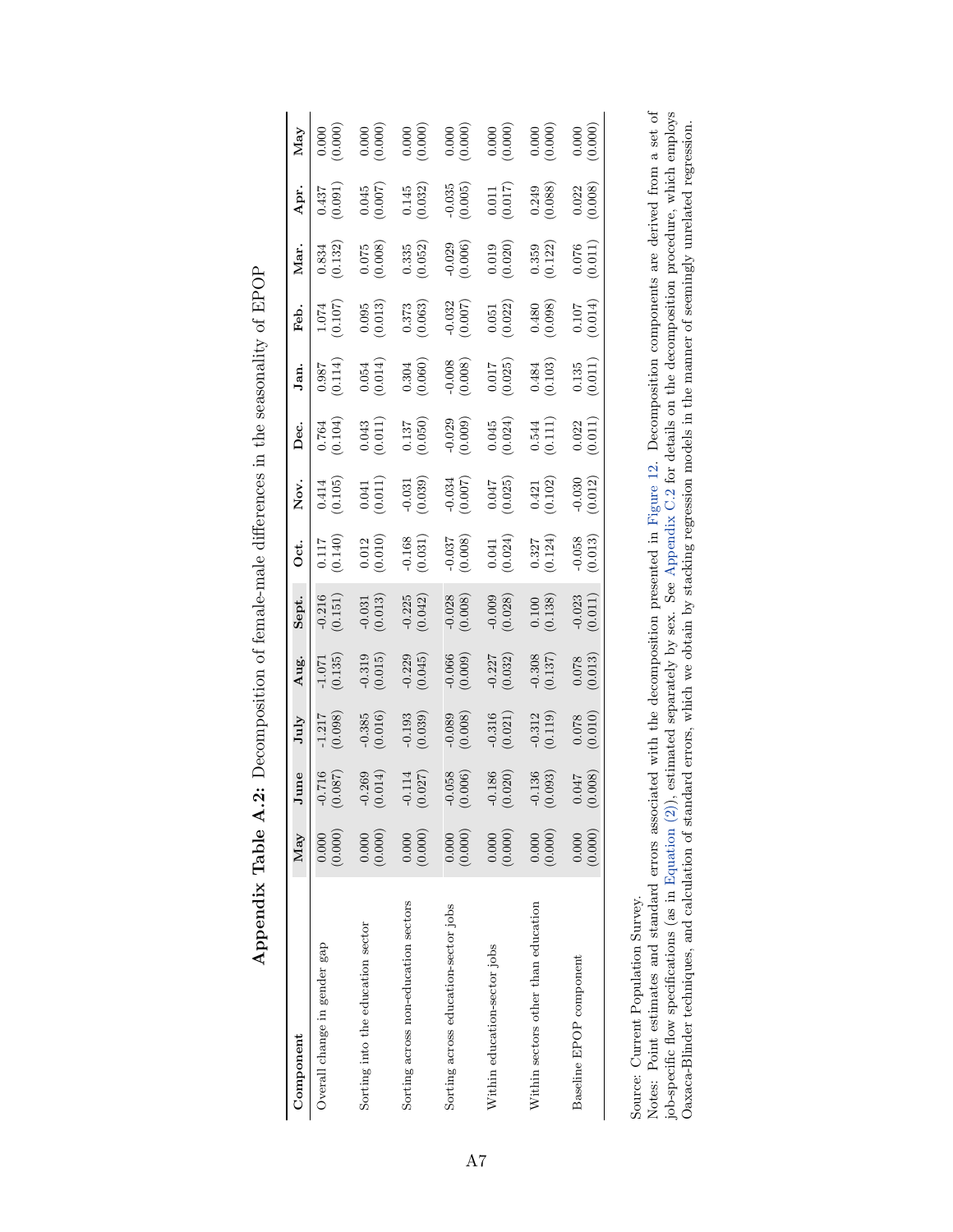|                   |                                        | $\%$ in sector/occ |       | $Pr(E \rightarrow N)$ |
|-------------------|----------------------------------------|--------------------|-------|-----------------------|
|                   |                                        | Women              | Men   |                       |
| Sector:           |                                        |                    |       |                       |
| (1)               | Education                              | 13.5               | 4.8   | 7.2                   |
| (2)               | Non-education                          | 86.5               | 95.2  | 3.7                   |
|                   | Total                                  | 100.0              | 100.0 | 4.0                   |
|                   | <i>Occupation in education sector:</i> |                    |       |                       |
| (3)               | Primary school teacher                 | 27.8               | 15.3  | 8.7                   |
| (4)               | Secondary school teacher               | 8.9                | 17.4  | 7.0                   |
| (5)               | Other non-college teacher              | 17.8               | 8.2   | 9.6                   |
| (6)               | College teacher                        | 5.4                | 14.2  | 6.5                   |
| $\left( 7\right)$ | Administrative staff                   | 13.6               | 3.1   | 7.6                   |
| (8)               | Managers                               | 7.9                | 11.3  | 2.5                   |
| (9)               | Food/trans./cleaning services          | 7.3                | 9.2   | 9.2                   |
| (10)              | Other                                  | 11.3               | 21.3  | 5.4                   |
|                   | <i>Total education</i>                 | 100.0              | 100.0 | 7.2                   |

<span id="page-41-0"></span>Appendix Table A.3: Gender differences in sectoral and occupational sorting

Source: Current Population Survey.

Notes: Employment shares and separation hazards calculated among individuals employed as of May and observed in July of the same year. The last column reports the percentage of these individuals who were non-employed as of July (computed as the average of the female and male shares non-employed). All statistics are averaged over the 1989–2019 analysis period.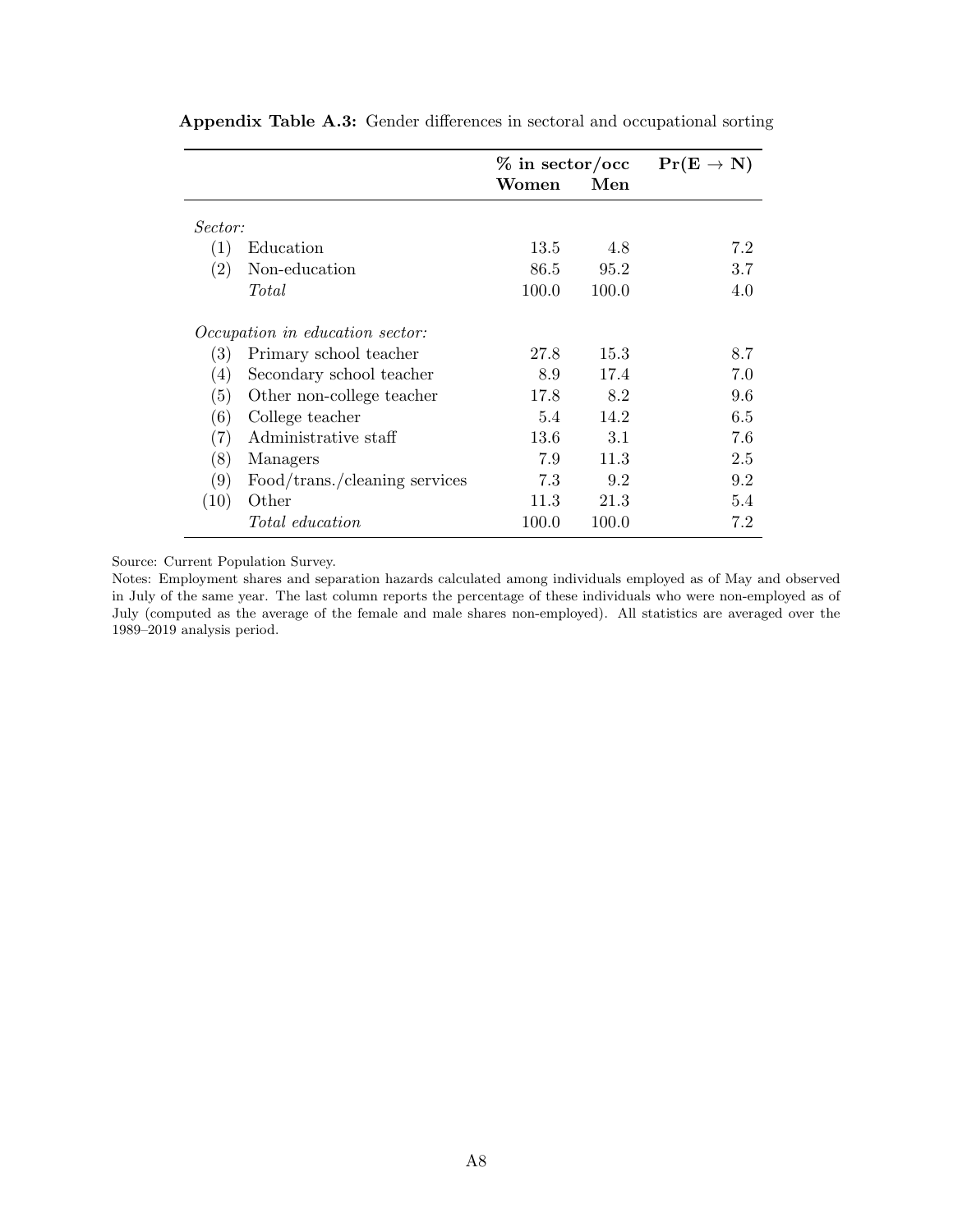# B Details on Data Preparation

# <span id="page-42-0"></span>B.1 Current Population Survey

Our analysis draws primarily on basic monthly CPS extracts provided by IPUMS [\(Flood et al.,](#page-31-12) [2021\)](#page-31-12). We also use the Annual Social and Economic Supplement (ASEC), which accompanies the March CPS.

Sample restrictions. We limit our analysis to individuals aged 25–49. We further exclude members of the armed forces, who are not counted towards the official unemployment rate and for whom we do not observe key labor market variables (such as hours worked).

Longitudinal linkages. We link CPS observations across individuals over time and across individuals in the same household using the IPUMS variables cpsidp and cpsid, respectively. We lack reliable linkages in mid-1995, owing to changes in the CPS household identifiers.

IPUMS cautions that cpsidp sometimes yields erroneous links stemming from errors in data collection and advises researchers to validate individual linkages using age, sex, and race. For month-to-month analyses, we exclude individuals whose observed sex, race, or ethnicity differs between consecutive months, as well as those whose age differs by more than two years.<sup>[1](#page-42-1)</sup> For the analysis of annually recurrent work interruptions in [Appendix E.1,](#page-58-0) we exclude individuals for whom we observe inconsistencies in any of these variables at any point in their tenure in the survey.

Sampling weights. For cross-sectional analyses, we weight observations using the variables wtfinl (for analyses using basic monthly CPS extracts) and asecwt (for analyses using the March ASEC). For longitudinal analyses, we weight observations using raked weights we compute ourselves. Although IPUMS provides a set of raked longitudinal weights that align gross labor market flows with stocks in the full set of adult CPS respondents, this equivalence holds only in the aggregate and breaks down once we restrict to prime-age individuals. Adapting replication files supplied by IPUMS, we use the Stata package ipfraking to construct raked weights via iterative proportional fitting, separately by sex and separately for each pair of consecutive months. Applying these raked weights to the set of longitudinally linkable individuals in our sample yields gross flows among employment, unemployment, and non-participation consistent with observed changes in the stock of individuals in each status in our full cross-sectional sample.

## Demographic characteristics.

- Marital status: We code individuals as married or unmarried using the variable marst. We treat separated but non-divorced individuals as married.
- Parental status: We link children in each household to their parents—whether biological, adoptive, or step-parents—using the variables momloc, poploc, momloc2, and poploc2, which encompass both same- and opposite-sex couples. We take particular note of the age of each adult respondent's youngest child in the household and bin parents into four groups: youngest child is under 6 years old, youngest child is 6–12 years old, youngest child is 13–17 years old,

<span id="page-42-1"></span><sup>&</sup>lt;sup>1</sup>Although gender and racial identity can evolve over time, changes in these variables in the brief periods between CPS survey rounds are more likely to reflect distinct respondents than changes in self-identification. We allow for slight inconsistencies in the reporting of age because, among observations exhibiting logically impossible combinations of lagged and current age, very slight discrepancies are disproportionately common, suggesting that in many cases the same individual is in fact being observed on both occasions.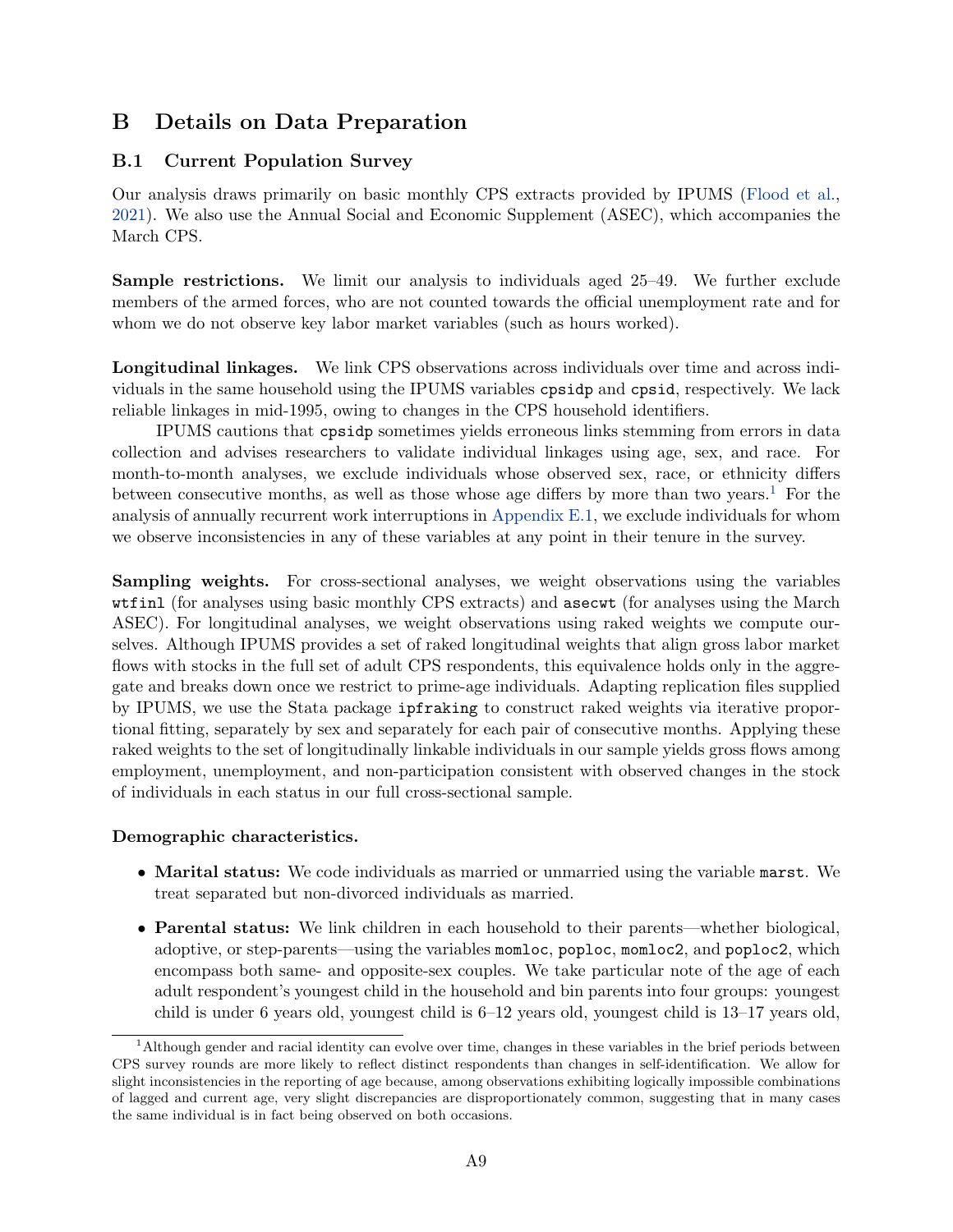or there is no child under 18 in the household. These age cutoffs mirror similar groupings used by IPUMS in its preparation of the ATUS data.

- Educational attainment: We classify individuals into four educational categories—"less than a high school degree", "high school degree", "some college", and "college degree or higher"—using the variable educ, which is populated both before and after changes to the underlying CPS questions in 1992.
- Race and ethnicity: We classify individuals as "White non-Hispanic", "Black non-Hispanic", "Hispanic", or "other non-Hispanic" using the variables race and hispan.

Sectors. We define the educational services sector using the variable ind1990, which bridges changes over time in the CPS industry codes. Educational services encompasses five industry codes:

- 842: Elementary and secondary schools
- 850: Colleges and universities
- 851: Vocational schools
- 852: Libraries
- 860: Educational services, n.e.c.

The decomposition in [Figure 12](#page-25-0) partitions non-education jobs into 13 sectors, delineated by capitalized headers in the IPUMS codebook. These are: "Agriculture, forestry, and fishing"; "Mining"; "Construction"; "Manufacturing"; "Transportation, communication, and utilities"; "Wholesale trade"; "Retail trade"; "Finance, insurance, and real estate"; "Business and repair services"; "Personal services"; "Entertainment and recreational services"; "Professional services" (excluding educational services); and "Public administration".

Occupations. We use the variable occ1990, which harmonizes CPS occupation codes over time.

Reference week timing. The CPS reference week usually, but not always, straddles the 12th day of the month. We calculate the number of weeks elapsed between successive CPS reference weeks by following [BLS guidance:](https://www.bls.gov/cps/definitions.htm#refweek)

- 1. Define the reference week as the 7-day calendar week (Sunday to Saturday) that includes the 12th day of the month.
- 2. Shift the December reference week one week earlier if the calendar week that includes December 5 would otherwise be contained entirely within the month of December.
- 3. Shift the November reference week one week earlier if Thanksgiving falls during the week containing November 19.[2](#page-43-0)

In our CPS sample, reference weeks are spaced four weeks apart in 63.7 percent of observations, five weeks apart in 33.9 percent of observations, and three or six weeks apart in the remainder.

<span id="page-43-0"></span><sup>&</sup>lt;sup>2</sup> According to the BLS, the Census Bureau sometimes advances the November reference week by one week in other years as well, when it determines that there is not enough time to process the data before December interviews begin. We do not observe these judgmental deviations and thus do not adjust for them.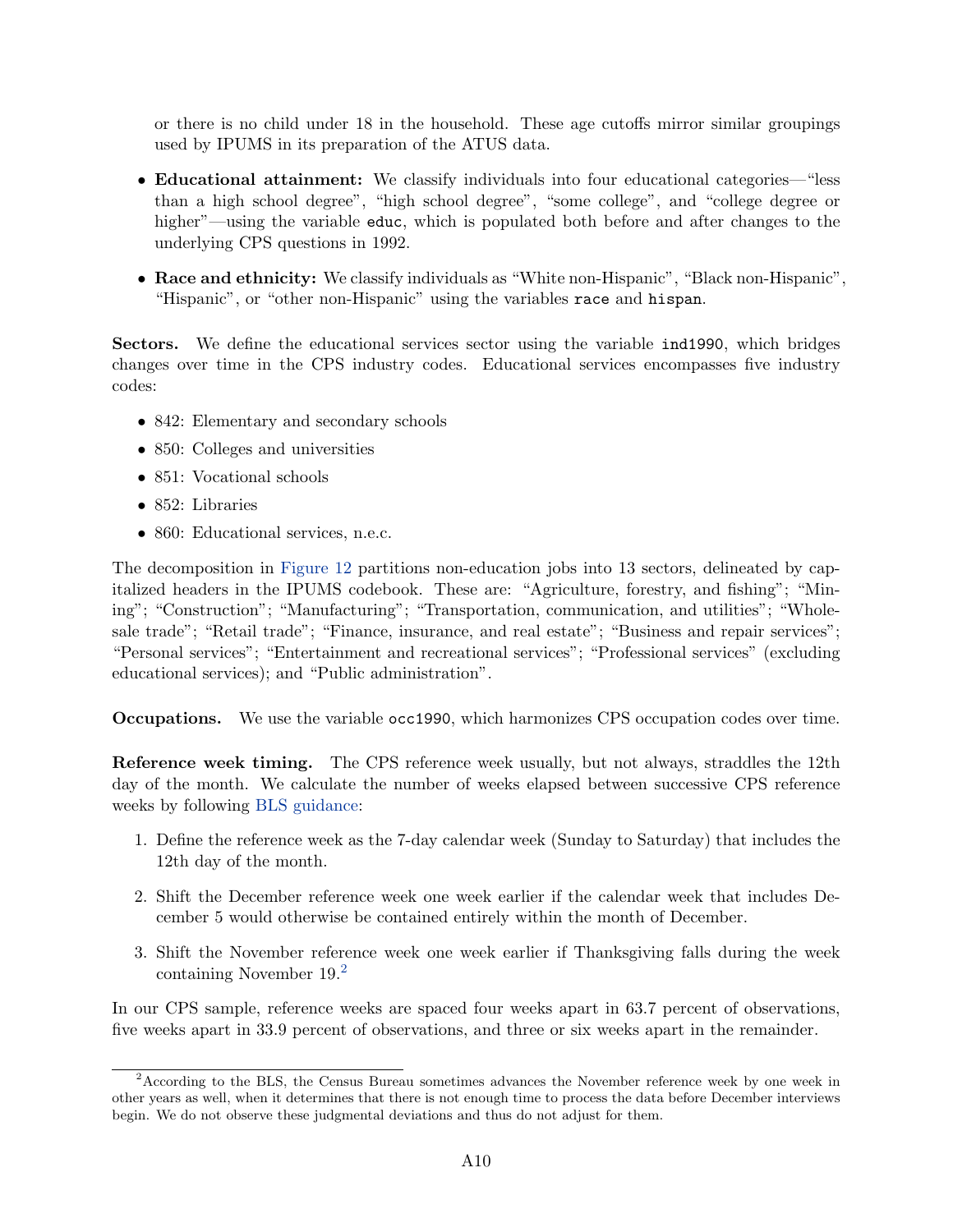Annual Social and Economic Supplement (ASEC). For the analysis of the education sector earnings premium/penalty, we use the CPS Annual Social and Economic Supplement (ASEC), 1989–2019, which is administered in March of each year. The supplement includes respondents' annual income derived from wage and salary income (variable incwage). We trim extremely low values of annual income, equivalent to earning less than the nadir of the minimum wage over our sample period, working 10 hours per week, and working 20 weeks per year. We use this income information alongside the respondent's industry and occupation during the previous year to compute the regression-adjusted education-sector earnings premium or penalty in each occupation. The regression controls for educational attainment, a quadratic in age, and calendar-year fixed effects, in addition to occupation fixed effects and their interactions with the education sector.

### <span id="page-44-0"></span>B.2 Choosing knots for the linear spline

Our workhorse specifications in [Equations \(1\)](#page-6-0) and [\(2\)](#page-7-2) control for a linear spline in calendar time. To motivate this approach, suppose first that a given outcome variable (such as female EPOP) contains a linear time trend. Because our analysis period runs from January 1989 through December 2019, later months in the year tend to occur slightly later in calendar time, so that a naïve regression on month dummies alone would be biased in proportion to the degree of secular drift. In addition, one might worry that turning points in the business cycle happen to occur at particular points in the calendar year. To address these potential biases, and to improve the precision of our estimates, we use a flexible spline function with knots at key turning points in the business cycle.

Our choice of knots is inspired by recent research on the cyclical properties of unemployment and labor force participation. [Dupraz, Nakamura, and Steinsson](#page-31-14) [\(2019\)](#page-31-14) note that turning points in the unemployment rate do not align perfectly with official business cycle dates from the National Bureau of Economic Research, while [Cajner, Coglianese, and Montes](#page-31-15) [\(2021\)](#page-31-15) and Hobijn and Sahin [\(2021\)](#page-32-12) document the sluggish response of the labor force participation rate (LFPR) to cyclical conditions, especially in the wake of the Great Recession. Motivated by these observations, we adopt a data-driven approach that locates knots tailored to prime-age EPOP and LFPR:

- 1. We start with an algorithm from [Dupraz, Nakamura, and Steinsson](#page-31-14) [\(2019,](#page-31-14) hereafter DNS) that locates turning points in the US unemployment rate by searching for local extrema while ignoring small fluctuations within a tolerance band. Adapting their replication code, we locate turning points in seasonally adjusted EPOP for ages 25–54, as published by the Bureau of Labor Statistics (Labor Force Statistics series LNS12300060).[3](#page-44-1)
- 2. The DNS procedure yields six turning points that fall within our 1989–2019 analysis period: January 1990, February 1993, April 2000, October 2003, January 2007, and June 2010. We discard the January 1990 turning point since it falls near the edge of our period.
- 3. Although a linear spline with these knots can effectively capture broad movements in primeage EPOP, it imposes a linear trend for the last decade of our analysis period, and it misses an important turning point in prime-age participation during the mid-2010s. To remedy these defects, we rerun the DNS algorithm using the seasonally adjusted LFPR for ages 25–54 (Labor Force Statistics series LNS11300060) and retain the turning point in October 2014.

We end up with six knots: February 1993, April 2000, October 2003, January 2007, June 2010, and October 2014. Besides corresponding to notable inflection points in prime-age labor market

<span id="page-44-1"></span> $3$ The DNS algorithm deals with the possibility of "ties" by selecting the earliest peak or trough within a given expansion or contraction. We depart slightly from their procedure by instead taking the midpoint between the earliest and latest candidate inflection points (rounding up to the nearest month when needed).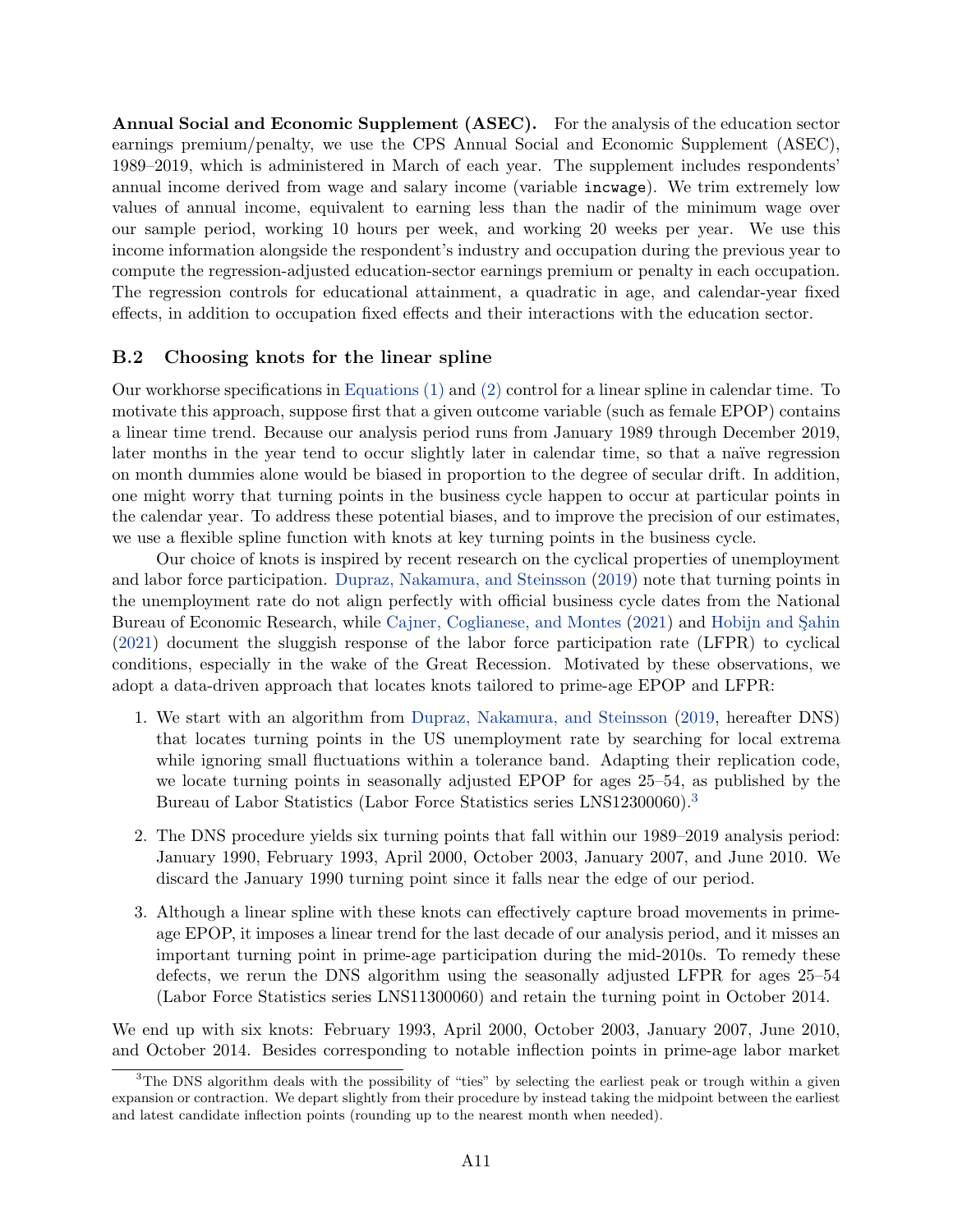conditions, these knots are situated roughly five years apart and hence serve as a flexible means to model trend movements in other outcomes we examine as well.

To verify that our chosen knots satisfy their intended function, [Appendix Figure A.4](#page-35-1) plots our fitted splines from estimation of [Equation \(1\)](#page-6-0) for prime-age EPOP and LFPR, separately by sex, against the observed time series, net of our estimated month effects and weeks-between-referenceweeks effects. The close correspondence between these series indicates that the model residuals are systematically modest through the ups and downs of the business cycle.

### <span id="page-45-0"></span>B.3 American Time Use Survey (ATUS)

Launched in 2003, the ATUS (another BLS product) surveys a random subset of outgoing CPS respondents a few months after their final CPS interview [\(Hamermesh, Frazis, and Stewart,](#page-32-13) [2005;](#page-32-13) [Guryan, Hurst, and Kearney,](#page-32-14) [2008\)](#page-32-14). One randomly selected adult member of the household is asked to provide a detailed, minute-by-minute accounting of their activities throughout the previous day. Paralleling our CPS sample, we assemble IPUMS ATUS data on individuals ages 25–49 over the period 2004–2019 [\(Hofferth, Flood, and Sobek,](#page-32-15) [2020\)](#page-32-15); we discard 2003 because of issues with data completeness. We exclude respondents with incomplete time diaries, so that time allocations sum to 24 hours. We multiply minutes spent on each activity by 7/60, so that our measures are expressed in terms of hours per week.

We examine both narrow and broad measures of time allocated to childcare activities. First, we follow [Guryan, Hurst, and Kearney](#page-32-14) [\(2008\)](#page-32-14) in constructing a measure of "primary" childcare, defined as intervals of time in which the respondent was mainly engaged in childcare activities. Second, we compute "total" childcare by adding in the ATUS measure of secondary childcare, defined as time spent engaging in childcare concurrently with some other primary activity. We exploit the granular structure of the ATUS to decompose secondary childcare according to whether it accompanies household activities, leisure activities, or other activities.

The ATUS diary dates are distributed evenly throughout the year, but weekends are deliberately oversampled. We employ IPUMS sampling weights that adjust for both cross-household and day-to-day differences in sampling probability, so that our estimates are representative of prime-age adults' time allocation throughout the week as well as the year.

Primary childcare time. Our definition of primary childcare time follows [Guryan, Hurst, and](#page-32-14) [Kearney](#page-32-14) [\(2008\)](#page-32-14), who write:

We define "total child care" as the sum of four primary time use components. "Basic" child care is time spent on the basic needs of children, including breast-feeding, rocking a child to sleep, general feeding, changing diapers, providing medical care (either directly or indirectly), grooming, and so on. However, time spent preparing a child's meal is included in general "meal preparation," a component of nonmarket production. "Educational" child care is time spent reading to children, teaching children, helping children with homework, attending meetings at a child's school, and similar activities. "Recreational" child care involves playing games with children, playing outdoors with children, attending a child's sporting event or dance recital, going to the zoo with children, and taking walks with children. "Travel" child care is any travel related to any of the three other categories of child care. For example, driving a child to school, to a doctor, or to dance practice are all included in "travel" child care.

We identify the ATUS activities matching these verbal descriptions and use them to construct measures of basic, educational, recreational, and travel childcare, then sum these measures to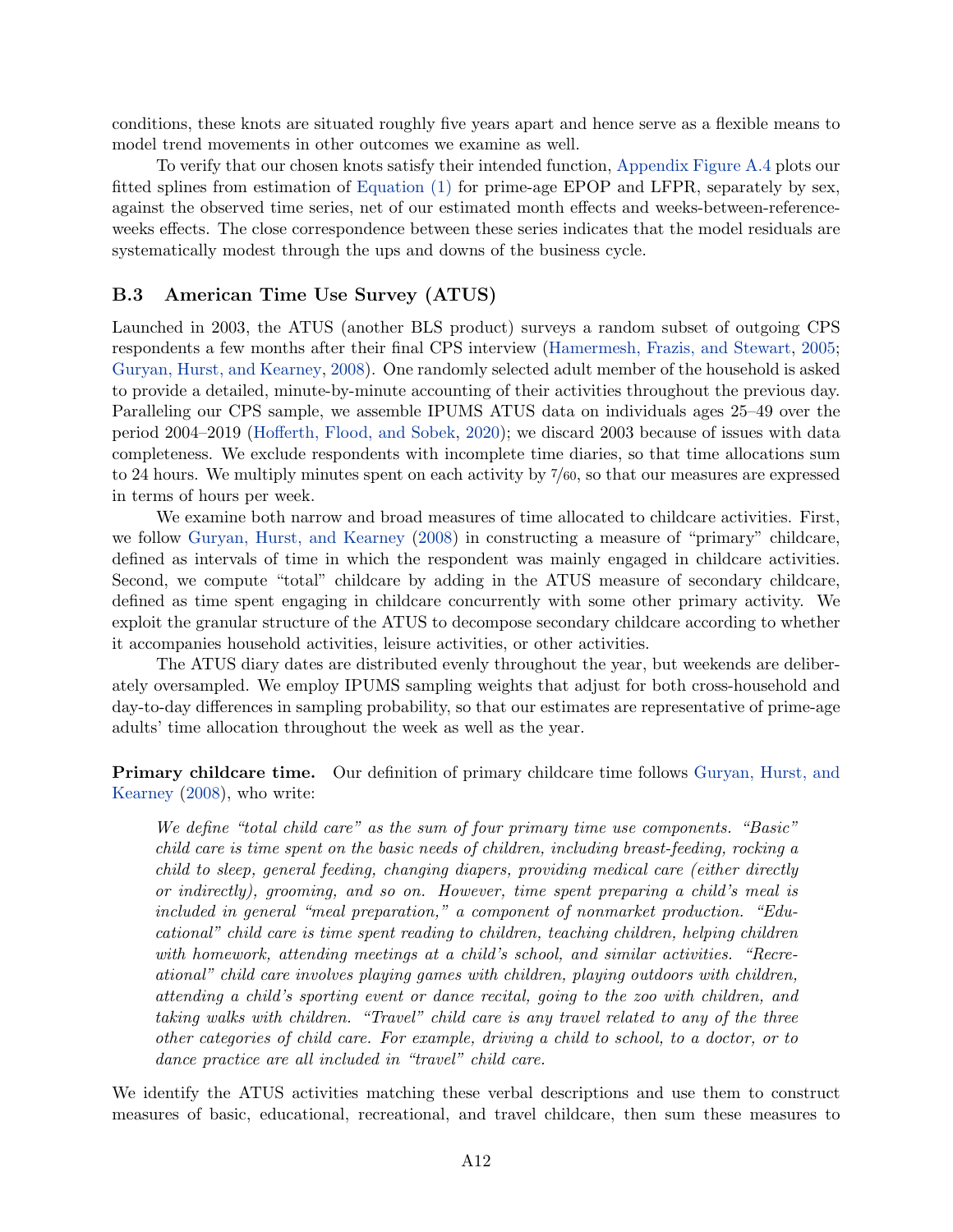obtain primary childcare.

**Secondary childcare time.** Alongside each person  $\times$  primary activity observation, the ATUS reports whether the respondent had a child under age 13 in their care while engaging in that activity. Following our definition of parental status, we use a measure of secondary childcare that counts only instances when the child under an adult's care is the parent's own child. We define total childcare as the sum of primary and secondary childcare. To shed additional light on seasonal changes in time use, we also partition time spent on secondary childcare according to the primary activity it accompanies:

- 1. Household activities, a category reported directly in the ATUS;
- 2. Leisure activities, which we define as the union of the ATUS categories "socializing, relaxing, and leisure", "sports, exercise, and recreation", and "traveling"; and
- 3. All other activities.

Data quality and completeness. We exclude observations with data quality flags (which note, for example, cases in which a respondent intentionally provided a wrong answer or could not remember their activities), as well as those with incomplete time diaries (cases in which total time usage sums to less than 24 hours).

# <span id="page-46-0"></span>C Decomposition Details

In this appendix, we derive two key decompositions used in the main text. First, we show how seasonal changes in employment rates can be decomposed into contributions from inflows versus outflows [\(Figure 3\)](#page-9-1). Second, we show how gender differences in employment seasonality can be decomposed into gender differences in job sorting as well as gender differences conditional on job type [\(Figure 12\)](#page-25-0).

Notation. We begin by introducing notation common to both decompositions.

- Let  $g \in \{ \varphi \text{ (female)}, \varphi \text{ (male)} \}$  index gender.
- Let  $m \in \{0, 1, \ldots, 12\}$  index calendar months relative to the base month 0, which we take to be May. We sometimes use  $m = 12$  as an alternative label for the base month.
- Let  $e_{qm}$  denote group g's EPOP in month m. Let  $f_{qm}$  and  $s_{qm}$  denote the shares of each population finding or separating from employment in month m, and let  $n_{gm} \equiv f_{gm} - s_{gm}$ .

We refer to these shares as *inflows*, *outflows*, and *net inflows*, respectively. Since our empirical implementation implicitly averages across years after netting out low-frequency time trends, monthly changes in  $(e, f, s, n)$  represent the typical seasonal pattern in each outcome.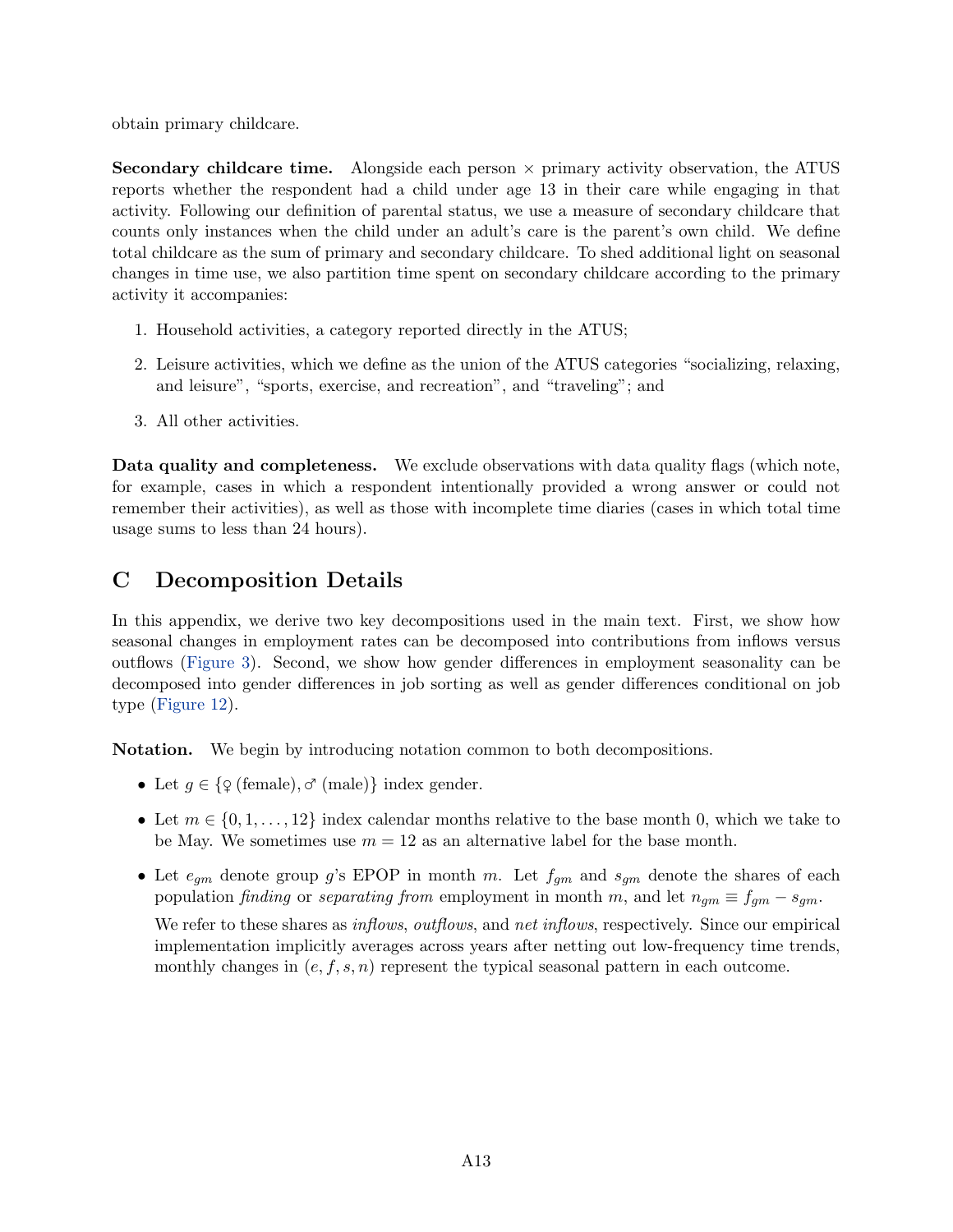• For any variable  $x$ , we define the operators

$$
\Delta_g(x) \equiv x_{\mathcal{Q}} - x_{\mathcal{O}} \qquad \text{(gender gap)}
$$
\n
$$
\Delta_m(x) \equiv x_m - x_{m-1} \qquad \text{(month-to-month change)}
$$
\n
$$
\mathbb{E}_g(x) \equiv \frac{1}{2} (x_{\mathcal{Q}} + x_{\mathcal{O}}) \qquad \text{(cross-gender average)}
$$
\n
$$
\mathbb{E}_y(x) \equiv \frac{1}{12} \sum_{m=1}^{12} x_m \qquad \text{(within-year average)}
$$

These operators may be nested: for example,  $\Delta_g(\Delta_m(x)) = (x_{\mathcal{Q}_m} - x_{\mathcal{Q}_m} - x_{\mathcal{O}_m} - x_{\mathcal{O}_m} - x_{\mathcal{O}_m} - x_{\mathcal{O}_m} - x_{\mathcal{O}_m} - x_{\mathcal{O}_m} - x_{\mathcal{O}_m} - x_{\mathcal{O}_m} - x_{\mathcal{O}_m} - x_{\mathcal{O}_m} - x_{\mathcal{O}_m} - x_{\mathcal{O}_m} - x_{\mathcal{O}_m} - x$ 

#### <span id="page-47-0"></span>C.1 Stock-flow decomposition

We begin with the decomposition shown in [Figure 3,](#page-9-1) which expresses changes in each group's EPOP between months  $m-1$  and m as the sum of an inflow component and an outflow component.

Stock-flow identity. Since month-to-month changes in EPOP equal net inflows, we have the law of motion

<span id="page-47-2"></span>
$$
e_{gm} = e_{g,m-1} + f_{gm} - s_{gm} \qquad \text{for } m > 0 \tag{7}
$$

By recursive substitution,  $e_{g12} = e_{g0} + \sum_{m=1}^{12} (f_{gm} - s_{gm})$ . But since  $e_{gm}$  represents a seasonal cycle, we know that  $e_{q0} = e_{q12}$ : net of low-frequency trends and idiosyncratic shocks, EPOP evolves from May through April and then returns to its May level. It follows that

<span id="page-47-1"></span>
$$
\sum_{m=1}^{12} f_{gm} = \sum_{m=1}^{12} s_{gm} \tag{8}
$$

Intuitively, EPOP can remain stable over a 12-month cycle only if total inflows exactly counterbalance total outflows over that period.

Dividing [Equation \(8\)](#page-47-1) by 12 yields  $\mathbb{E}_y(f_q) = \mathbb{E}_y(s_q)$ : average inflows equal average outflows over the seasonal cycle. Adding and subtracting these (equal) terms to [Equation \(7\),](#page-47-2) we obtain

<span id="page-47-3"></span>
$$
\Delta_m(e_{gm}) \equiv \underbrace{(f_{gm} - \mathbb{E}_y(f_g))}_{\text{excess inflows}} - \underbrace{(s_{gm} - \mathbb{E}_y(s_g))}_{\text{excess outflows}} \tag{9}
$$

Intuitively, EPOP rises between two consecutive months to the extent that inflows exceed their average monthly rate and/or outflows fall short of their average monthly rate.

**Estimation.** [Equation \(9\)](#page-47-3) is estimable. Let  $\beta_{gm}^f$  and  $\beta_{gm}^s$  denote the parameters of interest in our inflow and outflow specification, respectively. Start with inflows. Since these parameters represent differences in flows between month m and the base month, we have  $f_{gm} = f_{g0} + \beta_{gm}^f$ , so that

$$
\mathbb{E}_y(f_g) = \frac{1}{12} \sum_{m=1}^{12} f_{gm} = \frac{1}{12} \sum_{m=1}^{12} (f_{g0} + \beta_{gm}^f) = f_{g0} + \mathbb{E}_y(\beta_g^f)
$$
(10)

We can then rewrite excess inflows as

$$
f_{gm} - \mathbb{E}_y(f_g) = (f_{g0} + \beta_{gm}^f) - (f_{g0} + \mathbb{E}_y(\beta_g^f)) = \beta_{gm}^f - \mathbb{E}_y(\beta_g^f)
$$
(11)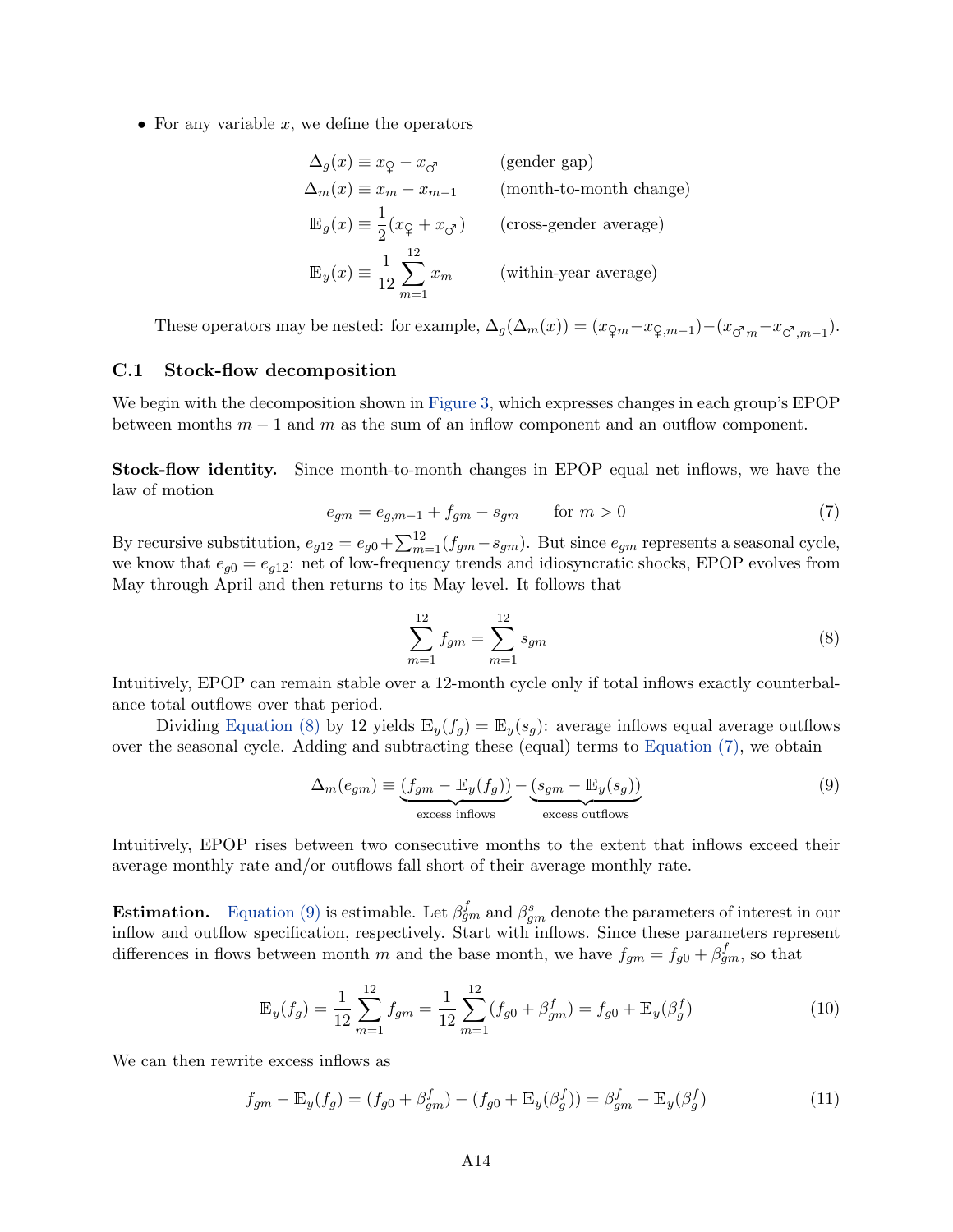Rewriting excess outflows in the same fashion, and replacing each parameter with its empirical estimate, we obtain our stock-flow decomposition:

$$
\Delta_m(e_{gm}) \equiv \underbrace{\left(\widehat{\beta}_{gm}^f - \mathbb{E}_y(\widehat{\beta}_{g}^f)\right)}_{\text{excess inflows}} - \underbrace{\left(\widehat{\beta}_{gm}^s - \mathbb{E}_y(\widehat{\beta}_{g}^s)\right)}_{\text{excess outflows}}
$$
\n(12)

Although [Figure 3](#page-9-1) is expressed in terms of one-month changes, one could cumulate these decomposition terms across months to estimate the contributions of inflows versus outflows to changes in EPOP between any pair of months  $m$  and  $m'$ . In addition, confidence intervals can be readily constructed via the delta method.

#### <span id="page-48-0"></span>C.2 Job decomposition

We now turn to the decomposition shown in [Figure 12.](#page-25-0) Our goal is to decompose  $\Delta_q(\Delta_m(e_q))$ , which represents gender differences in the evolution of EPOP between months  $m-1$  and m, into a set of terms representing gender differences in sorting across job types and gender differences in seasonality conditional on job type. Having done so, we can then cumulate the decomposition terms across months to characterize gender differences over the full seasonal cycle.

Step 1: Partition employment into jobs and sectors. We partition employment into a finite set J of job types, indexed by j. These jobs are nested within S sectors, so that  $J = J_A \cup J_B \dots \cup J_S$ . In our empirical implementation, we label sector  $A$  as "educational services" and distinguish five job types within that sector, whereas we treat all other sectors as singletons, each comprised of a single undifferentiated job type. For the moment, however, we keep the notation general, allowing for the possibility that sectors  $B, \ldots, S$  are each subdivided into multiple job types.

Step 2: Express seasonal changes in EPOP in shift-share form. To leverage standard decomposition techniques, we first write  $\Delta_m(e_q)$  as a share-weighted average of job-level flow rates.

 $\sum_{j\in\mathbb{J}}e_{gjm}$ . Let  $f_{gjm}$  denote the share of population g moving from non-employment into job j, Let  $e_{j,m}$  denote the share of population g employed in job j in month m, so that  $e_{gm}$  = and let  $s_{gjm}$  denote the share moving from job j into non-employment. We define  $n_{gjm} \equiv f_{gjm} - s_{gjm}$ as net inflows from non-employment into job  $j$ . Note that these flows exclude job-to-job transitions, which cancel out in the aggregate and hence leave no imprint on overall EPOP.

Next, we express seasonal changes in EPOP as the sum of net inflows across job types:

$$
\Delta_m(e_g) = n_{gm} = \sum_{j \in \mathbb{J}} n_{gjm} \tag{13}
$$

As in the aggregate case, these seasonal movements must cumulate to zero over a full 12-month cycle, so that  $\mathbb{E}_y(f_{gj}) = \mathbb{E}_y(s_{gj})$  and hence  $\mathbb{E}_y(n_{gj}) = 0$ . Subtracting this expression, we obtain

$$
\Delta_m(e_g) = \sum_{j \in \mathbb{J}} (n_{gjm} - \mathbb{E}_y(n_{gj})) \tag{14}
$$

Now, multiply and divide the summand by  $e_{gj0}$ , the share of population g employed in job j in the base month:

$$
\Delta_m(e_g) = \sum_{j \in \mathbb{J}} e_{gj0} \underbrace{\left(\frac{n_{gjm}}{e_{gj0}} - \frac{\mathbb{E}_y(n_{gj})}{e_{gj0}}\right)}_{\equiv \lambda_{gjm}} = \sum_{j \in \mathbb{J}} e_{gj0} \lambda_{gjm},\tag{15}
$$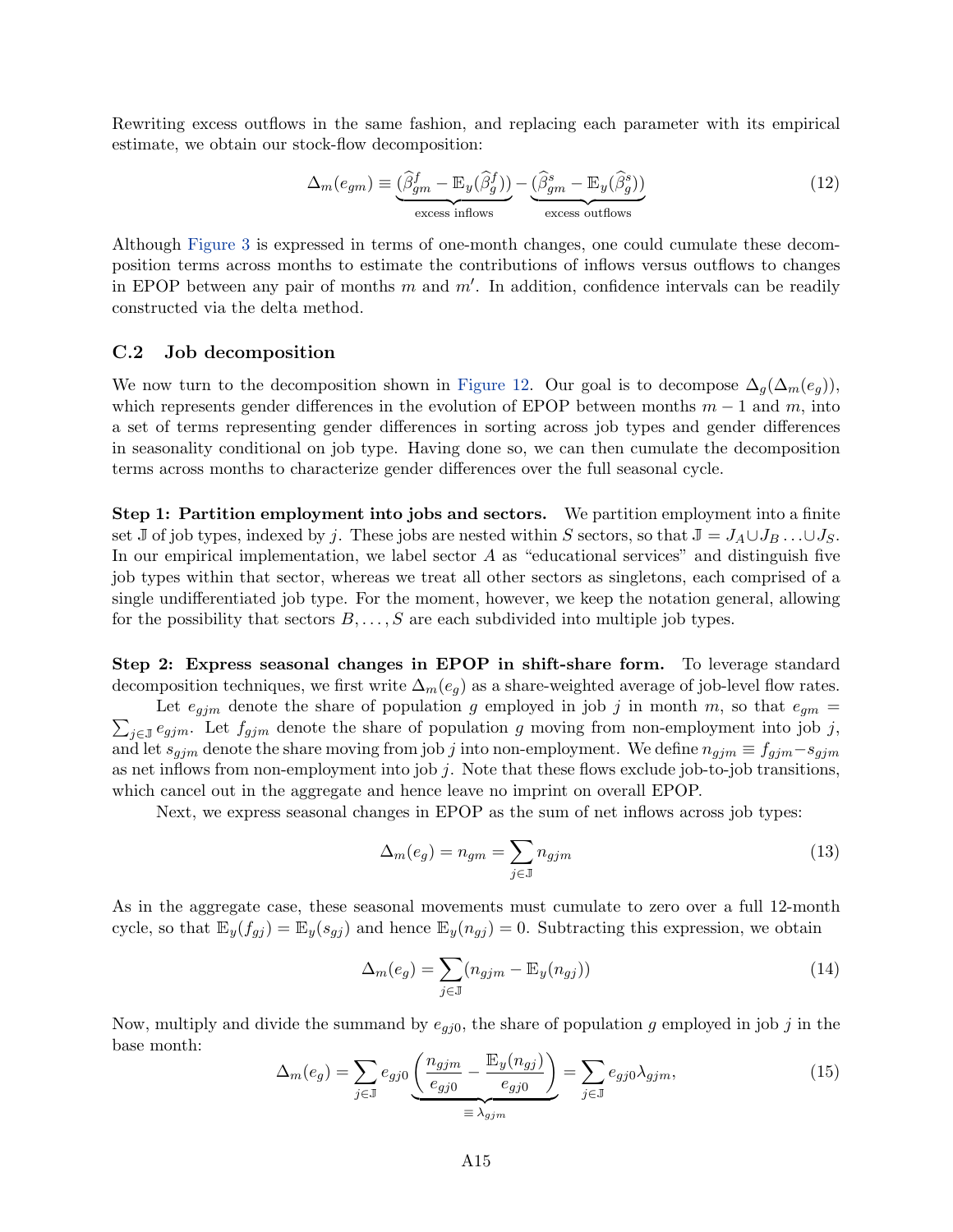where the newly defined term  $\lambda_{gjm}$  represents group g's excess net flows from non-employment into job j in month m as a share of baseline employment.

Step 3: Decompose the gender gap between and within job types. With the shift-share formulation in hand, we can express the gender gap in employment seasonality as

$$
\Delta_g(\Delta_m(e_g)) = \Delta_g \left( \sum_{j \in \mathbb{J}} e_{gj0} \lambda_{gjm} \right) \tag{16}
$$

We are now in the realm of familiar decomposition techniques. Using the standard trick of adding and subtracting cross-terms, we can decompose the righthand side  $as<sup>4</sup>$  $as<sup>4</sup>$  $as<sup>4</sup>$ 

<span id="page-49-1"></span>
$$
\Delta_g \left( \sum_{j \in \mathbb{J}} e_{gj0} \lambda_{gjm} \right) = \underbrace{\sum_{j \in \mathbb{J}} \Delta_g(e_{gj0}) \mathbb{E}_g(\lambda_{gjm})}_{\text{between jobs}} + \underbrace{\sum_{j \in \mathbb{J}} \mathbb{E}_g(e_{gj0}) \Delta_g(\lambda_{gjm})}_{\text{within jobs}}
$$
(17)

Intuitively, the *between-job* component captures gender differences in seasonality arising from differences in the share of each group employed at various jobs that differ in their propensity to generate employment inflows/outflows throughout the year. The within-job component captures gender differences in employment flows conditional on a given allocation across job types.

Step 4: Separate the job-sorting and baseline EPOP effects. Whereas the within-job component in [Equation \(17\)](#page-49-1) has a straightforward economic interpretation, the between-job component does not, as it confounds gender differences in sorting with gender differences in employment rates. With a little more algebra, however, we can separate these effects:

<span id="page-49-2"></span>
$$
\sum_{j \in \mathbb{J}} \Delta_g(e_{gj0}) \mathbb{E}_g(\lambda_{gjm}) = \underbrace{\sum_{j \in \mathbb{J}} \Delta_g \left(\frac{e_{gj0}}{e_{g0}}\right) \mathbb{E}_g(e_{g0}) \mathbb{E}_g(\lambda_{gjm})}_{\text{job-sorting effect}} + \Delta_g(e_{g0}) \sum_{j \in \mathbb{J}} \mathbb{E}_g \left(\frac{e_{gj0}}{e_{g0}}\right) \mathbb{E}_g(\lambda_{gjm}) \tag{18}
$$

The job-sorting effect captures the extent to which—conditional on being employed—male and female workers differ in their propensity to work in jobs with different seasonal patterns. The baseline EPOP effect is a scaling term that accounts for gender differences in employment rates: because male EPOP exceeds female EPOP, a seasonal shift that has the same proportional impact on male and female employment rates will have a bigger absolute impact on men than on women. By splitting out the baseline EPOP effect (which we regard as a nuisance term), we can better assess how job sorting contributes to the gender gap in summer work interruptions.

Step 5: Distinguish sorting across sectors from sorting within sectors. We can further unpack the job-sorting effect to distinguish sectoral sorting from sorting across jobs within a given sector. To condense notation:

• Let  $\phi_{gj} \equiv \frac{e_{gj0}}{e_{g0}}$  $\frac{e_{gj0}}{e_{g0}}$  denote group g's employment in job j as a fraction of its total employment.

<span id="page-49-0"></span><sup>&</sup>lt;sup>4</sup>As with any Oaxaca-Blinder-style decomposition, we face the question of which gender to use as the base group in each term. [Equation \(17\)](#page-49-1) uses cross-gender averages in each term to avoid making an arbitrary choice.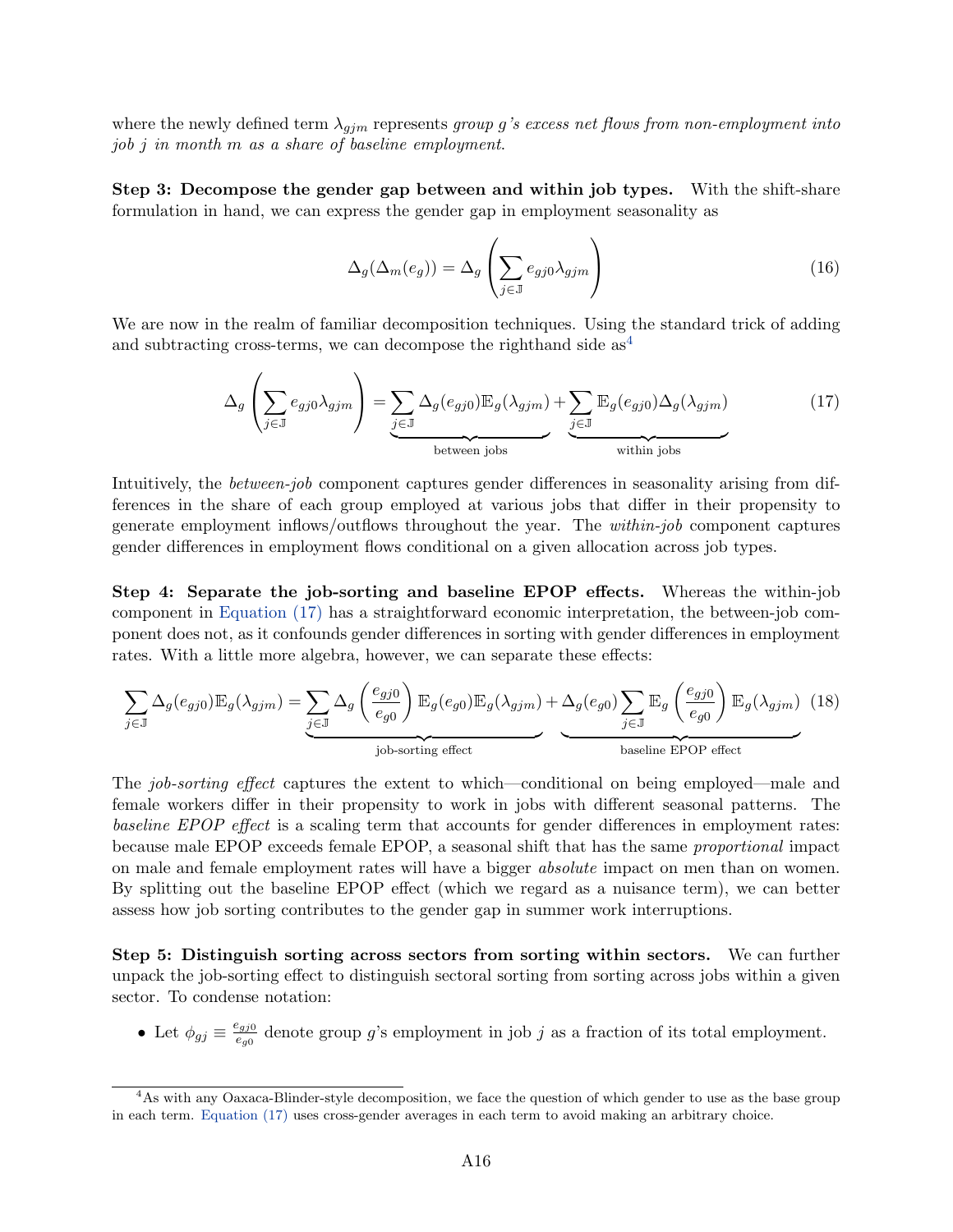- Let  $\widetilde{\lambda}_{jm} \equiv \mathbb{E}_g(e_{g0})\mathbb{E}_g(\lambda_{gjm})$  denote excess net flows in job j, averaged across genders and then scaled by aggregate EPOP.
- Define analogous terms for sector  $k: \Phi_{gk} \equiv \sum_{j \in J_k} \phi_{gj}$  and  $\Lambda_{km} \equiv \sum_{j \in J_k} \mathbb{E}_g \left( \frac{\phi_{gj}}{\Phi_{gk}} \right) \widetilde{\lambda}_{jm}$ .
- Let  $\Phi_{gA} \equiv \sum_{k \neq A} \Phi_{gk}$  and  $\Lambda_{A} = \sum_{k \neq A} \mathbb{E}_g \left( \Phi_{gk} / \Phi_{gA} \right) \Lambda_{km}$  describe non-education as a whole.

The job-sorting effect then becomes simply  $\sum_j \Delta_g(\phi_{gj})\lambda_{jm}$ , which we subdecompose as follows:

$$
\sum_{j \in \mathbb{J}} \Delta_g(\phi_{gj}) \widetilde{\lambda}_{jm} = \underbrace{\Delta_g (\Phi_{gA} \Lambda_{Am} + \Phi_{gA} \Lambda_{Am})}_{\text{sorting into the education sector}} + \underbrace{\sum_{j \in J_A} \Delta_g(\phi_{gj}) (\widetilde{\lambda}_{jm} - \Lambda_{Am})}_{\text{sorting across non-duction sectors}} + \underbrace{\sum_{j \in J_A} \Delta_g(\phi_{gj}) (\widetilde{\lambda}_{jm} - \Lambda_{Am})}_{\text{sorting across ed. sector jobs}} + \underbrace{\sum_{k \neq A} \sum_{j \in J_k} \Delta_g(\phi_{gj}) (\widetilde{\lambda}_{jm} - \Lambda_{km})}_{\text{sorting across jobs within non-ed. sectors}} \tag{19}
$$

Intuitively:

- The first term captures gender differences in sorting into educational services, "priced" using average seasonal patterns in the education sector versus non-education as a whole.
- The second term captures gender differences in sorting into sectors with different seasonal patterns (such as construction versus health care), conditional on sorting into non-education.
- The third term captures gender differences in sorting across jobs within educational services (such as primary school teaching versus secondary school teaching). The final term captures analogous sorting patterns across jobs within each non-education sector.

In our empirical implementation, we treat each non-education sector as consisting of a single undifferentiated job, so this final term vanishes.

Step 6: Isolate gender differences within jobs in each sector. In a similar (but simpler) fashion, we can also subdecompose the within-job component from [Equation \(17\)](#page-49-1) into two terms:

<span id="page-50-0"></span>
$$
\sum_{j \in \mathbb{J}} \mathbb{E}_{g}(e_{gj0}) \Delta_{g}(\lambda_{gjm}) = \underbrace{\sum_{j \in J_A} \mathbb{E}_{g}(e_{gj0}) \Delta_{g}(\lambda_{gjm})}_{\text{within education-section}} + \underbrace{\sum_{k \neq A} \sum_{j \in J_k} \mathbb{E}_{g}(e_{gj0}) \Delta_{g}(\lambda_{gjm})}_{\text{within jobs outside of the education sector}}
$$
(20)

Note that, in [Equation \(20\),](#page-50-0) the second subcomponent can be viewed as a single entity representing the non-education sector as a whole, or one could separately examine within-job contributions from the construction sector, manufacturing sector, retail sector, and so on. By the same token, one could go further and examine the contribution made by gender differences within specific jobs, such as differences among primary school teachers or differences among lawyers.

Empirical implementation. [Equations \(17\)](#page-49-1) and [\(18\)](#page-49-2) give us a three-way decomposition of the gender gap in employment seasonality into within-job, job-sorting, and baseline EPOP components. [Equations \(18\)](#page-49-2) to [\(20\)](#page-50-0) unpack these further into as many as seven components. To implement these decompositions, we need (1) a partition  $\mathbb J$  of industry-occupation pairings into job types, (2)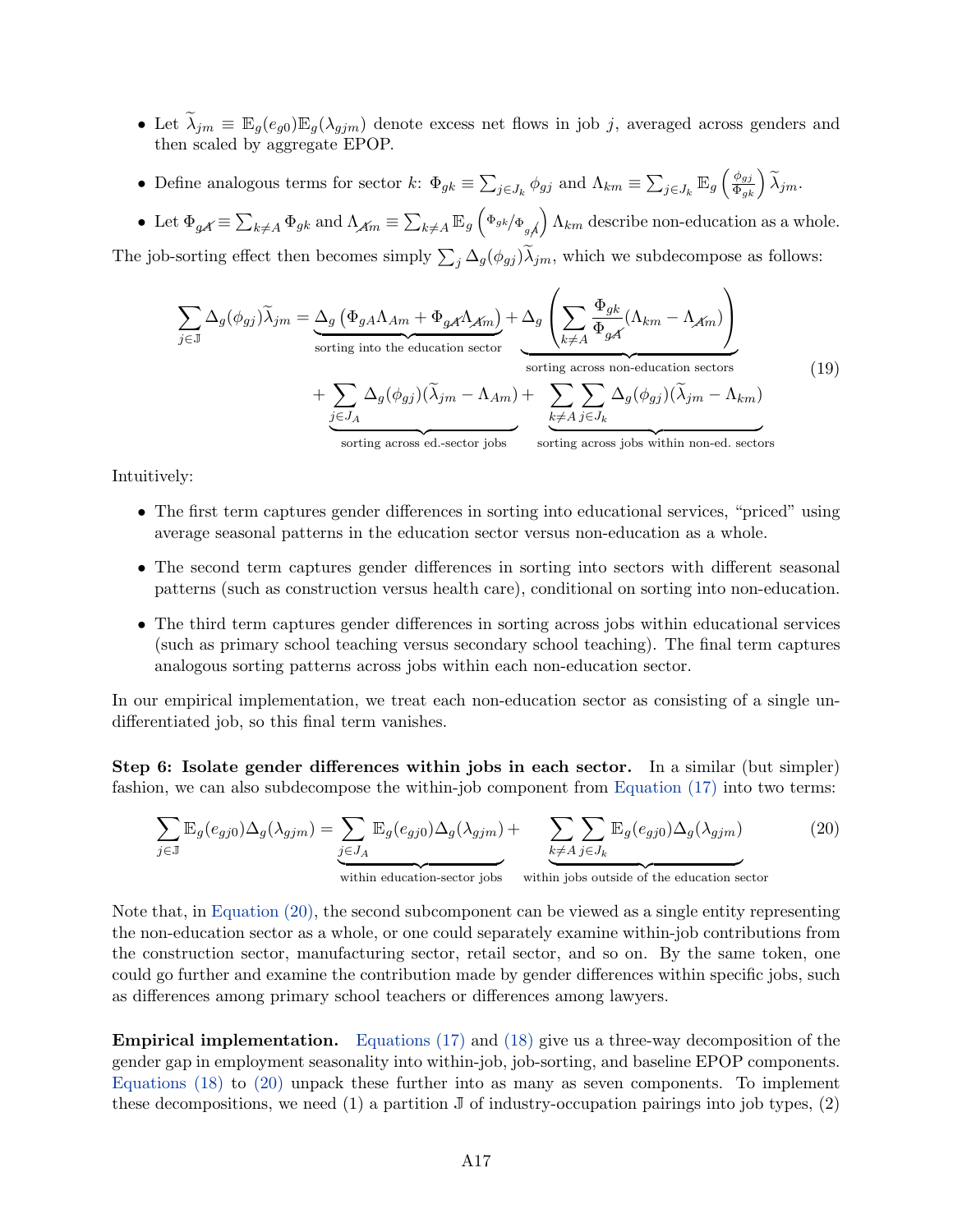estimates of the share of women/men employed in aggregate and in each job, and (3) estimates of the  $\lambda$  terms capturing net excess flows.

We start by distinguish 14 "one-digit" sectors, such as construction, manufacturing, and retail trade, on the basis of the variable ind1990. These follow headers used by IPUMS in its codebook entries for that variable, except that we split "professional and business services" into "educational services" and "other professional and business services". Next, we partition jobs in the educational services sector into five categories:

- Pre-K, kindergarten, and primary school teachers
- Secondary school teachers
- Postsecondary teachers
- Other staff in elementary and secondary schools
- Other staff in educational services

We code all other sectors as singletons: e.g., we recognize only a single manufacturing "job". Doing so eliminates the term representing sorting across jobs within non-education sectors, so we are left with the six-way decomposition presented in [Figure 12.](#page-25-0)

We then compute baseline employment shares as simple average employment shares across all May observations in our analysis period. We estimate the  $\lambda$  terms by estimating our standard seasonal specification on grouped data, with one observation per sex  $\times$  job type.

Confidence intervals. Each term in our decomposition combines parameter estimates from a subset of  $2 \times J$  notionally independent regressions. To construct confidence intervals for each decomposition term, we stack a copy of the group-level data for each constituent regression, then estimate a single stacked model in the manner of seemingly unrelated regression. We cluster errors at the year  $\times$  month level, so that the error terms can be arbitrarily correlated across outcomes in each stack. Using the stacked covariance matrix, we can then construct confidence intervals via the delta method, using the Stata command **nlcom** as we do throughout the paper.<sup>[5](#page-51-1)</sup>

## <span id="page-51-0"></span>D A Model of Sectoral Choice with Summer Childcare Constraints

We use a two-period model to illustrate how summer childcare constraints—which are likely to differentially affect women's labor supply—may contribute to gender differences in employment over both the seasonal cycle and the life cycle. In our model, period 1 represents a typical year during the early part of an agent's working life, before she (or he) has children. Period 2 represents years later in life when children are old enough to attend school but young enough to require supervision during the summer months, when schools are not in session. We abstract from other portions of the life cycle so as to focus attention on the most pertinent theoretical issues.

We proceed in four steps. In step I, we develop a static variant of the model that is isomorphic to period 2 in the full dynamic model. In step II, we determine which of the available strategies are "admissible" in the sense of being optimal for some possible parameter values. In step III, we perform comparative statics showing how optimal behavior responds to the increased implicit cost of childcare associated with working during the summer months. We interpret these comparative statics as a reduced-form representation of comparisons between agents who differ in parental status,

<span id="page-51-1"></span><sup>&</sup>lt;sup>5</sup>As a check on the logic of this procedure, we compared the confidence intervals for the overall gender gap in EPOP obtained via this method with those obtained from a direct regression using aggregate flows. These match up to the slight numerical errors one would expect from repeated application of the delta method.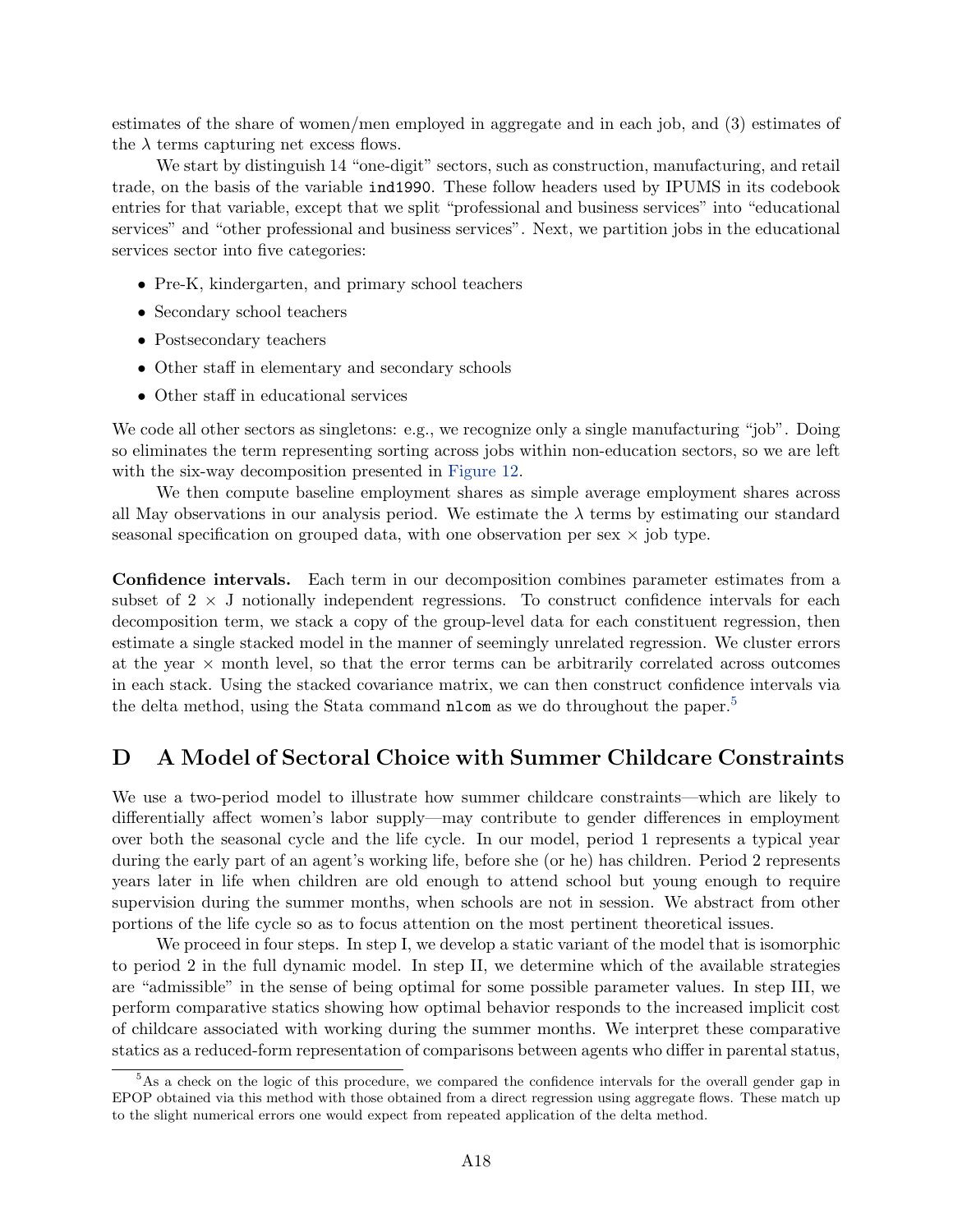child age, the availability of spousal childcare, or access to market-provided childcare. In step IV, we extend the static model into a two-period dynamic model and derive additional implications about life-cycle career choices.

## Step I: static setup

We consider a single agent deciding whether and in which sector to work at different points throughout the year. Here and throughout, the model is in partial equilibrium in the sense that we do not endogenize employment opportunities or wages. We also abstract from fertility decisions and take the presence or absence of children as exogenous.

Time periods. Each period, or "year", is divided into two subperiods, which we call "seasons" and index by  $\tau \in \{A, B\}$ . Season A, which we sometimes call "winter" for concreteness, represents the school year, whereas season B represents the summer.<sup>[6](#page-52-0)</sup> Since our initial focus is on a single year, we omit year subscripts until step IV.

Work status. The agent chooses whether to supply one unit of labor and, if so, in which sector to work. In a given season, the agent's work status ("job") is  $j \in \{E, N, O\}$ , where:

- $\bullet$  E represents being employed (and at work) in the *education* sector;
- N represents being employed (and at work) in the *non-education* sector; and
- O represents being non-employed (or employed but absent), which we call the *outside* sector.

We abstract from both job search and leave-taking. First, we assume that the agent can obtain a job in either sector at zero cost and at any time. As a result, there is no meaningful distinction between unemployment and non-participation in our model.<sup>[7](#page-52-1)</sup> Second, as detailed below, there is also no meaningful distinction between unemployment and vacation. Under these assumptions, the single status  $O$  suffices to capture all forms of non-work during a given season.

**Strategies.** A *strategy*, denoted by s, is an ordered pair  $(j_A, j_B)$  representing the agent's employment status during both winter and summer. Since each status can assume three different values, there are nine available strategies. For brevity, we often write  $s = EE$  or  $s = NO$  in place of  $s = (E, E)$  or  $s = (N, O)$ . We write  $s^*(\theta)$  for the optimal strategy under parameter vector  $\theta$ , which we define explicitly below.

Utility. Utility  $u(s|\theta)$  from choosing strategy s given parameters  $\theta$  equals earnings net of distaste for labor and childcare costs, with each component summed across seasons.

**Earnings.** Let  $w_{j\tau}$  denote base wages from working in job j during season  $\tau$ . Let  $b_j$  be a bonus awarded for working year-round in job  $j$ . We make four assumptions about earnings in each sector:

<span id="page-52-0"></span> $6$ Although (for simplicity) we model the two seasons as being of equal length, it would be straightforward to modify the model to allow for "winter" to be three times as long as "summer".

<span id="page-52-1"></span><sup>&</sup>lt;sup>7</sup>Although unemployment is a first-order consideration at high frequencies, it is of secondary importance relative to participation decisions over longer time horizons. We focus on a single year for purposes of exposition, but we interpret our model as capturing employment dynamics over longer periods each lasting for at least several years.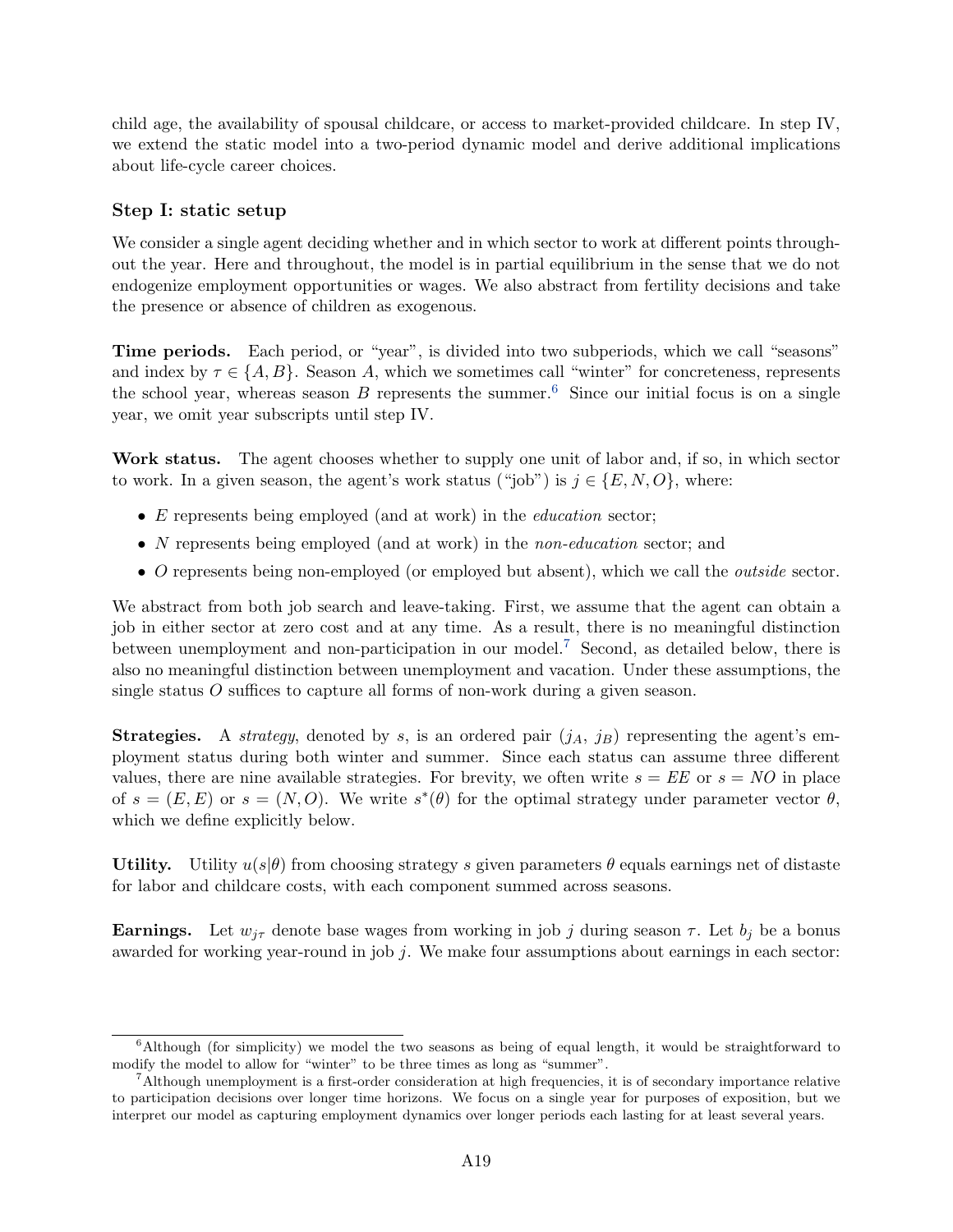Assumption A1.  $w_{OA} = w_{OB} = 0$ .

Non-work yields zero earnings. Intuitively, this assumption abstracts from unemployment benefits, cash welfare, or any other forms of non-labor income.

Assumption A2.  $w_{EA} > w_{EB} > 0$ .

Education jobs pay less over the summer. This assumption captures the idea that the demand for education workers is greater during the school year but remains positive during the summer.<sup>[8](#page-53-0)</sup>

Assumption A3.  $w_{NA} = w_{NB} \equiv w_N > 0$ .

Non-education jobs pay the same base wage in each season. This assumption abstracts from seasonal differences in labor demand in sectors like agriculture, construction, and retail.

Assumption  $A_4$ .  $b_N > 0$ ,  $b_E = b_O = 0$ .

Non-education jobs offer a continuity bonus, whereas education jobs do not. This assumption captures the idea that, in many industries, full-year employment offers premium earnings (or, equivalently, interrupted employment carries an earnings penalty).

These assumptions amount to a parsimonious way of modeling the key idea that educationsector jobs are more flexible than non-education jobs, especially as pertains to summer work. Although many of our theoretical results would obtain under weaker assumptions, the sharp parameter restrictions assumed above simplify the exposition and streamline the proofs.

Distaste for labor and childcare costs. Working in sector j in season  $\tau$  entails flow disutility  $\Phi_{j\tau}$ . We decompose this disutility as  $\Phi_{j\tau} \equiv \phi_{j\tau} + \Delta_{j\tau}$ , where  $\phi_{j\tau}$  is distaste for working in job j and  $\Delta_{j\tau}$  represents utility costs associated with covering childcare. We assume as follows:

Assumption B1.  $\phi_{OA} = \phi_{OB} = 0$ .

We normalize the intrinsic distaste for nonemployment to zero in both seasons.

Assumption B2.  $\phi_{EA} = \phi_{EB} \equiv \phi_E$ ,  $\phi_{NA} = \phi_{NB} \equiv \phi_N$ .

In both sectors, the distaste for labor is the same across seasons. We thus abstract from the possibility that some jobs are more pleasant or unpleasant to perform at certain times of year. Together with our previous normalization, we also abstract from the possibility that agents may have different leisure preferences at different times of year for reasons other than childcare constraints—say, a taste for recreation opportunities available in warm weather.

Assumption B3. (i)  $\Delta_{OA} = \Delta_{EA} = \Delta_{NA} = 0$ , (ii)  $\Delta_{OB} = 0$ , (iii)  $\Delta_{EB} = \Delta_{NB} = \Delta > 0$ .

Childcare costs are (i) zero during the school year, (ii) zero for the non-employed during the summer, and (iii) positive for the employed during the summer.<sup>[9](#page-53-1)</sup> Intuitively, we assume that schools

<span id="page-53-0"></span><sup>8</sup>School-year employment and summer employment need not involve the same employer: for example, some education workers may work for different school districts in different seasons, or switch between K–12 and college.

<span id="page-53-1"></span><sup>&</sup>lt;sup>9</sup>Although we intend our model to encompass both parents and childless individuals, it is convenient to assume that  $\Delta$  is strictly positive for all agents, as doing so rules out certain uninteresting cases below and thereby simplifies the exposition. Our model is also isomorphic to one in which  $\Delta = \Delta_C + \Delta_R$ , where  $\Delta_C \geq 0$  represents childcare costs and  $\Delta_R > 0$  represents a taste for summer leisure. In this alternative formulation, our interest would lie in comparative statics as  $\Delta_C$  increases.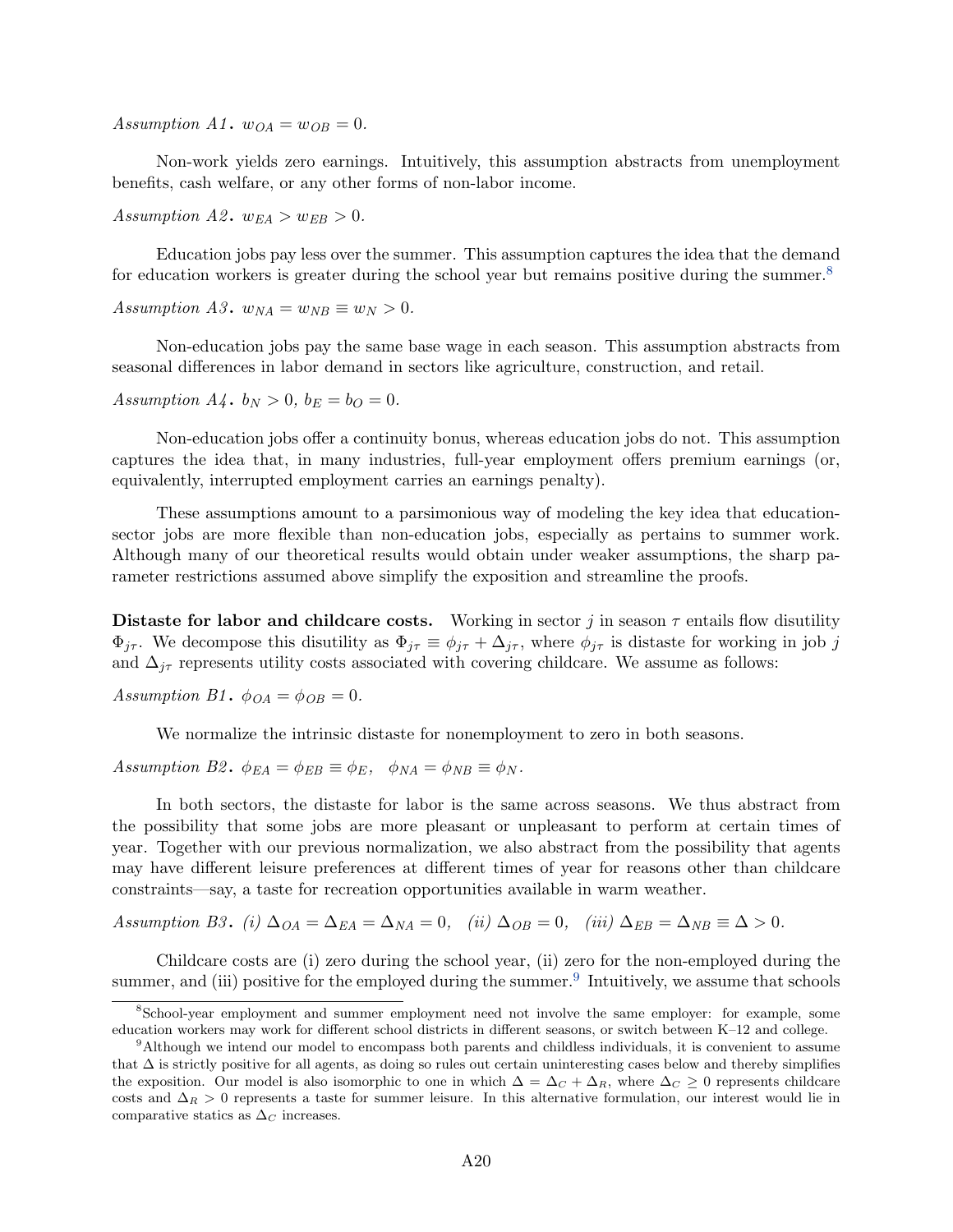provide implicit childcare when in session and that non-employed parents can provide childcare at zero cost during summer recess, whereas working parents must pay for market-provided childcare when schools are in recess.

As with our assumptions about the earnings process, our main results would continue to obtain under weaker assumptions about leisure preferences and childcare costs.

**Parameters.** Let  $\theta \equiv (w_{EA}, w_{EB}, w_N, b_N, \phi_E, \phi_N, \Delta)$  be a vector of exogenous parameters. Apart from the restrictions made above, we have in mind that these parameters vary freely across agents with different productivities, comparative advantages, leisure preferences, and household structures. We will be chiefly interested in comparative statics with respect to  $\Delta$ , which captures childcare costs associated with summer employment.

### Step II: admissible strategies

| Strategy | Earnings          | Distaste          | Childcare | Utility                                   |
|----------|-------------------|-------------------|-----------|-------------------------------------------|
| OO       | $\Omega$          | 0                 | $\Omega$  | 0                                         |
| EO       | $w_{EA}$          | $\phi_E$          | 0         | $w_{EA} - \phi_E$                         |
| OЕ       | $w_{EB}$          | $\phi_E$          | Δ         | $w_{EB} - \phi_E - \Delta$                |
| EЕ       | $w_{EA} + w_{EB}$ | $2\phi_E$         |           | $w_{EA} + w_{EB} - 2\phi_E - \Delta$      |
| NO       | $w_N$             | $\phi_N$          | $\Omega$  | $w_N - \phi_N$                            |
| ON       | $w_N$             | $\phi_N$          |           | $w_N - \phi_N - \Delta$                   |
| NΝ       | $2w_N + b_N$      | $2\phi_N$         | Λ         | $2w_N + b_N - 2\phi_N - \Delta$           |
| EN       | $w_{EA} + w_N$    | $\phi_E + \phi_N$ | Δ         | $w_{EA} + w_N - \phi_E - \phi_N - \Delta$ |
| NE       | $w_N + w_{ER}$    | $\phi_N + \phi_E$ | Λ         | $w_{EB} + w_N - \phi_E - \phi_N - \Delta$ |

We can write out the utility associated with each available strategy as follows:

By inspection, three strategies can be immediately ruled out:

- OE is strictly dominated by EO since  $w_{EA} > w_{EB}$  and  $\Delta > 0$ .
- ON is strictly dominated by NO since  $\Delta > 0$ .
- *NE* is strictly dominated by *EN* since  $w_{EA} > w_{EB}$ .

The dominated strategies represent work configurations that, though of course present to some extent in the real world, are of secondary importance for our analysis.<sup>[10](#page-54-0)</sup> Each of the remaining six strategies is *admissible* in the sense of being the optimal strategy for some parameter vector  $\theta$ .

**Lemma 1.** For each strategy  $s_k \in \{OO, EO, EE, NO, NN, EN\}$ , there exists a parameter vector  $\theta_k$  such that  $s^*(\theta_k) = s_k$ . Moreover,  $\theta_k$  can be chosen such that  $s_k$  is the unique optimum.

- *Proof:* Fix an initial vector  $\theta_0$  satisfying the assumptions stated previously. By taking certain parameter values to the limit while keeping all other parameters fixed, we can make each of the six strategies uniquely optimal:
	- *OO*: take  $\phi_E \to \infty$  and  $\phi_N \to \infty$ .

<span id="page-54-0"></span> $10$ Pure summer employment (*OE* or *ON*) is common among young adults but less common among prime-age adults. Although employment rates among prime-age men are significantly higher in summer than in winter, seasonal patterns among men primarily track the timing of adverse winter weather rather than the timing of summer recess.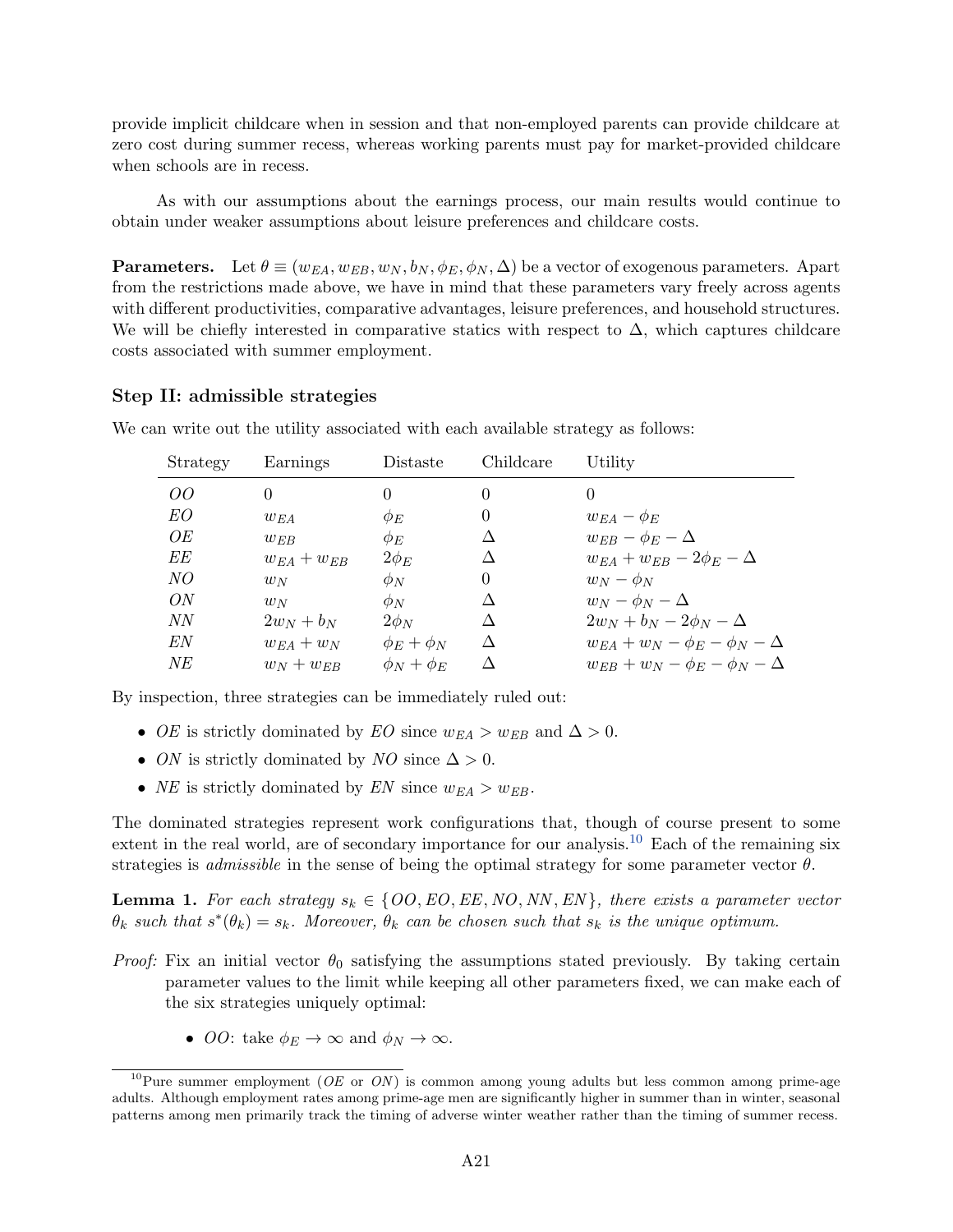- EO: take  $w_{EA} \to \infty$  and  $\Delta \to \infty$ .
- EE: take  $w_{EA} \to \infty$  and  $w_{EB} \to \infty$ .
- *NO*: take  $w_N \to \infty$  and  $\Delta \to \infty$ , with  $\Delta > w_N + b_N \phi_N$ .
- NN: take  $w_N \to \infty$ .
- EN: take  $w_{EA} \to \infty$  and  $w_N \to \infty$ , with  $w_{EA} \phi_E > w_N + b_N \phi_N$ .

The surviving strategies mirror employment patterns that commonly arise in the data.

### Step III: comparative statics

We now consider comparative statics as  $\Delta$  increases to  $\Delta' = \Delta + \delta$ , with all other parameters held fixed. To illustrate how summer childcare costs may shape employment decisions, we show how agents pursuing each admissible strategy under the original parameter vector  $\theta$  reoptimize under the new vector  $\theta'$ . Under each admissible strategy, utility changes as follows:

| Strategy $(s)$ | $u(s \theta)$                             | $u(s \theta') - u(s \theta)$ |
|----------------|-------------------------------------------|------------------------------|
| OO             |                                           |                              |
| EO             | $w_{EA} - \phi_E$                         |                              |
| EE             | $w_{EA} + w_{EB} - 2\phi_E - \Delta$      | $-\delta$                    |
| NO             | $w_N - \phi_N$                            |                              |
| NN             | $2w_N + b_N - 2\phi_N - \Delta$           | $-\delta$                    |
| EN             | $w_{EA} + w_N - \phi_E - \phi_N - \Delta$ | $-\delta$                    |

To streamline the exposition, we ignore the edge cases where the agent is initially indifferent between two or more strategies.

<span id="page-55-0"></span>**Theorem 1.** Consider agents whose optimal strategy  $s^*(\theta)$  is initially inframarginal, so that for  $\delta \approx 0$  the new optimum  $s^*(\theta')$  coincides with the original one. For sufficiently large values of  $\delta$ , we observe the following changes in optimal behavior:

- (i) If  $s^*(\theta) \in \{OO, EO, NO\}$ , then  $s^*(\theta') = s^*(\theta)$ .
- (ii) If  $s^*(\theta) \in \{EE, EN\}$ , then  $s^*(\theta') = EO$ .
- (iii) If  $s^*(\theta) = NN$ , then each of  $s^*(\theta') \in \{NO, EO, OO\}$  is potentially optimal.
- *Proof:* Strategies  $EE$ , NN, and  $EN$  are clearly subobtimal when  $\delta$  is large, so it suffices to consider whether *OO*, *EO*, or *NO* yields the most utility in each case.
	- (i) If  $s^*(\theta) \in \{OO, EO, NO\}$ , then  $u(s^*(\theta)|\theta') = u(s^*(\theta)|\theta)$ , whereas  $u(s|\theta') \leq u(s|\theta)$  for all  $s \neq s^*(\theta)$ . It follows that  $s^*(\theta)$  remains optimal under  $\theta'$ .
	- (ii) By revealed preference, it must be that  $w_{EA} \phi_E > 0$ , since otherwise the agent could have profitably deviated to strategy  $OE$  (in the case  $s^*(\theta) = EE$ ) or ON (if  $s^*(\theta) = EN$ ). Therefore  $u(EO|\theta') > u(OO|\theta')$ , so that EO is preferred to OO.

Likewise, it must be that  $w_{EA} - \phi_E > w_N - \phi_N$  (in the case  $s^*(\theta) = EE$ ) or  $w_{EA} - \phi_E > w$  $w_N + b_N - \phi_N$  (in the case  $s^* = EN$ ), since otherwise the agent could have profitably deviated to  $NE$  or NN, respectively. Thus  $EO$  is preferred to  $NO$ , as well.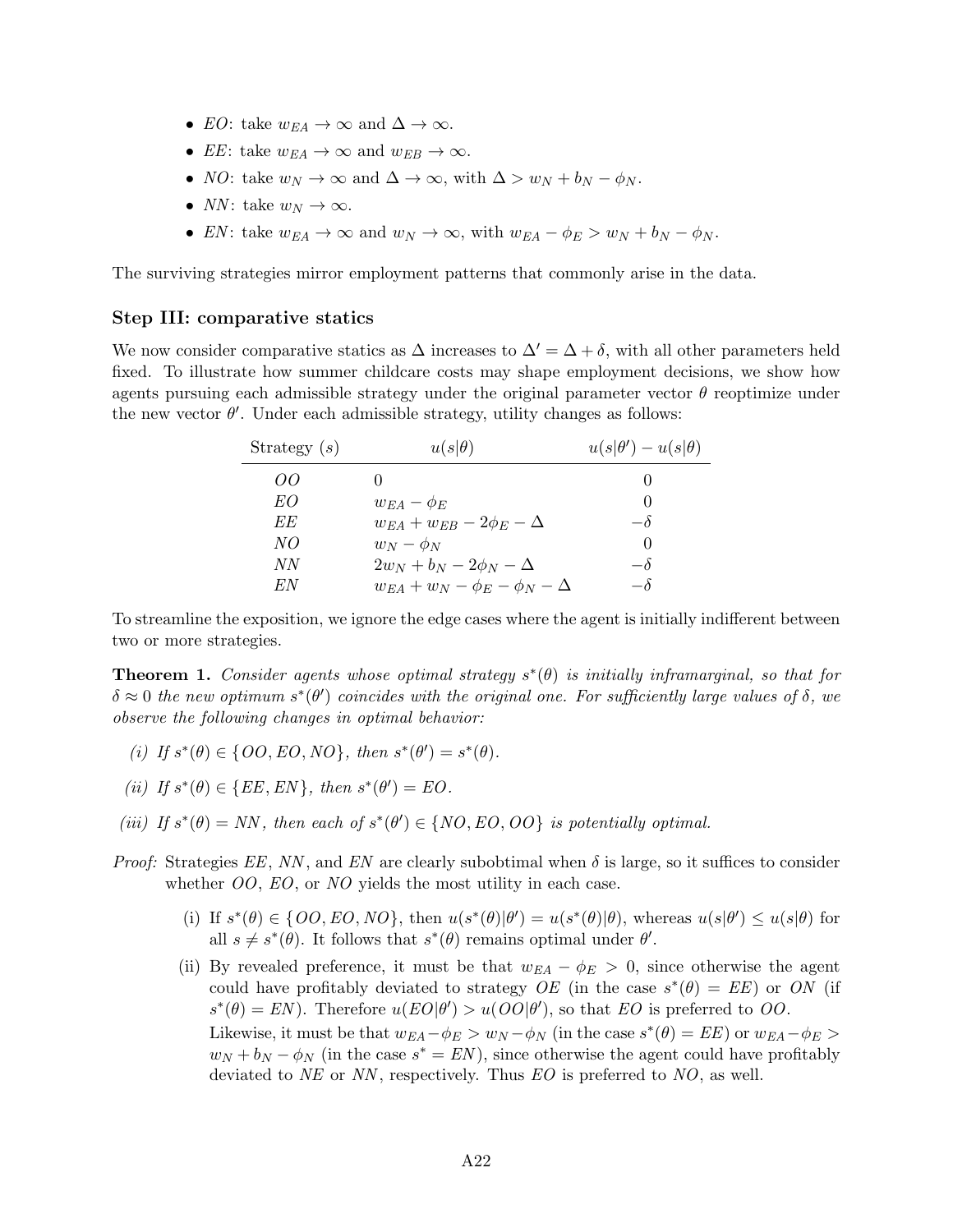- (iii) Let  $\theta_{-b}$  denote all parameters other than b. For any given choice of  $\theta_{-b}$ , there exists some threshold  $b^*$  such that strategy NN is optimal for  $b > b^*$ . Fix such a value of b, then take  $\delta \to \infty$ , so that strategy NN is dominated and the new optimum is either NO, EO, or OO. Among these possibilities:
	- NO dominates if  $w_N \phi_N > \max\{0, w_{EA} \phi_E\}.$
	- EO dominates if  $w_{EA} \phi_E > \max\{0, w_N \phi_N\}.$
	- OO dominates if  $0 > \max\{w_{EA} \phi_E, w_N \phi_N\}.$

Intuitively, as summer childcare costs rise, (i) agents who counterfactually would have been nonemployed over the summer are simply reinforced in their original decisions; (ii) agents whose primary job is in education choose to engage in home production over the summer; and (iii) agents who would otherwise have worked year-round outside of education either take the summer off, switch to education, or withdraw from employment altogether.

## Step IV: two-period model

Now suppose the agent lives for two periods, indexed by  $t \in \{1,2\}$ , each with seasons  $\tau \in \{A, B\}$ , and chooses a strategy  $s_t$  in each period to maximize lifetime utility.

**Parameter vectors.** Let  $\theta \equiv (\theta_1, \theta_2, \beta)$ , where  $\theta_t$  is defined as in the static model and  $\beta$  is defined below. Let  $\theta_{-\Delta,t}$  be a list of all period t parameters other than summer childcare costs  $\Delta_t$ . We maintain assumptions  $A1-A4$  and  $B1-B3$  from the static model and additionally assume:

Assumption C1.  $\theta_{-\Delta,1} \equiv \theta_{-\Delta,2}$ ,  $\Delta_1 = 0$ ,  $\Delta_2 > 0$ .

The earnings and distaste parameters are identical across periods, so we omit t subscripts. Summer childcare costs arise only in period 2, when agents have school-age children.

Career premium. Potential earnings are linked across periods because of returns to career continuity. If the agent is employed in job  $j \in \{E, N\}$  during the *winter* (season A) of period 1, we assume she receives supplemental income  $\beta_j$  in the event she remains employed in that same job during the winter of period 2. For simplicity, we assume that this supplemental income—which we call the career premium—is the same across sectors, though this assumption is inessential.

Assumption C2.  $\beta_E = \beta_N \equiv \beta > 0$ ,  $\beta_O = 0$ .

We regard  $\beta$  as a reduced-form representation of sector-specific human capital, seniority provisions, defined-benefit pensions, and other mechanisms that reward agents who remain in the same line of work throughout their careers. Because (in the real world) the school year lasts much longer than the summer, we assume that receipt or non-receipt of the career premium depends only on employment status in the winter season.

Utility. We assume that utility is additively separable across periods and can be written as

$$
v(s_1, s_2 | \theta) = u(s_1 | \theta_1) + u(s_2 | \theta_2) + \beta(s_1, s_2)
$$

where  $u(\cdot)$  is defined as in the static model. The function  $\beta(s_1, s_2)$  equals  $\beta$  if the agent receives a career premium and zero otherwise. The bonus for year-round work, if received, is embedded in  $u(\cdot)$ . Since we consider only two periods, we ignore discounting to avoid cluttering the notation.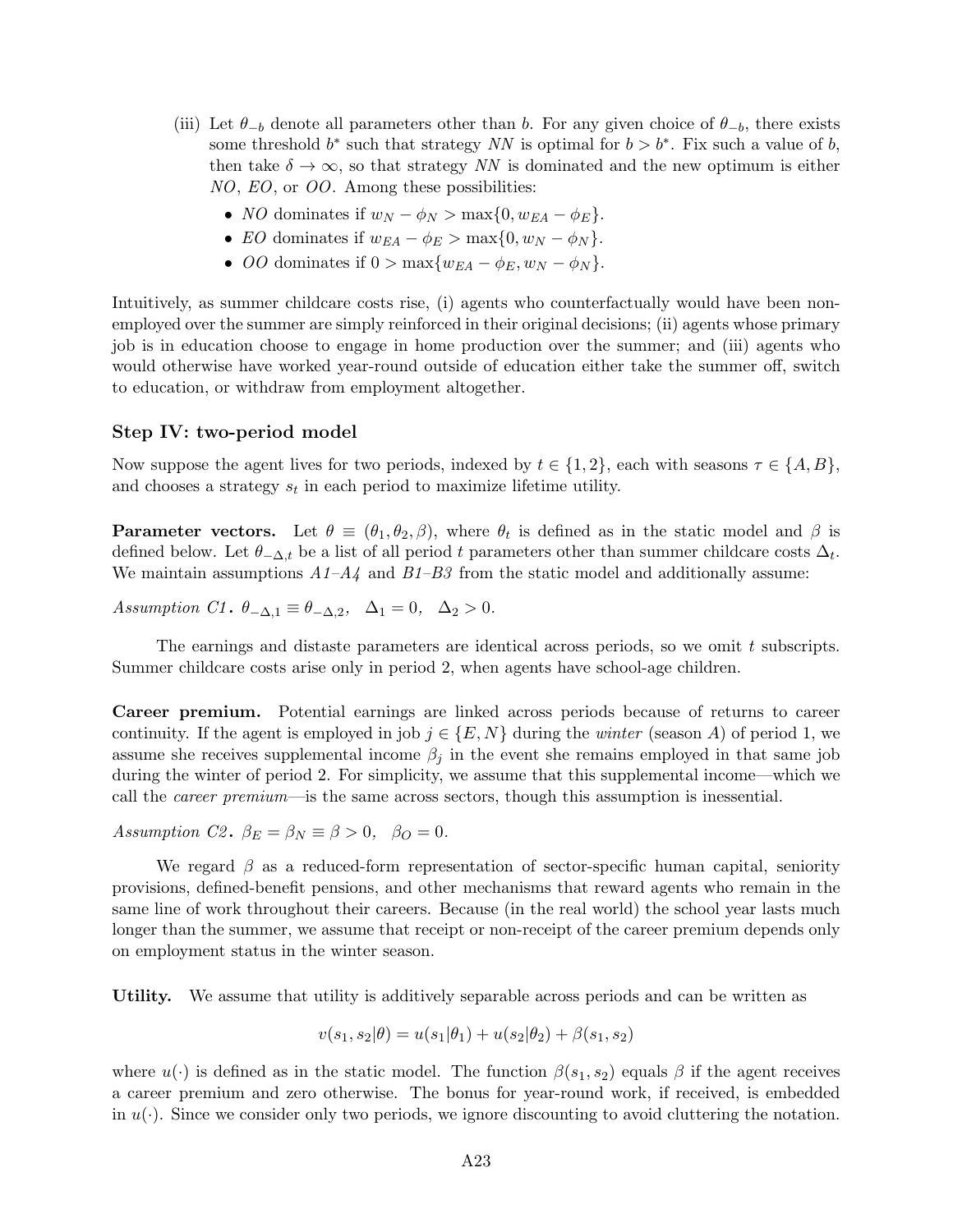**Strategies.** The full strategy space consists of  $9 \times 9 = 81$  ordered pairs  $s \equiv (s_1, s_2)$  corresponding to actions taken in each of the two years, but—as in the static model—strategies  $OE$ ,  $ON$ , and NE are dominated within each year, leaving  $6 \times 6 = 36$  remaining possibilities.

Of these, only 11 strategies are admissible (potentially optimal) under our assumptions. Although a full characterization of the model solution would proceed by backward induction, we can establish the results of interest more directly by exploiting the fact that only the career premium links choices across years: decisions are otherwise separable between the two periods.

**Lemma 2.** In the first period, each of the strategies  $s_1^*(\theta) \in \{OO, EO, EE, NO, NN, EN\}$  is optimal for some set of parameter values. In the second period:

- (i) If  $s_1^*(\theta) \in \{OO, EO, NO\}$ , then  $s_2^*(\theta) = s_1^*(\theta)$ .
- (ii) If  $s_1^*(\theta) = EE$ , then each of  $s_2^*(\theta) \in \{EE, EO\}$  is potentially optimal.
- (iii) If  $s_1^*(\theta) = EN$ , then each of  $s_2^*(\theta) \in \{EN, EO\}$  is potentially optimal.
- (iv) If  $s_1^*(\theta) = NN$ , then each of  $s_2^*(\theta) \in \{NN, NO, EO, OO\}$  is potentially optimal.
- Proof: To show that all six strategies may be optimal in the first period, it suffices to consider the case  $\beta \approx 0$  and appeal to the corresponding arguments in the static setup of step II. Next:
	- (i) Suppose  $s_1^*(\theta) \in \{OO,EO, NO\}$ . Since the increment to utility from summer work is lower in period 2 than in period 1 (reflecting increased childcare costs), revealed preference ensures that the agent won't work in the summer of period 2, or equivalently  $s_2^*(\theta) \in \{OO,EO, NO\}$ . Furthermore, revealed preference—reinforced by the career premium, which discourages sectoral switching across years—ensures that these agents will make the *same* choice in both years. It follows that  $s_2^*(\theta) = s_1^*(\theta)$ .
	- (ii) If  $s_1^*(\theta) = EE$ , then revealed preference—again reinforced by the career premium ensures that the agent will continue to work in the education sector in the winter of period 2. Revealed preference also ensures that, in the summer of period 2, the agent will either work in education (if  $\Delta_2$  is small) or refrain from working (if  $\Delta_2$  is large), so that  $s_2^*(\theta) \in \{EE, EO\}.$
	- (iii) If  $s_1^*(\theta) = EN$ , the argument is analogous to that for  $s_1^*(\theta) = EE$ .
	- (iv) Suppose that  $s_1^*(\theta) = NN$ , and consider the limiting case  $\beta \to 0$  so that the problem becomes separable across periods. Then, since the two periods are identical except that  $\Delta_1 = 0$  and  $\Delta_2 > 0$ , the same arguments used in the proof of [Theorem 1](#page-55-0) establish the potential optimality of NN (if  $\Delta_2 \approx 0$ ) and NO, EO, OO (if  $\Delta_2 \gg 0$ ).

The lemma characterizes the distinct kinds of life-cycle career patterns that arise in our model. First, many agents make the same labor supply decisions throughout their working lives. Second, some agents work in the education sector, engage in summer work early in their careers, and then refrain from summer work once they have school-age children. Third, some agents work in the non-education sector early in their careers, then switch to the more flexible education sector once they face summer childcare costs. Finally, some agents work in non-education early in their careers, then withdraw from the labor force altogether when raising children.<sup>[11](#page-57-0)</sup>

<span id="page-57-0"></span>Our final result extends [Theorem 1](#page-55-0) from our static model to the two-period setting.

 $11$ In our model, decisions to quit the labor force are driven solely by *summer* childcare costs. Although we abstract from the costs of caring for pre-school-age children year-round and those of caring for young school-age children during the school year, accounting for these costs would provide additional incentives for agents to leave employment while raising children.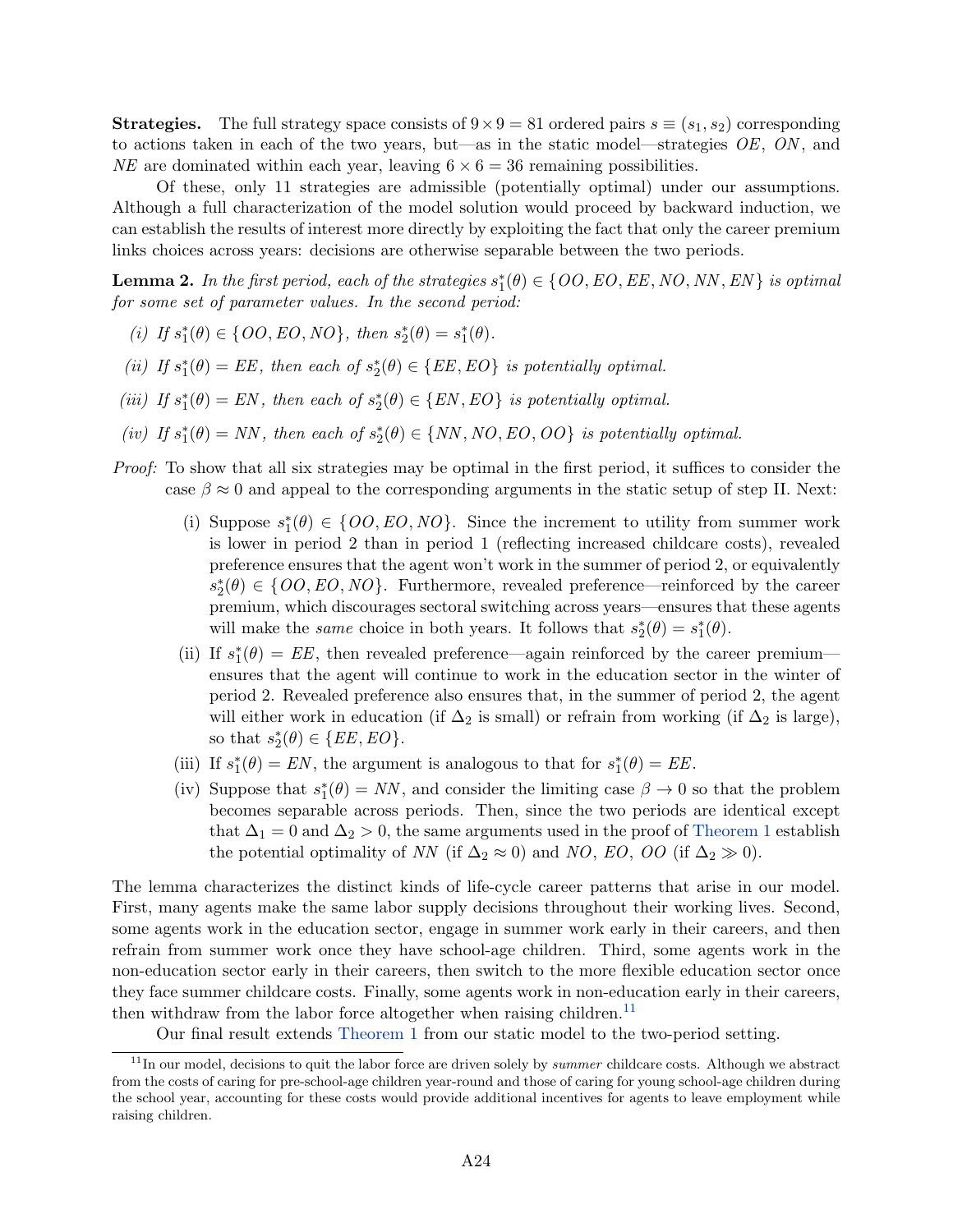**Theorem 2.** Consider comparative statics as  $\Delta_2$  increases to  $\Delta'_2 = \Delta_2 + \delta$ , with all other parameters held fixed; let  $\theta$  and  $\theta'$  describe the original and perturbed parameter vectors. Conditional on choices made in period 1  $(s_1^*)$ , choices made in period 2  $(s_2^*)$  respond as in the static model. Additionally, however, some agents for whom  $s^*(\theta) = (NN, NN)$  will instead choose  $s^*(\theta') = (EE, EO)$  or  $s^*(\theta') = (EO, EO)$  when summer childcare costs rise. All other choices made in period 1 are unaffected by changes in  $\Delta_2$ .

Proof: By backward induction, period 2 in our two-period model is isomorphic to the single period considered in our static model, with potential earnings modified where appropriate for agents eligible for a career premium. As a result, all of our earlier comparative statics pass through unaltered in the second period of our dynamic setup.

We now show that some agents switch from NN to  $EE$  or  $EO$  in period 1 in response to future summer childcare costs. To see how this can arise, consider the special case in which  $w_{EA} > 0$ ,  $w_{EB} = 0$ ,  $w_N = 0$ ,  $\phi_E = \phi_N = 0$ ,  $\Delta \approx 0$ , and  $b > w_{EA}$ . In this special case, the agent initially chooses  $(NN, NN)$  under baseline parameters  $\theta$  because earnings from doing so—which come exclusively in the form of the year-round continuity bonus  $b$ —exceed earnings available in the education sector.

Now increase summer childcare costs ( $\delta \to \infty$ ) to the point that the agent no longer finds it optimal to work in the summer of period 2. Because the agent's earnings from noneducation employment were predicated on year-round employment, the agent will switch from  $s_2^*(\theta) = NN$  to  $s_2^*(\theta') = EO$ , thereby taking advantage of the more flexible earnings opportunities afforded by education employment. But if, in addition,  $b < w_{EA} + \beta$ , the agent will also switch from  $s_1^*(\theta) = NN$  to  $s_1^*(\theta') = EO$  because doing so secures receipt of the education sector's career premium in period 2.

If we modify this example so that  $w_{EB} = \varepsilon > 0$ , the agent will instead switch to  $(EE, EO)$ .

With this last result, we can see that the model generates two kinds of sectoral sorting in response to summer childcare constraints. First, there is contemporaneous sorting: some agents switch from non-education into education upon experiencing summer childcare costs. Second, there is anticipatory sorting: some agents switch from non-education into education earlier in their careers. Intuitively, agents who know they will eventually want to make such a change may seek education employment from the beginning because of the returns to career continuity.

Our model also formalizes two distinct ways in which agents may be penalized for interrupted employment: agents who refrain from summer work miss out on the returns to continuous *year*round employment, while those who switch sectors mid-career upon encountering summer childcare costs miss out on the returns to continuous life-cycle employment.

# E Supplemental analyses

We close this appendix with two additional analyses: first, an examination of the tendency for a given individual to experience summer work interruptions in back-to-back years; second, a look at supplemental earnings among teachers during the summer versus the school year.

## <span id="page-58-0"></span>E.1 Recurrent summer work interruptions in consecutive years

[Coglianese and Price](#page-31-10) [\(2020\)](#page-31-10) introduce a method for identifying seasonal work interruptions at the individual level on the basis of patterns of recurrent transitions from employment into nonemployment spaced exactly 12 months apart. Exploiting the limited longitudinal dimension of the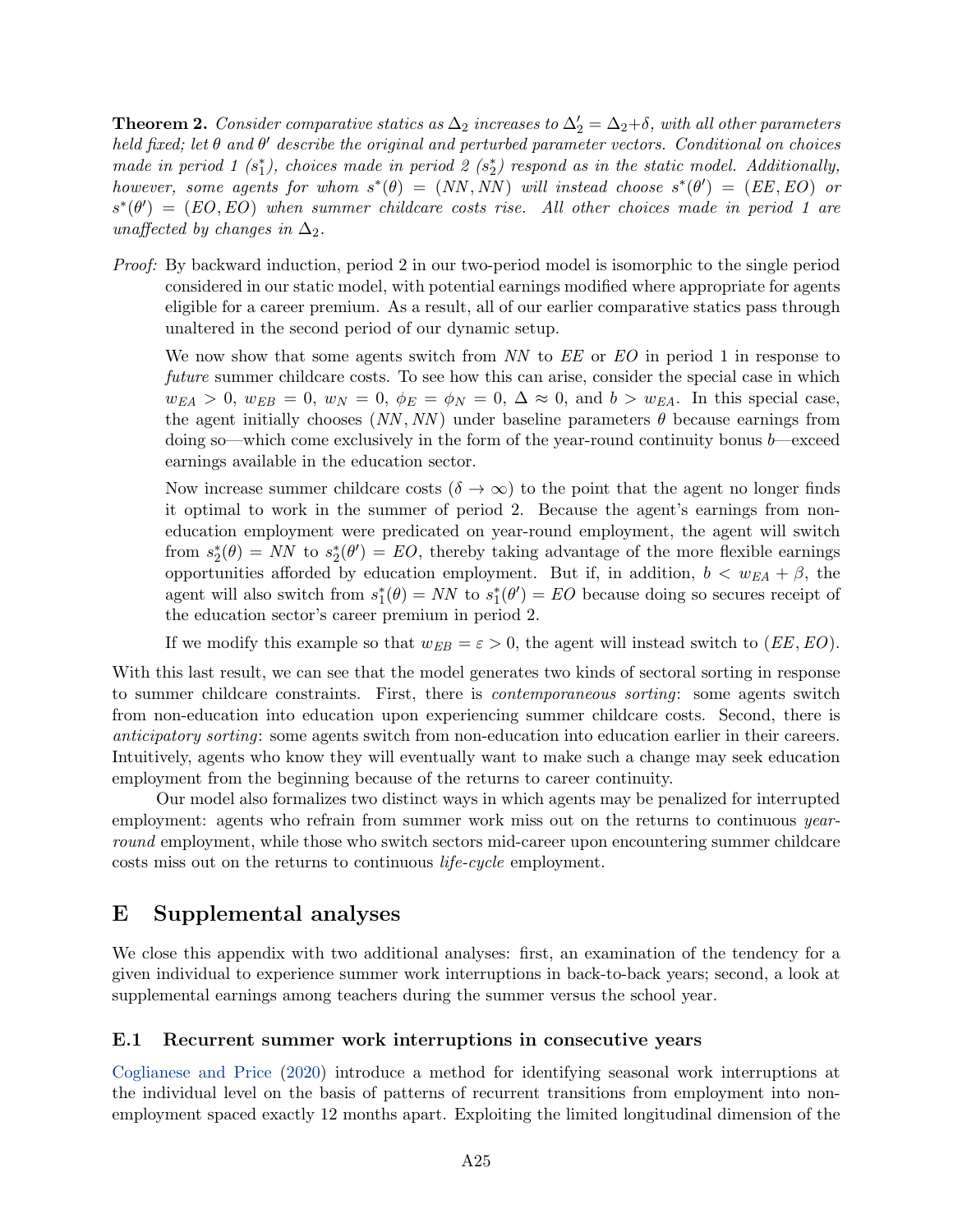CPS, we apply that method to determine the extent to which individuals experiencing summer work interruptions tend to do so in back-to-back years.

Let  $y_{it}$  be an indicator variable equal to 1 if individual i was employed in period  $t-1$  but not in period t. Using our sample of prime-age CPS respondents, we first identify all such work interruptions that occur during an individual's first four months in the sample, such that—barring attrition—we can observe that individual's employment status one year later. Letting  $t_0$  denote the period in which the base separation occurred, we stack all available observations 10–14 months after baseline and estimate regressions of the form

<span id="page-59-1"></span>
$$
y_{it} = \sum_{\tau=10}^{14} \rho_{\tau} \mathbb{1}\{t - t_0 = \tau\} + \beta \text{ weeks}_{t} + \varepsilon_{it}
$$
\n(21)

Thus  $\rho_{10}, \ldots, \rho_{14}$  capture the relative probability of a recurrent work interruption occurring 10, 11, 12, 13, or 14 months after the initial one, adjusting for the fact that more separations tend to be observed when successive reference weeks are further apart. We cluster standard errors at the household level to allow for within-person serial correlation in the outcome variable as well as cross-sectional dependence among members of the same household.

Following [Coglianese and Price](#page-31-10) [\(2020\)](#page-31-10), we define the excess recurrence of work interruptions at annual intervals as  $\rho_{12} - \frac{1}{2}$  $\frac{1}{2}(\rho_{11}+\rho_{13})$ . Intuitively, excess recurrence tells us to what extent a given group of workers exhibit repeated exits from employment spaced exactly 12 months apart, net of the background rate of exit observed at similarly distant (but non-annual) horizons. [Coglianese and](#page-31-10) [Price](#page-31-10) demonstrate that excess recurrence aligns well with the demographic, sectoral, and temporal hallmarks of seasonal fluctuations in US employment.

[Appendix Figure A.3](#page-35-0) plots estimates of excess recurrence obtained by stratifying our CPS sample by sex and by the calendar month in which the base separation occurred. For women, work interruptions occurring between the May and June reference weeks are 4.9 percentage points more likely to be repeated 12 months later than 11 or 13 months later. Excess recurrence is also elevated in July—echoing the continued outflows of women from employment we see in that month [\(Figure 3\)](#page-9-1)—as well as in January, when many businesses are trimming payrolls after the holiday shopping season. As a point of comparison, [Coglianese and Price](#page-31-10) [\(2020\)](#page-31-10) estimate an excess recurrence of 1.4 p.p. among all prime-age CPS respondents. By this measure, then, women show a pronounced tendency not only to exit employment at the start of summer, but to do so in (at least) two consecutive years.[12](#page-59-2) The figure also provides another illustration of the very different seasonal work patterns we observe among men, for whom separations at the onset of winter—rather than the onset of summer—are most likely to recur 12 months later.

### <span id="page-59-0"></span>E.2 Schools and Staffing Survey (SASS)

The 1999–2000 Schools and Staffing Survey (SASS) from the National Center for Education Statistics provides a nationally representative snapshot of US public school teachers.

Variable definitions: The survey asks teachers about their supplemental earnings—i.e., earnings in addition to their base salary—during the summer months and, separately, during the regular school year. The survey additionally delineates between school-based and non-school-based supplemental work, where school-based work entails participation in extracurricular activities, coaching,

<span id="page-59-2"></span> $12$ Although annually recurrent separations are quite common among those employed in the education sector (consistent with patterns reported elsewhere in the paper), we observe qualitatively similar—albeit quantitatively muted—patterns if we exclude baseline departures from educational employment into non-employment.